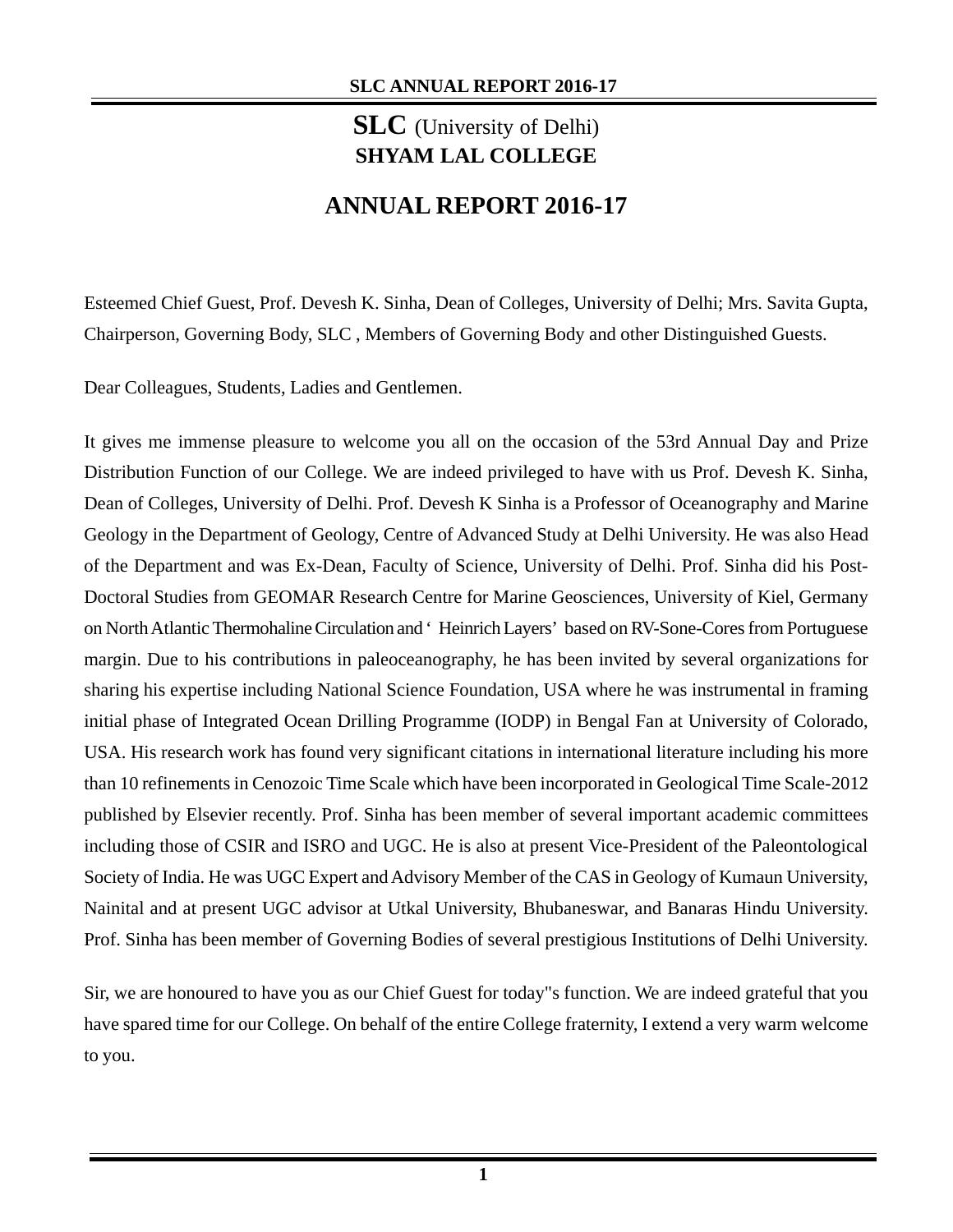We also have with us as Distinguished Guest Mrs. Savita Gupta, Chairperson, SLC Governing Body, to preside over today"s program. She is an alumnus from Banaras Hindu University having done her PG in English and presently serving as Vice-Chairperson of S. Chand Co Ltd. Madam, you have been admirably taking forward the legacy of Padma Shree Late Sh. Shyam Lal Gupta to promote higher education. The dream of Padma Shree Shyam Lal Gupta to set up a quality education institution of higher learning in the hitherto backward region of East Delhi having been fulfilled and Mrs. Savita Gupta is now the guiding pillar for taking the College to unparalleled heights.

Madam, we are privileged to have you for today"s function. We are indeed grateful that you have been constantly sparing your valuable time for our College. On behalf of the entire College fraternity, I extend a very warm welcome to you.

Once again we would like to welcome all our Eminent and Distinguished Guests on the 53rd Annual Day of the College.

## **1. ACADEMIC SESSION 2016-17**

The academic session 2016-17 has seen unprecedented academic and infrastructural developments in the college. The whole SLC team including teachers, students and the non-teaching staff works towards promoting higher education with a view to encourage a more 'learner-centric' approach. SLC strives to achieve these through regular curricular monitoring, academic innovations and continuous student involvement in all the College activities.

The College had the NAAC Peer Team visit on 3rd and 4th April, 2017 for the first cycle of assessment and accreditation for which I acknowledge the tremendous amount of hard-work put up by all my colleagues and students led by the NAAC Coordinator Dr. Kusha Tiwari.

During the year under report, two of our senior faculty members - Sh. A.N Gupta, Dr. Madhu Garg and Senior Library staff member Smt. Satwanti, retired after attaining the age of superannuation. We wish them the best of health and happiness for the second inning of their life.

During the year under report, two of our Library staff members got promotions. Smt. Satwanti was promoted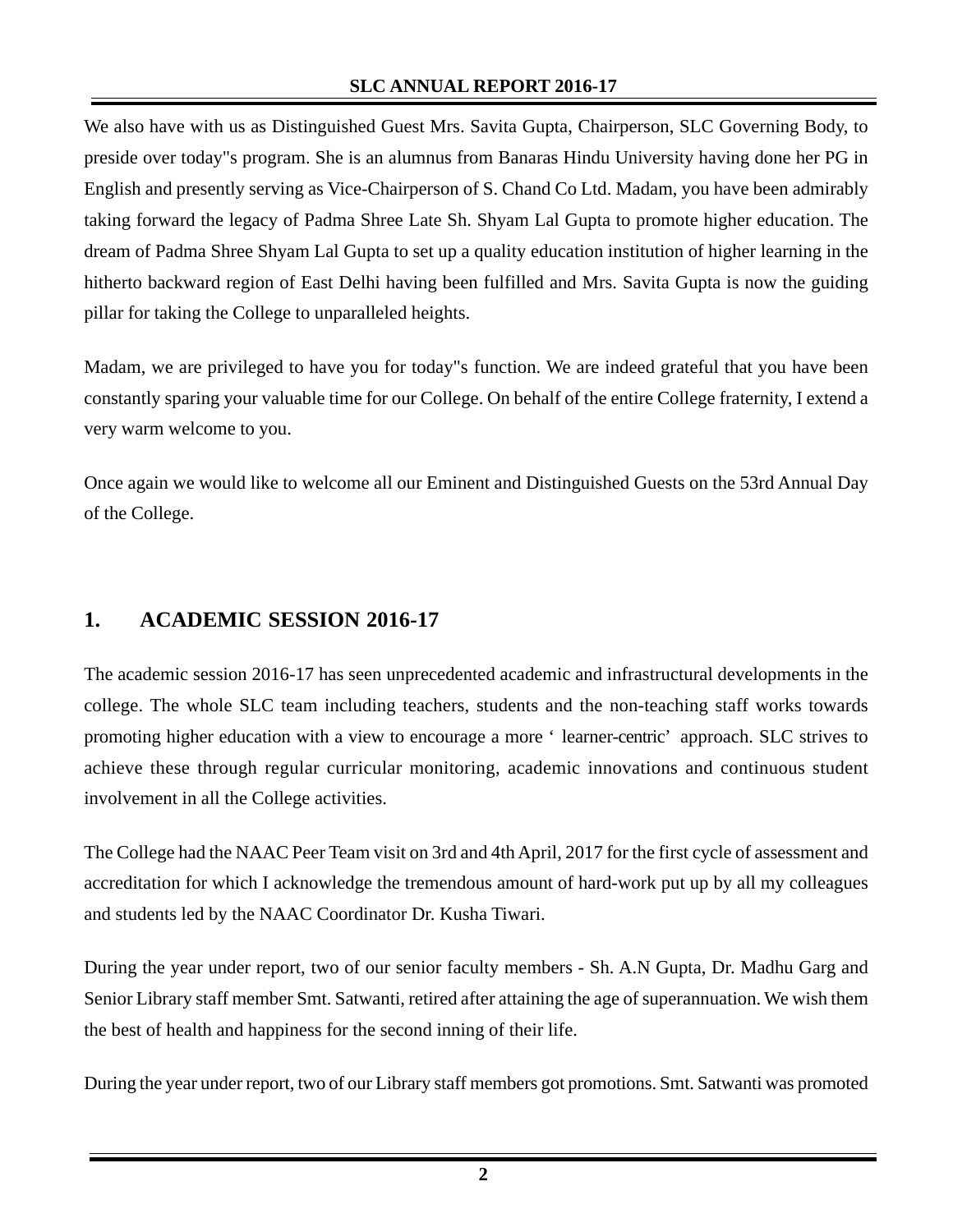to the post of SPA and Mr Dinesh Kumar was promoted to the post of Professional Assistant on 27th January 2017.

The College has also appointed Sh. Vinod Kumar, Department of Commerce as the Bursar. The college is also going to introdue Chemistry (Hons.) and Mathematics (Hons.) from the next academic session 2017- 18 as approved by University of Delhi.

## **2. RESEARCH/CONSULTANCY/COLLABORATION**

## **1. CIMO Project**

Continuing with taking the brand SLC to newer heights, the College, successfully organized the academic exchange programme between Shyam Lal College and three oldest Universities from Finland - Turku School of Economics/Pori Unit (University of Turku), South Eastern Finland University of Applied Sciences (XAMK), Turku University of Applied Sciences (as Coordinator), Finland based on the project "Responsible Business Professional For Finland and India Trade" (1st September 2016 –31st August 2018) funded by The Center for International Mobility (CIMO), Finland. It is a matter of pride that CIMO has also sponsored to take around 4 of our students to Finland for a month during the programme. Responsible Business Professionals for Finland and India trade project aims to deepen the understanding of responsible business opportunities and challenges between Finland and India and on the other hand the project aims for developing the understanding of sustainable growth within the parameters of institutions. This Project aims to develop responsible business knowledge and proactive management competences for the growing bilateral trade between Finland and India. Fine-tuning of the project plan was conducted on 8th – 14th December during the planning workshop, held at Turku Finland, in which Dr. Rabi Narayan Kar, Principal SLC represented the college. The planning workshop concluded with a detailed presentation about SLC and University of Delhi by the project partner Dr. Rabi Narayan Kar.

The second part of the Exchange Programme was conducted at Shyam Lal College from 20th March 2017 to 12th April 2017. The project schedule at SLC included a series of special lectures, workshops, faculty and student interactions, seminars, interviews, presentations among others where several other institutions of University of Delhi got benefitted including FMS, CIC, Zakir Hussain College and B.R. Ambedkar College. Prof. Ari Lindeman and Mr. Minh Tram, student from South Eastern Finland University of Applied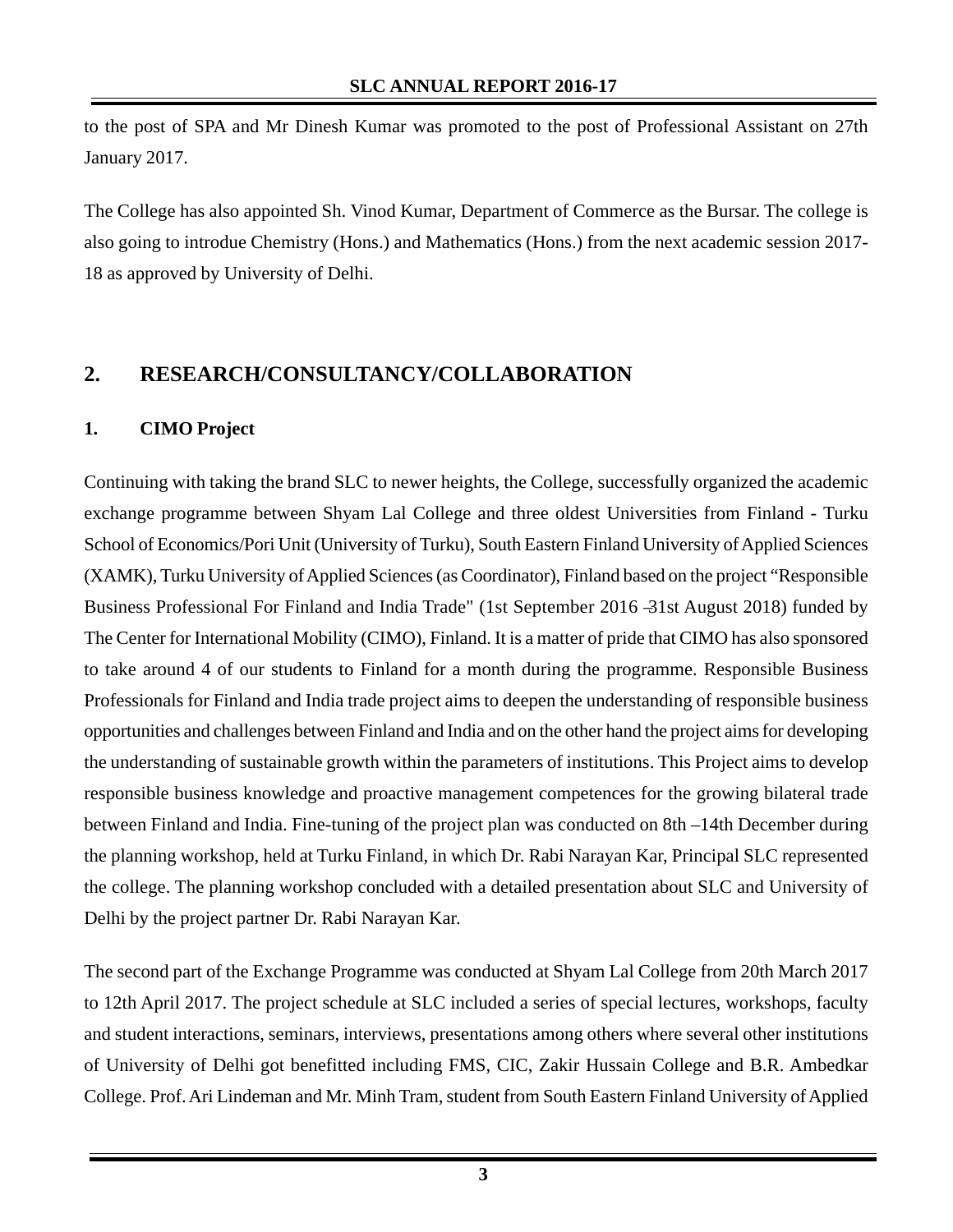Sciences visited our college from 20th March to 12th April 2017 and under the aegis of Department of Commerce & Department of English conducted several programmes with active support from Dr. S.B. Rathore, Dr. Kusha Tiwari and Dr. Kavita Arora. During the course of his visit, Prof. Lindeman addressed the faculty and students at SLC and other colleges in Delhi University on topics relating to Entrepreneurship and Innovation, Client-Centred Business Communication, Responsible Leadership and many more.

A Seminar on "Entrepreneurship and Innovation" was organized on 20th March, 2017. CIISD and E-cell of SLC organized a student interaction with Prof. Ari Lindeman on 21st March, 2017. The interaction covered an array of subjects ranging from education system in Finland, attitudes towards entrepreneurship and innovation in that country, traits required to succeed as entrepreneurs, etc. On 22nd March, Prof. Ari Lindeman had an interactive workshop with SLC faculty on pedagogical tools and methods used by them in their classroom teaching. He talked about the higher education system and the teaching-learning environment in Finland. We hope for a fruitful and productive outcome of this Academic Exchange Programme between SLC and the three State Universities from Finland under CIMO project.

## **2. Innovation Projects**

SLC facilitates the research orientation of its faculty by involving them in various research based projects like Delhi University's Innovation Projects and got six innovation projects which have been successfully completed. The innovation projects completed in 2016-17 are as follow:

- ¾ Innovation project SLC-301 titled "Old Age Homes in Delhi-Understanding the Challenges Faced by Them and Their Contribution to the Society" comprising of PIs Dr. Bharat Bhushan (Dept. of Economics, SLC), Dr. Kavita Arora (Dept. of Commerce, SLC) and Mr. Jitender Kumar (Dept. of Economics, SLC).
- $\blacktriangleright$  Innovation project SLC-302 titled "Use of TiO2 Nanoparticles in the Degradation of Dyes in Waste Water to Save the Environment" comprising of PIs Dr. Vijay Kr. Sharma, Dr. Seema Dabas and Dr. Sanjay Kr. Sharma.
- ≻ Innovation project SLC-303 titled 'दिल्ली में दरगाहों की सामाजिक-सांस्कृतिक' comprising of PIs Dr. Hemant Kukreti, Mr. V. K. Vajpayee and Dr. Prabhat Sharma.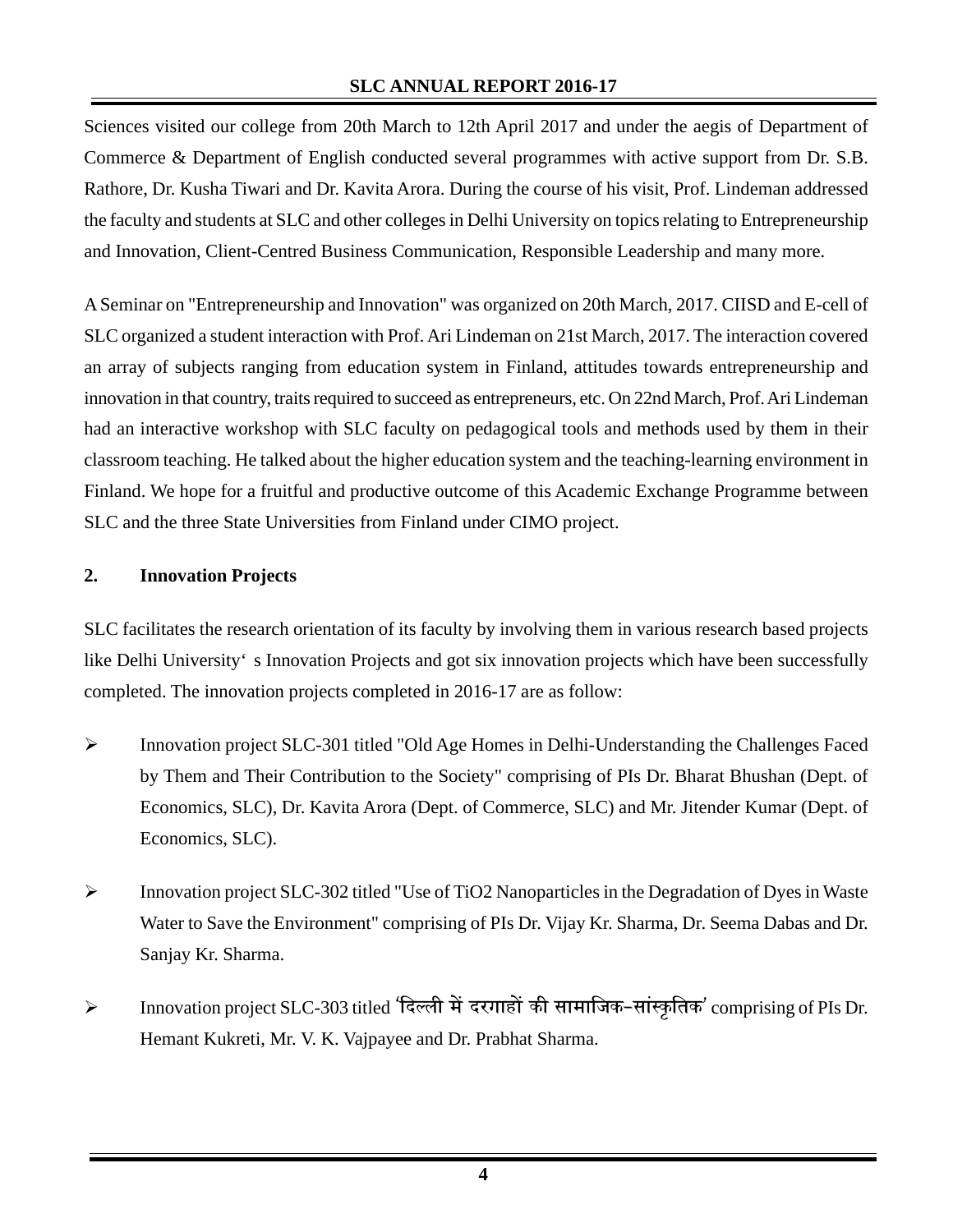- ¾ Innovation project SLC-304 titled "Studies in the Concept and Methods of Environmental Protection in Ancient India. Their Rational, Feasibility and Adoption in the Present Day Situation: A Case Study of River Yamuna" comprising of PIs Dr. Gayatri Chaturvedi (Dept. of History, SLC), Dr. Pankaj Chaudhary (Dept. of History, SLC) and Mr. Rahul Tomar (Dept. of Mathematics, SLC).
- ¾ Innovation project SLC-305 titled "Medieval Indian Bhakti Movement in Hindi Cinema: Myths, Legends, Literature, and Popular Memories" comprising of PIs Dr. Samrendra Kumar (Dept. of Hindi, SLC), Dr. Amitabh Kumar (Dept. of Hindi, SLC) and Mr. Sanjay Kumar (Dept. of History, SLC).
- ¾ Innovation project SLC-306 titled "Relativistic Atomic Structure Calculation Useful for Plasma and Astrophysics" comprising of PIs Dr. Narendra Singh (Dept. of Physics, SLC) and Dr. Sunny Aggarwal (Dept. of Physics, SLC).

## **3. Working Paper Series**

The College took another pioneer step by introducing the Working Paper Series in which the faculty members of the College have been given an opportunity to upload their original research papers on the College Website after a rigorous review process by engaging external experts.

## **3. BEST PRACTICES**

## **1. Powered by Renewable Energy**

The Solar Power Plant of the College is fully functional and generates power for our consumption and whenever there is any surplus it goes back to Delhi homes. The Solar Power Plant, installed in the college, is a collaborative initiative with IPGCL, Govt. of NCT of Delhi wherein the said govt. agency has borne the full cost of the installation of the Solar Panels in the college.

#### **2. Green Initiatives**

Conservation of environment has been focus of assurance of the College. The students and faculty of the College work in coordination to cultivate and preserve a green environment.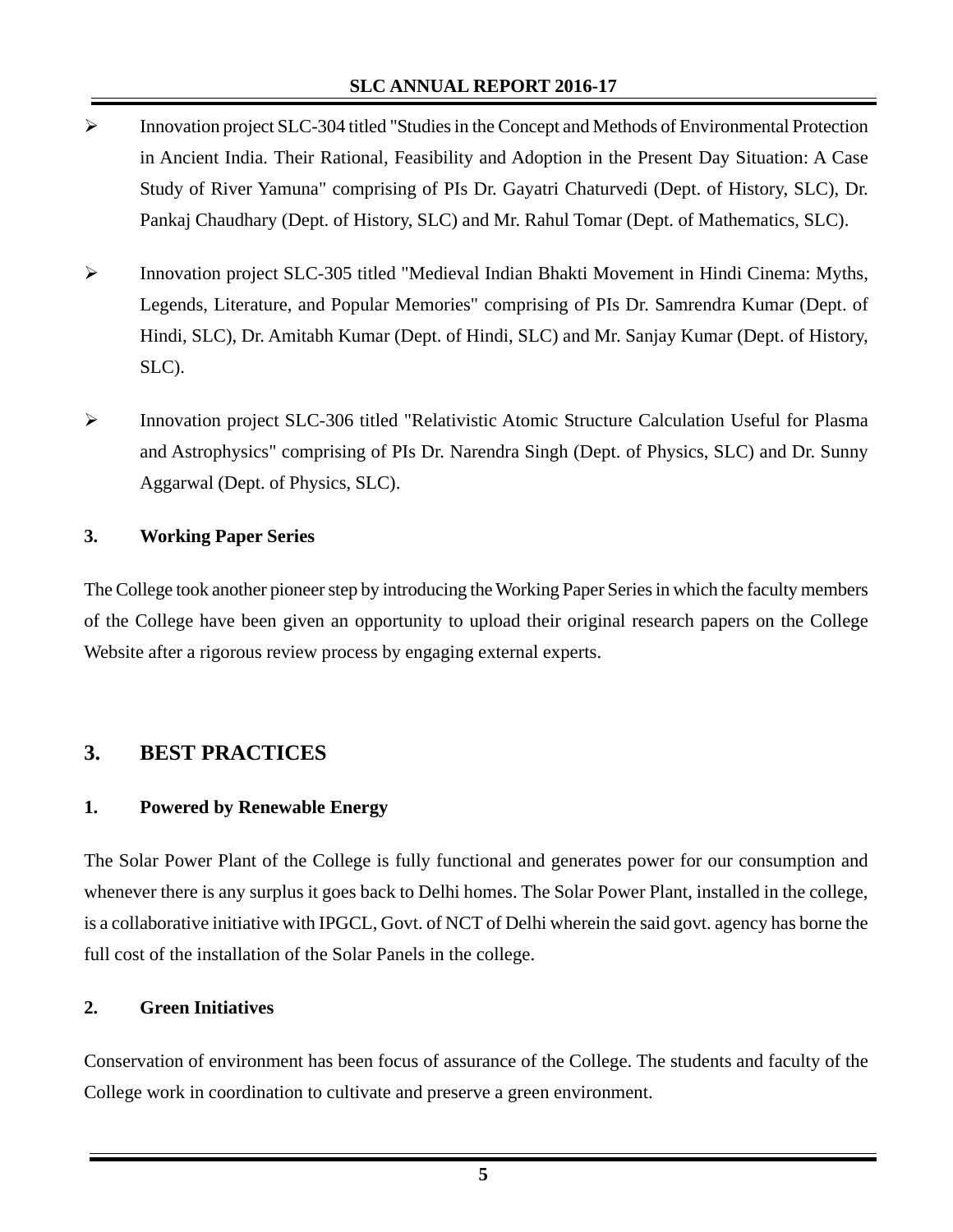- $\triangleright$  The College is a tobacco-free, smoke-free zone and has said a loud  $=NO^{\circ}$  to crackers and plastic bags.
- $\triangleright$  The College takes special care to inculcate the habit of switching off fans and lights when these are not in use.
- $\blacktriangleright$  All garden waste is used for making compost in compost pits.
- ¾ Burning of garden waste is strictly prohibited on the Campus to minimize air pollution.
- $\triangleright$  E waste is routed through appropriate channels for proper disposal
- $\triangleright$  Colleges also engages in regular tree plantation Drives in and around the campus.
- ¾ College took efforts for carbon neutrality, with large green-patches, gardens, and a vast collection of trees.
- $\triangleright$  College has installed three LED screens to communicate with students and faculty to reduce the use of paper in printing official notices etc.
- $\triangleright$  The Garden Committee attempts to ensure the use of natural fertilizers and natural material for supporting plants and climbers.

#### **3. Rain Water Harvesting**

As an institution committed to zero water wastage and harnessing the power of every drop of this precious commodity, SLC has taken important measure like installing rain water harvesting system.

#### **4. Recycling Papers**

SLC is sensitive towards the cause of conserving natural resources and promote the culture of respecting nature. SLC in collaboration with NGO Jagriti has started recycling of waste papers and in return has received more than 500 reams of paper.

**6**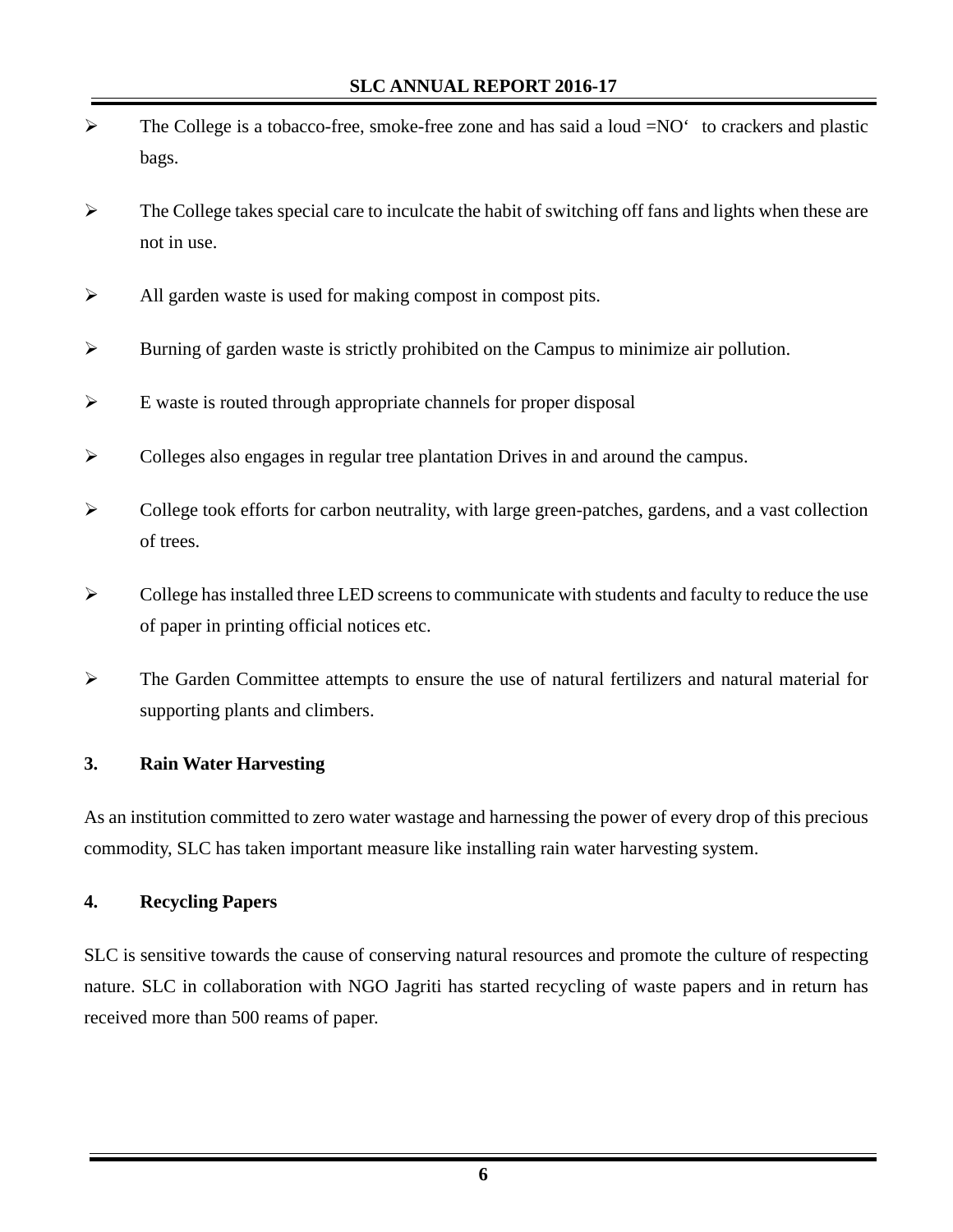## **5. LED Lights**

The usage of LED lights has reduced the power consumption heavily. The installation of LED lights following the installation of solar panels has helped the College to save its financial resources. In addition to it, switch-off drills are carried on regular basis to make the SLCians aware and alert regarding energy consumption and saving.

#### **6. Assessment and Feedback**

The College has also successfully implemented the structured feedback system that ensures that the concerns of the students are heard and addressed. So far we have successfully completed two cycles of taking holistic feedback from the students that have been analyzed and the issues related to academics, infrastructure and facilities raised have been addressed, Along with this the IQAC also takes feedback on curriculum from different stakeholders. The action taken report is subsequently, prepared and discussed with the different departments.

# **7. Opportunities for neighbourhood under-privileged School children to participate/coaching facility for different games**

Shyam Lal College is the foremost college in East Delhi Campus of the University of Delhi with outstanding sports facilities for games like Hockey, Baseball, Volleyball, Judo and Kabaddi. The College aims at promotion and improvement of sports and games in trans-Yamuna region of Delhi by providing opportunities and best coaching facilities to the young and talented players of the society. The college has taken this initiative to provide free and regular coaching in the above mentioned games to deserving and talented students from neighboring schools.

## **8. Active participation in Cashless & Digital India**

The College understands its accountability towards the financial resources and so has decided to adopt the practice of "Cashless" under "Digital India". The College has very efficiently and dedicatedly participated in MHRD"s Digital Economy Project Vittiya Saksharata Abhiyan (VISAKA). The team has been able to convert various and vendors to adopt digital modes of payment. Within the College, the faculty are encouraged for adopting digital payment for household payments made to vendors, the College canteen and others.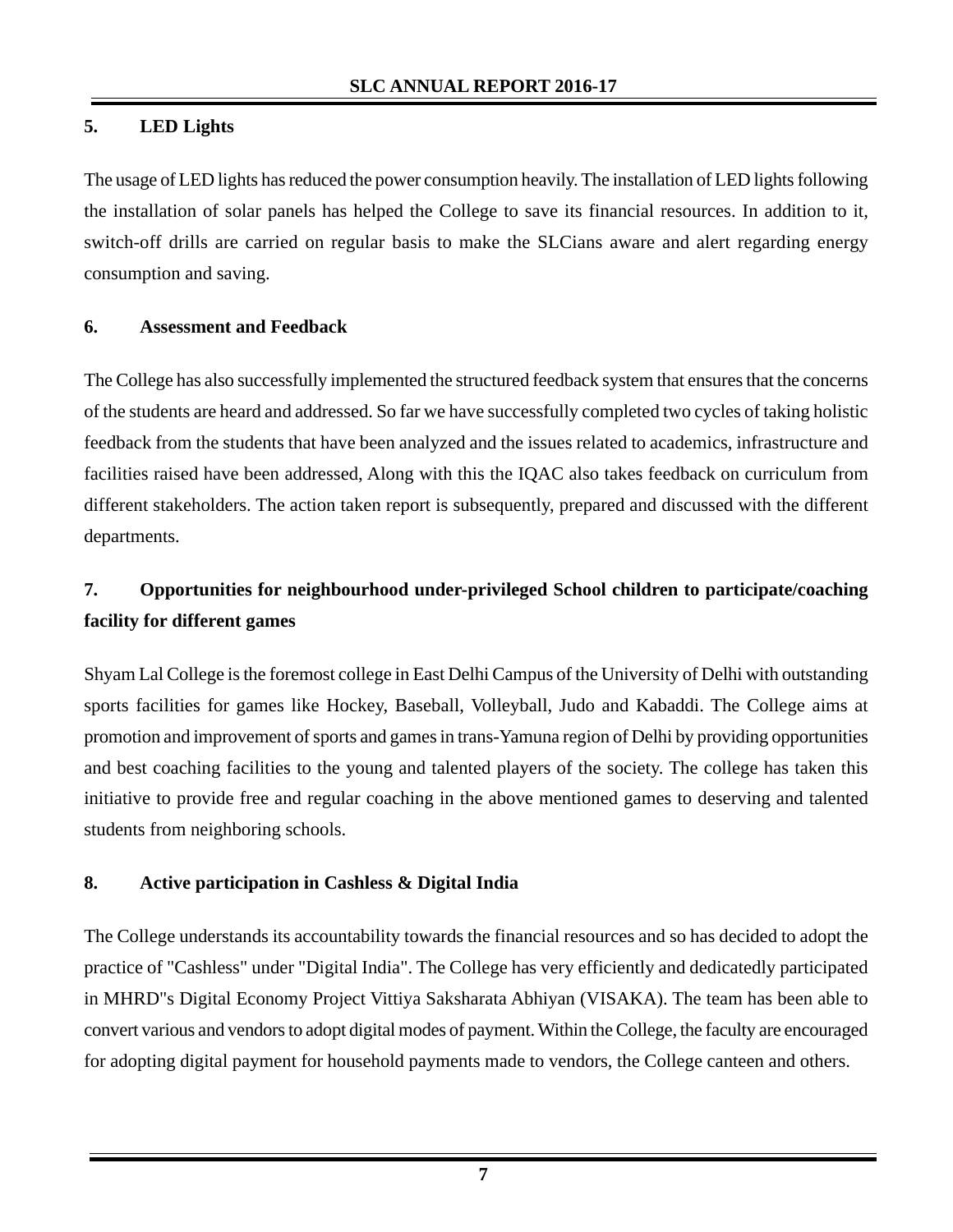## **9. University Chef (Skill India)**

University Chef 2017 was an inception of the Principal, Dr. Rabi Narayan Kar in tandem with Skill Development Programme. The second edition kicked off on 16th February in the college premises on which three prelim rounds. The second day of this season was held on 17th Feb 2017 with Master Class by Master Chef Fame Jatin Khurana. Twenty two teams came from colleges such as Vivekananda College, Lakshmi Bai College, Kirori Mal College, Deen Dayal Upadhyay College, Aurobindo College, Shyam Lal College (both Morning & Evening), Institute of Hotel Management and others who displayed huge enthusiasm in all rounds of cooking, preparing the dishes, presentation skills and so on. Celebrity Chef Nita Mehta was part of the event as a distinguished Jury member. The Event was inaugurated by Principal Dr. Rabi Narayan Kar along with Prof. Munim K. Barai from Ritsumeikan Asia Pacific University, Japan. Celebrated Chef, Ms. Nita Mehta congratulated all the winning teams—Winner being awarded to Shyam Lal College, Runner up being Laxmi Bai College and IIIrd Position going to Deen Dayal Upadhyay College.

## **4. ACADEMIC INNOVATIONS**

SLC took the pioneering initiative, in the year 2015-16, by starting the Public lecture series under which the College has already organized four Virtual lectures with global experts through SKYPE software, which turned out to be a very enriching experience for the students as well as the faculty members. While the two virtual lectures were organized in the academic year 2015-16, the rest two were organized in the academic year 2016-17.

- ¾ Department of English, SLC organized one Virtual Lecture on "Post-apartheid Literature and the Postcolonial Discourse" as part of the SLC Public Lecture Series on 2nd Feb, 2017 with Prof. Michael Chapman, Professor Emeritus and fellow at the University of KwaZulu-Natal (Durban). Prof. Chapman began his lecture by talking about how literature cannot be utterly divorced from its context in politically dynamic societies.
- ¾ The next Virtual Lecture was organized by the Department of Commerce in collaboration with IQAC on "Not Innovation Alone" with Prof. Ari Lindeman on 7th February, 2017. He talked about the need to impart innovation by a student centred approach. He also recommended for Entrepreneurial competencies to be imparted in the academic institutions for students' betterment.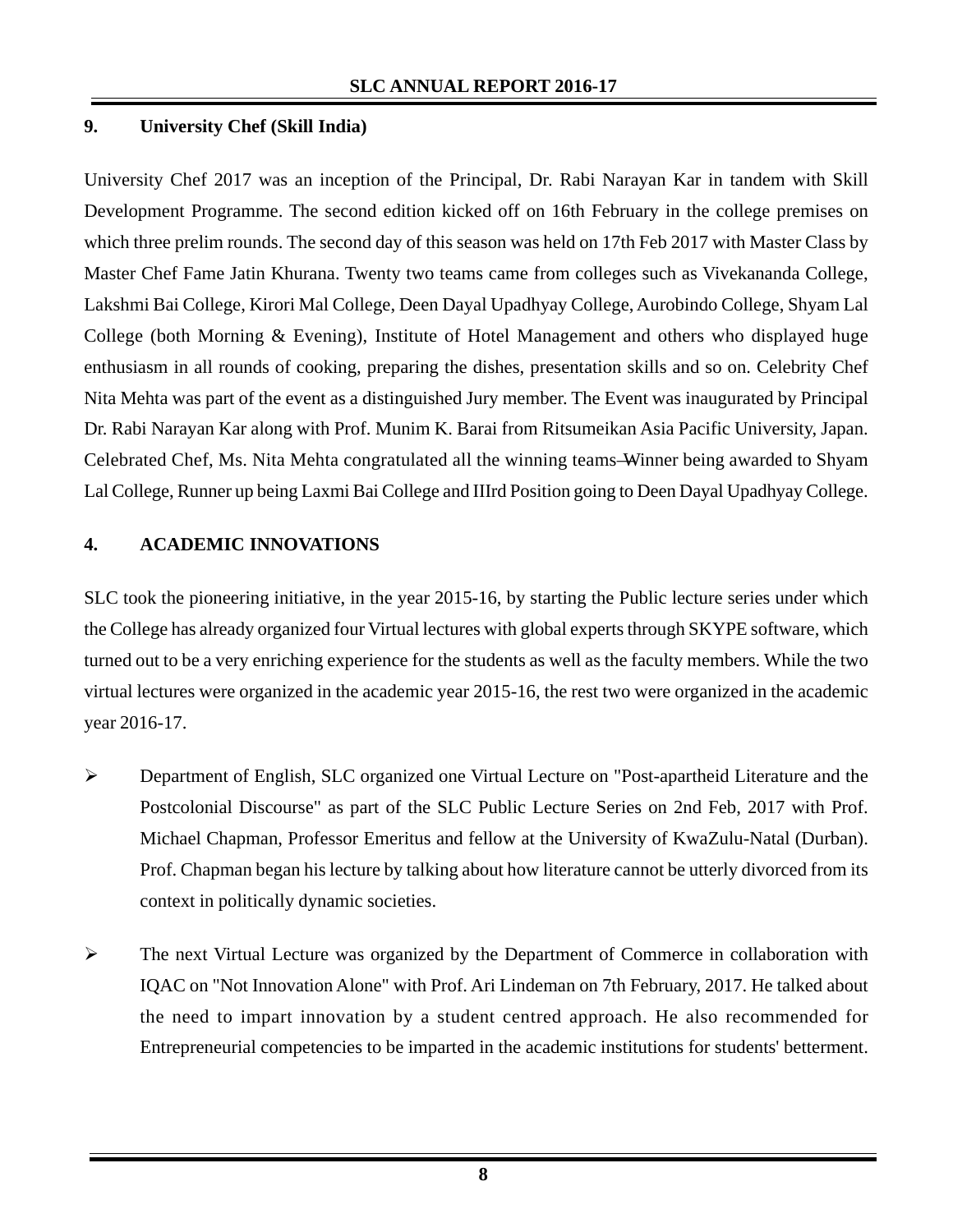- ¾ FDPs on Case Method of Teaching and MOOCS were organized where faculties were trained for betterment of teaching learning environment of the College.
- ¾ Video Lectures/Guidance for practical classes of Commerce courses.

#### **5. NATIONAL CONFERENCE**

# **ICSSR, UGC & MWCD Sponsored National Conference on "Gender and Popular Culture: Representations and Embodiment" organized by Women Development Cell (WDC)**

The WDC has successfully hosted the **National Conference on "Gender and Popular Culture: Representations and Embodiment" on December 14-15, 2016** at Indian Law Institute, New Delhi. The presence of dignitaries, an impressive line-up of scholars from across the globe, the support of sponsors and media partners, an array of carefully selected, well-researched and well-presented papers on the subject, all came together to help Team WDC (SLC) to admirably conclude this huge endeavour. The Conference owes its success to the able guidance of Principal Dr. Rabi Narayan Kar, and the hard work put in by the entire WDC team led by Dr. Alka Sharma, Dr. Kusha Tiwari, Dr. Komilla Suri and student volunteers. The Hon'ble Chief Guest Prof Manoj Kumar Sinha, Director, ILI inaugurated the Conference, with Ms. Savita Gupta, the Chairperson of SLC Governing Body being the Chair for this session. Luminaries from the world of academics and business that graced the event included Prof. Ruchira Gupta, New York University, USA (Keynote Speaker), Prof. Madhu Kishwar (Founder, MANUSHI), Prof. Savita Singh (Centre for Gender and Development Studies, IGNOU), Mr. Pankaj Butalia (Film-maker), Prof. Karen Gabriel (St. Stephen's College), Prof. Rajkumar (University of Delhi, Delhi), Prof. Uma Chakravorti (University of Delhi, Delhi), Prof. Kshiti Bhusan Das (Utkal University, Odisha), Prof. Charu Gupta (University of Delhi, Delhi) Prof. Baran Farooqi (Jamia Millia Islamia, Delhi), Dr. Lakshmi Kannan (Writer), Ms. Kamla Bhasin (Gender Activist), Ms. Madhureeta Anand (Filmmaker), Sh. S.C Prusty (Registrar, ILI), Prof. Shuchi Sinha (IIT, Delhi), Ms. Nandita Pilania (Mazars India), Ms. Sumati Sharma (BHEL), Dr. Minakshi Kar (University of Delhi). The valedictory addresses of Prof. Kavita A. Sharma, President, South Asian University, Delhi (Chief Guest), Sh. Sidharth Mishra, Consulting Editor, Millenium Post and Sh. Shakti Sinha, Director, Nehru Memorial Museum & Library - the Guest of Honour and Chairperson Smt. Savita Gupta offered an apt conclusion to the conference with specific summing up of the theme of the conference and the acknowledgment of the efforts of the whole WDC team, Shyam Lal College in general and Dr. Kusha Tiwari in particular. Few of the selected papers are published in a special issue of the ICSSR sponsored Journal, the Discussant January-March, 2017 Issue.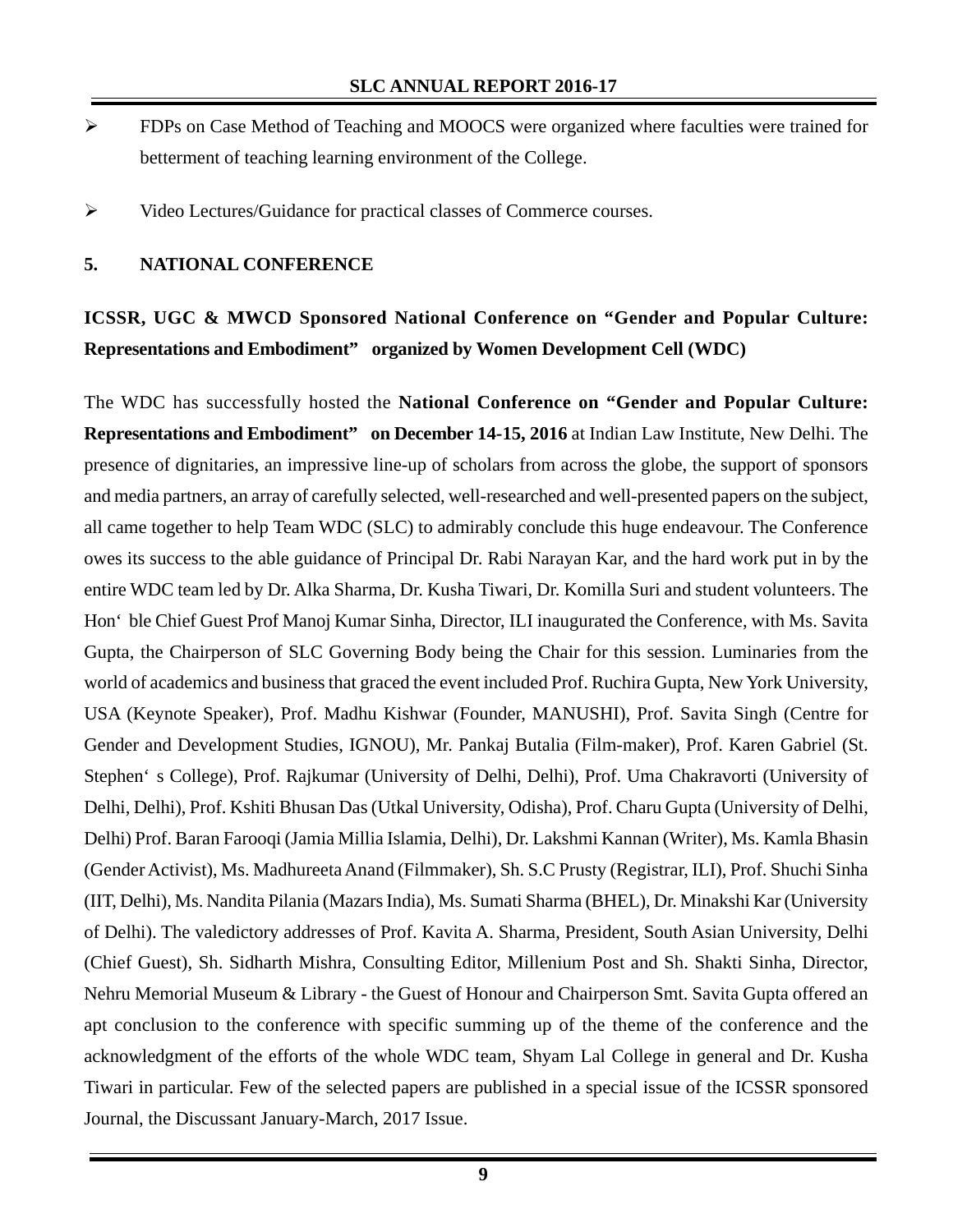## **6. INFRASTRUCTURE**

During the year under Report, the following infrastructure facilities are added:

- ¾ The College proudly announces that it has constructed a state-of-the-art Reading Room with a seating capacity of 75.
- ¾ The College has also made fully functional a PwD Facilitation Centre which has dedicated computer systems with all the relevant software installed so as to facilitate the smooth imparting of education to PwD students.
- ¾ The College has also constructed a state-of-the-art Teacher Facilitation Centre to promote research aptitude among the teachers.
- ¾ A Board/Committee Room with a seating capacity of 50 has also become functional. The Seminar Room has also been refurnished.
- ¾ The College has also constructed an Amphitheatre for the benefit of the students.
- ¾ Over the last year, the College has also developed four Gardens that has completely changed the outlook of the College building.
- ¾ SLC now has an AC furnished Canteen and Bank with ATM.
- ¾ Office Layout has also been changed to improve the efficiency of the administration.

## **7. UNIVERSITY EXAMINATION RESULTS**

Due to untiring efforts of our motivated faculties, the students of SLC have shown wonderful results as proved by the mean pass percentage of 96.69%. A big congratulation to all the students and faculties.

Once again this year, our students have performed exceptionally well, and 64.05% of students qualified with first divisions in the examinations. The percentage of students passing with First Division has been gradually been increasing over the years.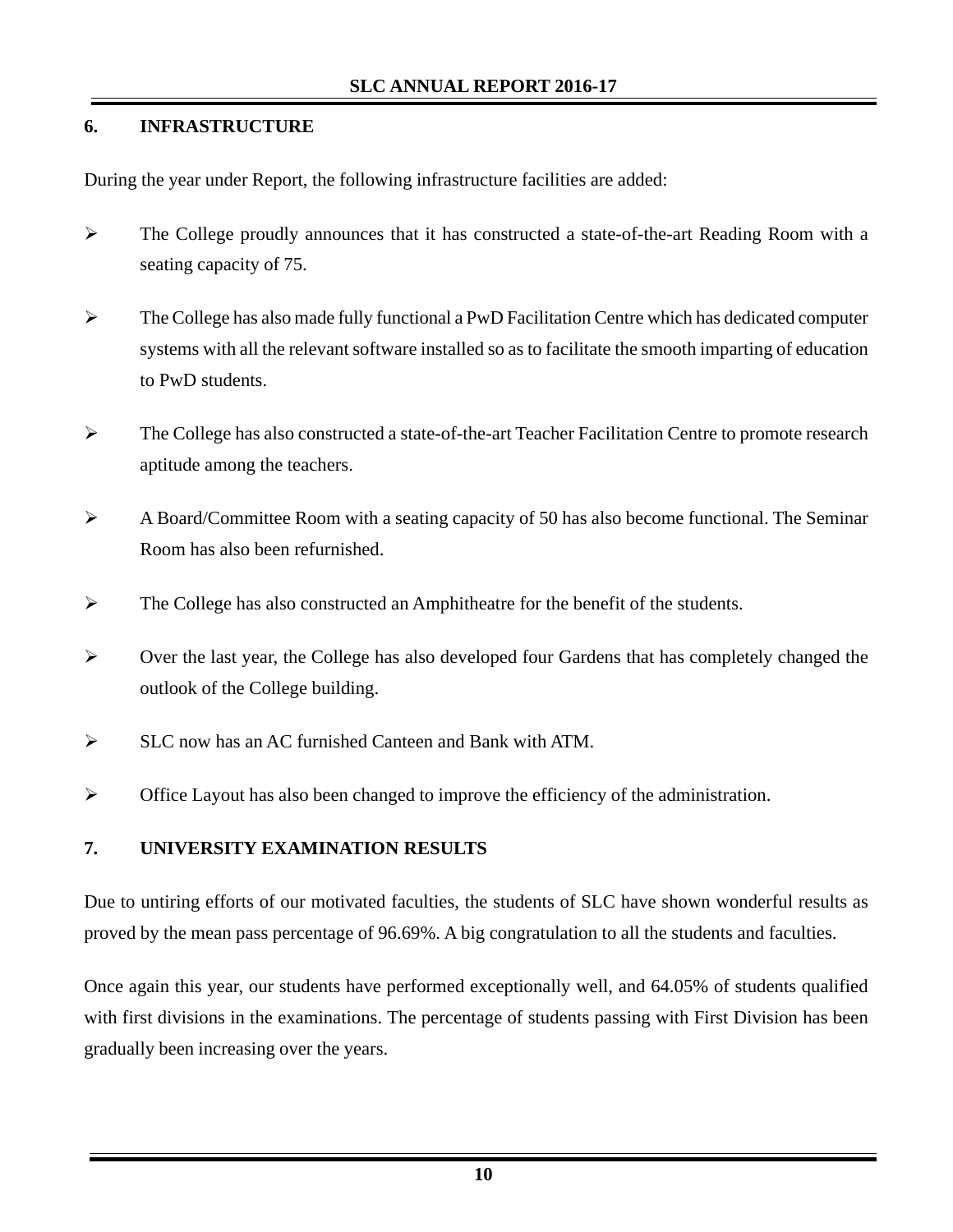I extend my heartiest congratulations to all the students for their creditable performance in the University Examinations and for keeping the banner of SLC flying high on the academic front.

#### **8. ORIENTATION PROGRAMME**

The College organized department wise Orientation Programme for 1st year students admitted in different courses on 21st July, 2016 for the academic year 2016-17. Dr. Rabi Narayan Kar, Principal, SLC welcomed all the 1st year students, introduced them to the College and encouraged them to contribute constructively towards its development and progress. He also familiarized the new entrants about the pioneer and innovative steps that the college has taken, in the last one year, in enhancing the academic environment and improving the infrastructural facilities. All the Department In-charges introduced the respective faculty members to the students during the orientation. The teachers apprised them of various courses offered, the extra-curricular and sports activities to be explored at the college, rules and regulations as well as the need to maintain discipline in the college. Every student was given a copy of syllabus and the time-table of his class. The students responded to the programme imbued with their characteristic enthusiasm and many valuable suggestions were received during the event/s. I congratulate all the Department In-charges and their team of teachers for organizing a very successful Orientation Programme.

## **9. ACADEMIC ACHIEVEMENTS**

Besides teaching, the faculty members of the College have been very active with their research work and presentations in seminars and conferences of repute. Some of the highlights of their works/achievements as reported by them are presented here.

# **Individual Achievements (Publication/Paper Presentation/Resource Person/ Refresher Course/ Orientation Course/ Projects)**

# **9.1 Department of Chemistry Dr. Sanjay Kumar**

¾ Presented a paper titled "Synthesis and Characterization of Radiation Crosslinked Psyllium-NVP Based Hydrogels for Use in Drug Delivery" in National Conference in Chemistry: Environment & Harmonious Development, Indian International Centre, Delhi.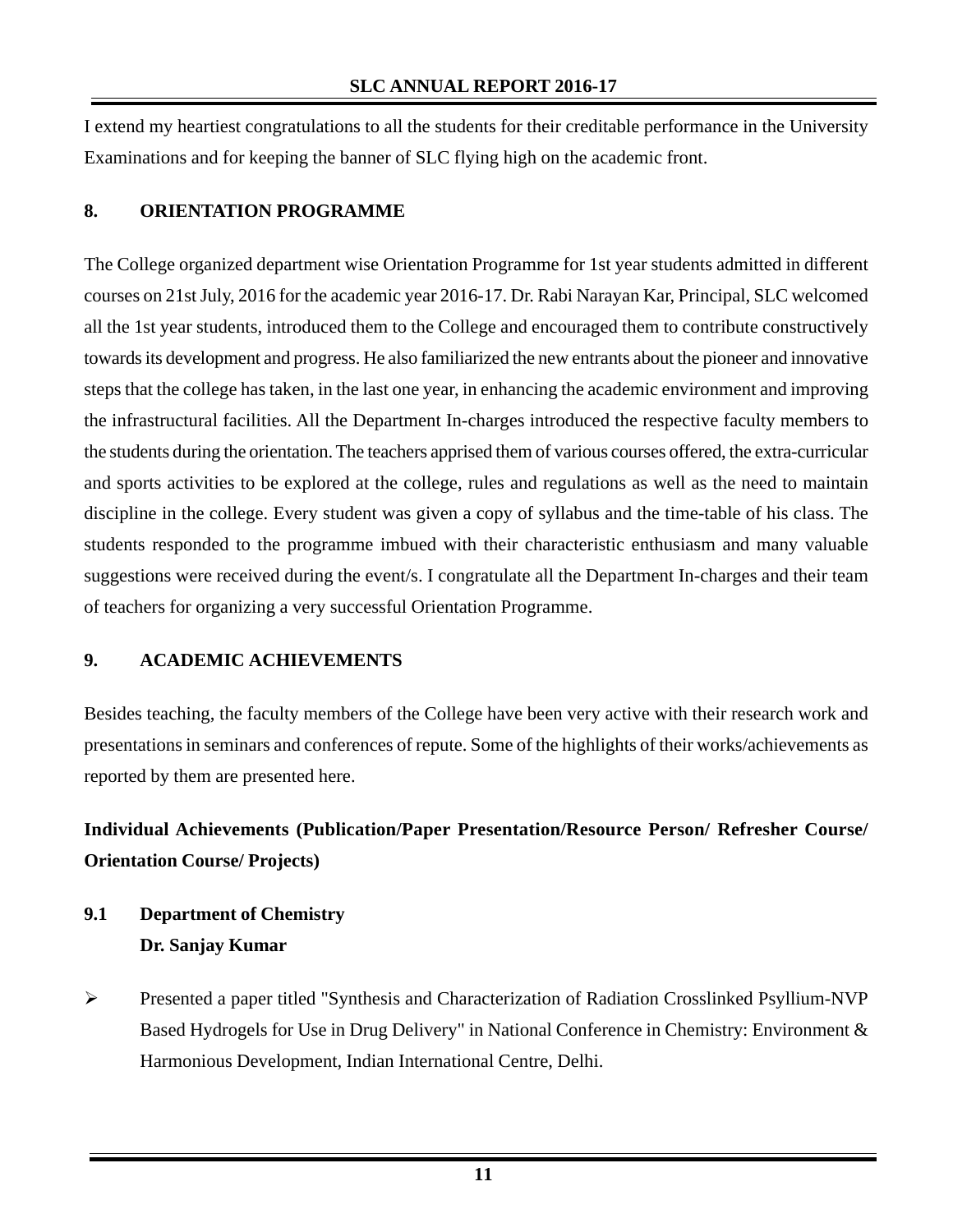- $\triangleright$  Attended a short term course on "Ethics in higher education in teaching and research" conducted by the CPDHE, University of Delhi from 01.03.2017 to 07.03.2017.
- ¾ Completed Innovation Project titled "Use of TiO2 Nanoparticles for Degradation of Dyes in Waste Water to Save the Environment", University of Delhi.

## **Dr. Vinod Kumar**

- ¾ Acted as a Jury member to evaluate poster in International Conference on "Green Chemistry in Environmental Sustainability and Chemical Education (ICGC-2016)" organized by Department of Chemistry, Daulat Ram College, University of Delhi, India on 17-18 November, 2016.
- ¾ Chaired a Session in National Workshop on "Nanotechnology: Emerging Frontiers and Application" on 30-31 January, 2017 organized by Department of Physics and Chemistry, Shyam Lal College, University of Delhi.

## **Dr. Reeta Sharma**

¾ Delivered an Invited Talk titled "Geo Chemistry and its Environmental Implication" at National Conference and Field Workshop on "Precambrians of India", held at Bundelkhand University of Jhansi, November 22-24, 2016.

## **Dr. Arkaja Goswami**

- ¾ Chaired one Session in International Conference on "Green Chemistry in Environmental Sustainability & Chemical Education" at Daulat Ram College, University of Delhi on 18 November 2016.
- ¾ Chaired one Session in National Conference on "Gender and Popular Culture: Representations and Embodiment" held at ILI, New Delhi on 14-15 December 2016.
- ¾ Chaired one Session in Youth Convention –"Awaken to your life's purpose" on 13 January 2016.
- ¾ Invited as Resource Person in National Seminar on "Bhartiya Samaj aur Sanskriti mein Shri Guru Govind Singh ji ka Yogdan" held at Kirorimal College, University of Delhi on 17 February 2017.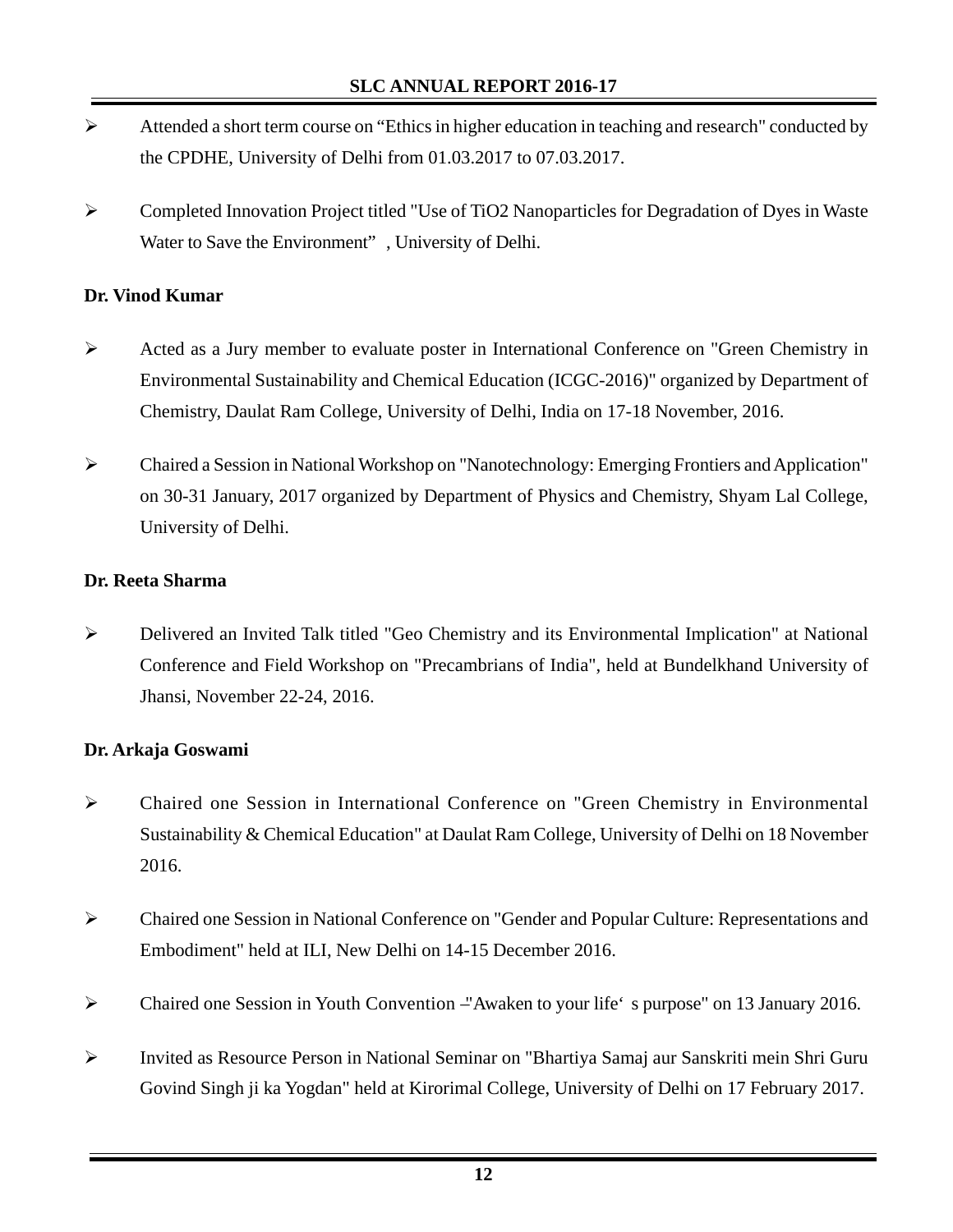## **Dr. Reshu Choudhary**

¾ Presented a paper titled "Synthesis and Characterization of Clay Based Catalysts" in National Workshop on Nanotechnology: Emerging Frontiers & Application organized by Department of Physics and Chemistry January 30-31, 2017.

#### **Dr. Bharti Bhardwaj**

- ¾ Presented a paper titled "Synthesis and Biological Activity of Some Novel 2-Substituted Benzofurans" at National Conference on Global Challenges - Role of Science & Technology TITS, Bhiwani, Haryana.
- ¾ Presented a paper titled "Synthesis and Biological Activity of Some Noval 2-Substituted Benzofurans" at National Conference on Global Challenges: Role of Science and Technology 2016 held at TITS, Bhiwani.
- ¾ Presented a paper titled "A Greener Cleaner and Economical Synthesis of a New Series of Bioactive Compounds" at National Conference on Cobating Industrial Pollution for Sustainable Environment 2016 held at Gargi College, University of Delhi.

#### **Dr. Ompal Singh Yadav**

- ¾ Published a paper, "Investigation of Phytochemical Components and Corrosion Inhibition Property of Ficusracemosa Stem Extract on Mild Steel in H2SO4 Medium" Journal of Environmental Chemical Engineering (2016), ISSN no. 2213-3437.
- ¾ Published a paper, "Comparative Performance of Uroniumus for Controlling Corrosion of Steel with Methodical Mechanism of Inhibition in Acidic Medium", Journal of Molecular Liquids, 221(2016), 0167-7322.
- ¾ Presented a paper titled "Synthesis Schiff Base Ligands and Use as Nanoparticle for Coating on Mild" in National Workshop on Nanotechnology: Emerging Frontiers & Application organized by Department of Physics and Chemistry January 30-31.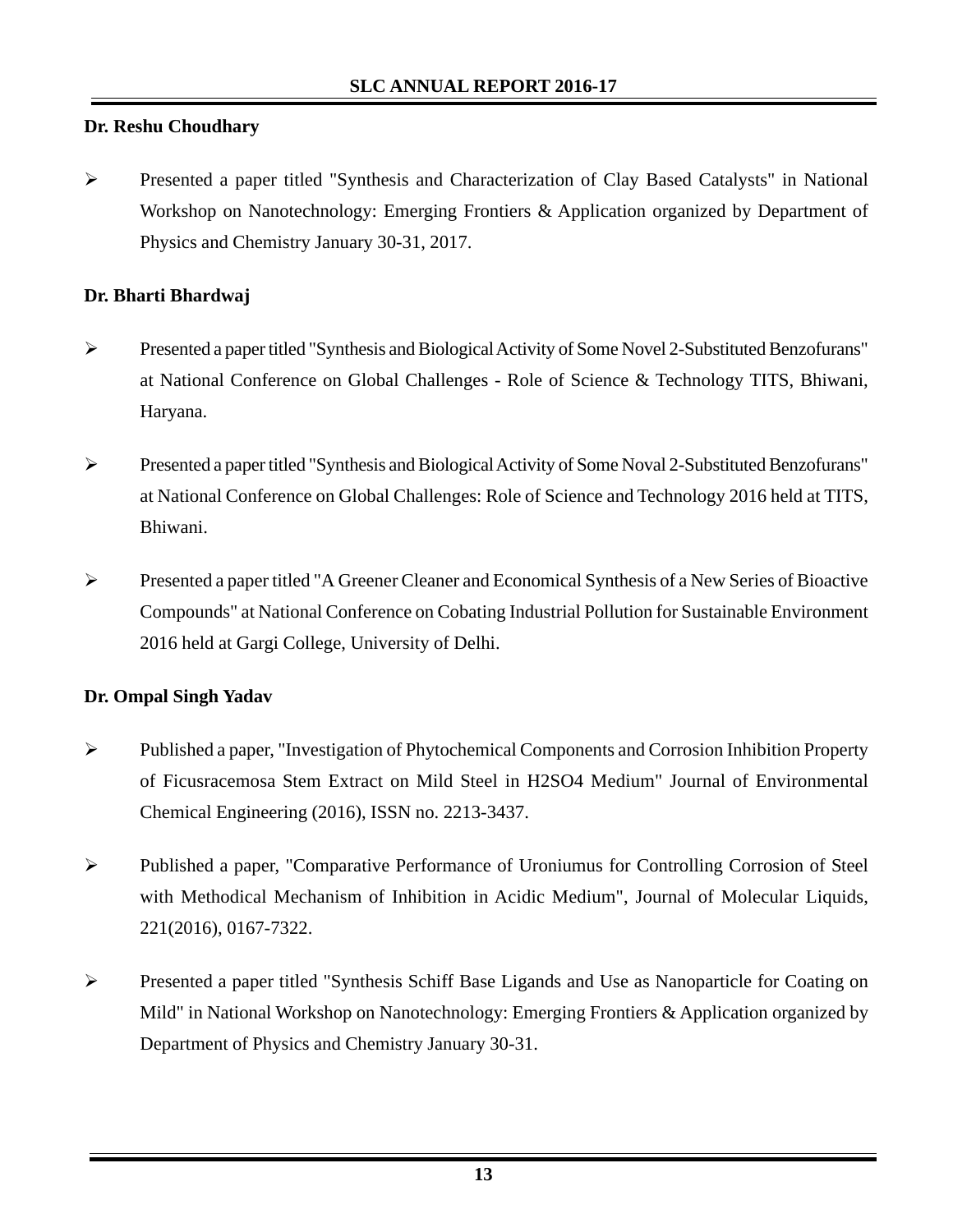# **9.2 Department of Physics Dr. Narendra Singh**

- ¾ Published a paper, "Atomic Structure Calculations and Study of Line Intensity Ratio for Kr XXIV", Canadian Journal of Physics.
- ¾ Published a paper, "Atomic Structure Calculations and Study of EUV and SXP Spectral Lines in Cu-like Ions". Canadian Journal of Physics.
- ¾ Published a paper, "Atomic Structure Calculations and Study of Plasma Parameters of Al-Like Ions" Atoms, 2218-2004.
- ¾ Published a paper, "Multiconfigurational Dirac-Fock Energy Levels and Radiative Rates for Kr XX", Journal of Atomic, Molecular, Condensate and Nano Physics, 2249-2716.
- ¾ Completed the Innovation Project titled Relativistic Atomic Structure Calculations for Plasma and Astrophysics, University of Delhi.

#### **Dr. Seema Dabas**

¾ Completed the Innovation Project titled Use of TiO2 Nanoparticles for Degradation of Dyes in Waste Water to Save the Environment, University of Delhi.

## **Dr. Ravinder Kumar**

¾ Published a paper, "Temperature Variation of Second Viral Coefficient and Viscosity for Deuterium (D2)", International Academy of Arts Science and Technology.

## **Dr. Vijay Kumar Sharma**

¾ Completed the Innovation Project titled Use of TiO2 Nanoparticles for Degradation of Dyes in Waste Water to Save the Environment, University of Delhi.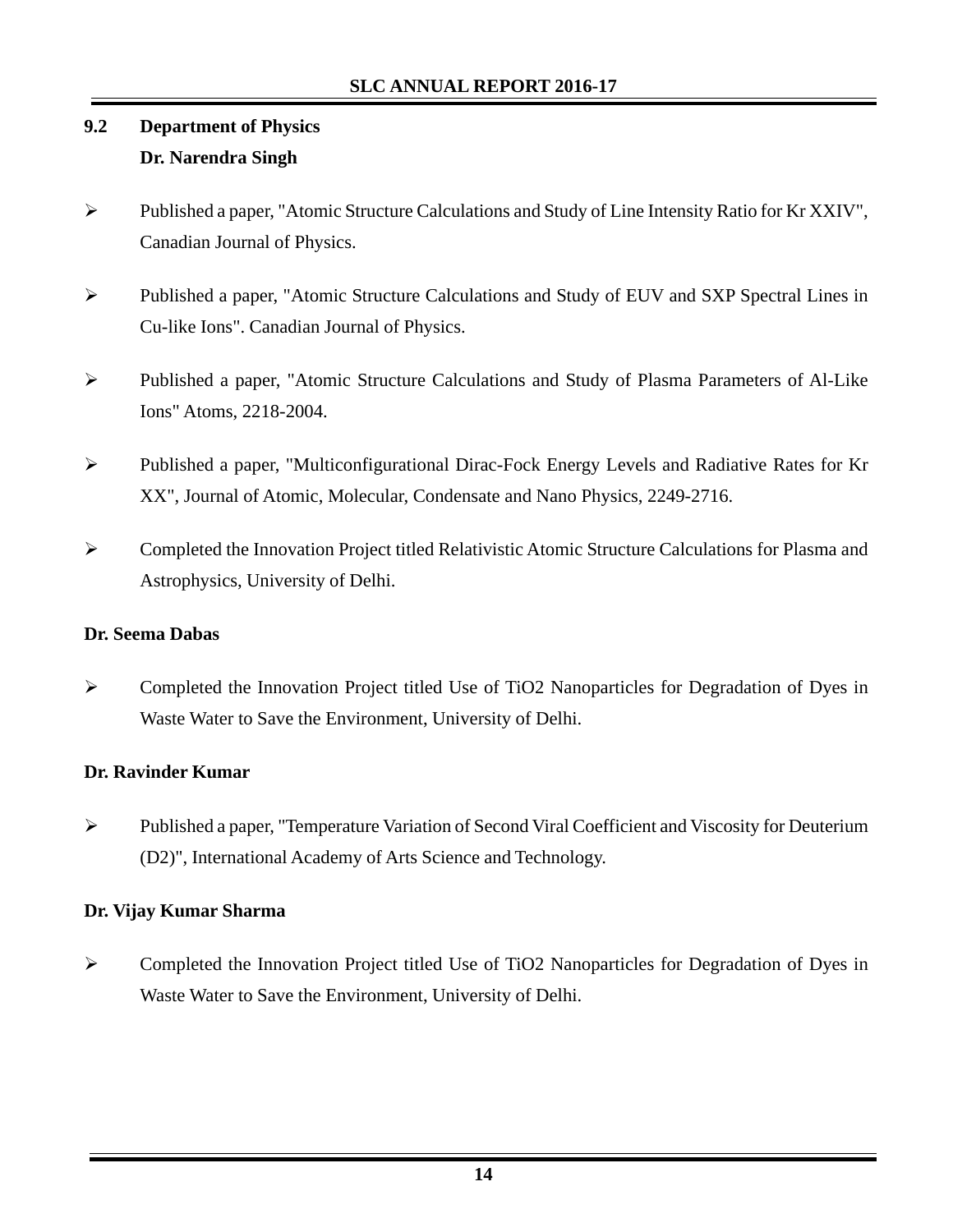## **Dr. Sunny Aggarwal**

- ¾ Published a paper, "Photoionization Study of Ne-like K9+, Ca10+, Sc11+, Ti12+, V13+, Cr14+, Mn15+, and Fe16+ ions Using the Screening Constant by Unit Nuclear Charge Method", Radiation Physics and Chemistry, 0969-806X.
- ¾ Published a paper, "Energy Levels, Lifetimes and Radiative Data of Ba XXVI", Atomic Data and Nuclear Data Tables, 0092-640X.
- ¾ Published a paper, "MCDHF Calculations and Study of Plasma Parameters for Li-like ions", Radiation Physics and Chemistry, 0969-806X.
- ¾ Published a paper, "Atomic Structure Calculations and Study of Line Intensity Ratio for Kr XXIV", Canadian Journal of Physics
- ¾ Published a paper, "Energy Levels, Lifetimes and Radiative Data of Ba XXVI", Atomic and Nuclear Data Tables, 109:339-351.
- ¾ Published a paper, "Calculation of Energy Levels, Lifetimes and Radiative Data for La XXIX to Sm XXXIV", Atomic and Nuclear Data Tables, 107:406-456.
- ¾ Published a paper, "MCDHF Calculations and Study of Plasma Parameters for Li-like Ions", Radiation Physics and Chemistry, 123:46-54.
- ¾ Published a paper, "Calculation of Energy Levels, Lifetimes and Radiative Data for LaXXIV to SmXXXIV", Atomic Data and Nuclear Data Tables, 107:406-456.
- ¾ Completed the Innovation Project titled Relativistic Atomic Structure Calculations for Plasma and Astrophysics, University of Delhi.

# **9.3 Department of Mathematics Mr. Subodh Kumar**

¾ Organizing Secretary of Faculty Development Programme on "Computer Algebra System and Latex", held on 16-17 February, 2017, Shyam Lal College, University of Delhi.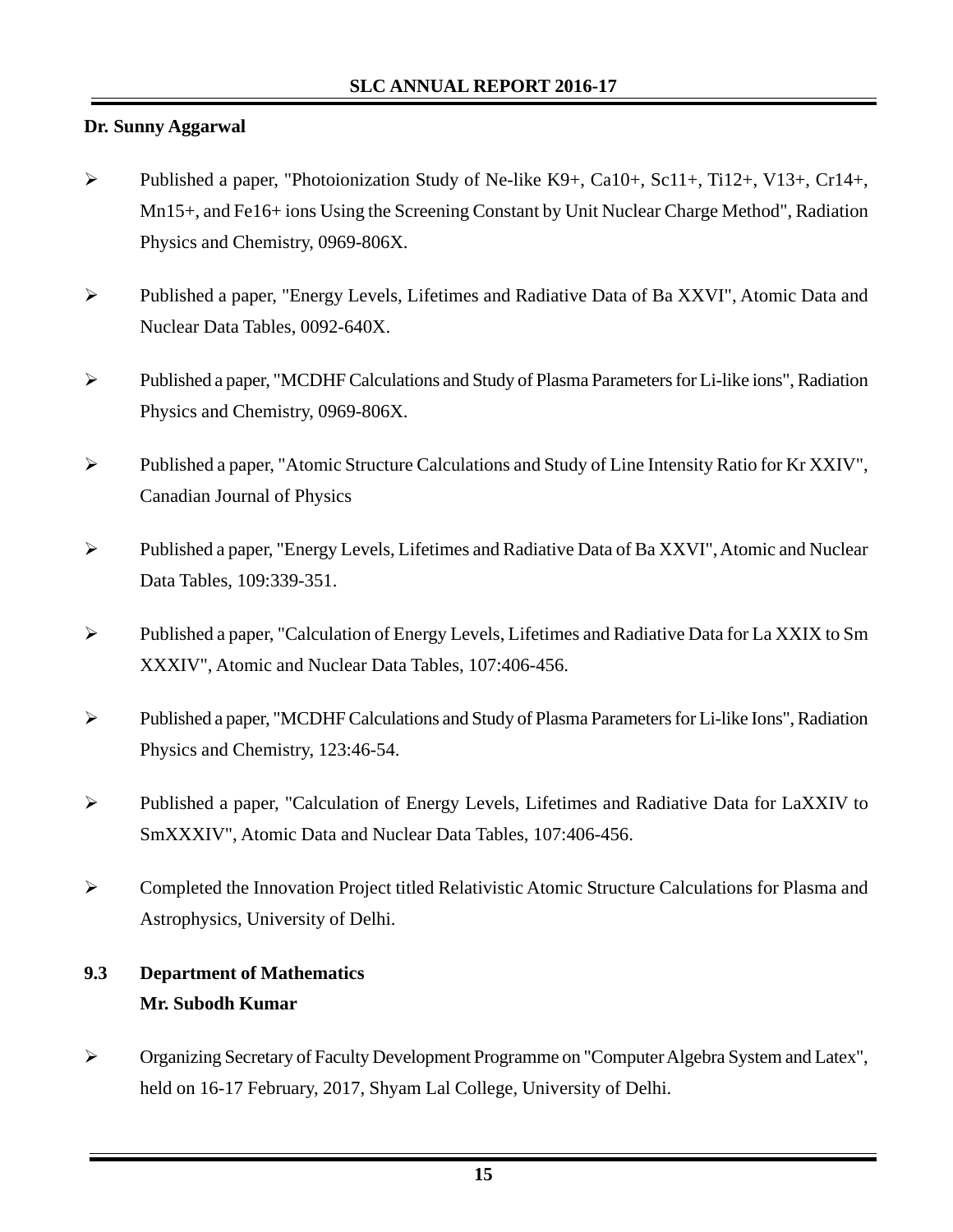## **Mr. Balram Kindra**

- ¾ Convener of Faculty Development Programme on "Computer Algebra System and Latex", held on 16-17 February, 2017 organized by Shyam Lal College, University of Delhi.
- ¾ Completed the Innovation Project titled Relativistic Atomic Structure Calculations Useful for Astrophysics and Plasma, University of Delhi, Delhi.

#### **Dr. Ritu Aggarwal**

- ¾ Awarded Ph.D in the year 2016-17 from Department of Mathematics, University of Delhi.
- ¾ Published a paper, "A Generalization of Slant Toeplitz Operators", Tbilisi Mathematical Journal, 1512-0139.
- ¾ Published a paper, "A Generalization of Slant Toeplitz Operators", Jordan Journal of Mathematics and Statistics (JJMS)", 2075-7905.
- ¾ Published a paper, "A Note on the Operator Equation Generalizing the Notion of Slant Hankel Operators", Analysis in Theory and Applications Anal. Theory Appl., 387-3951672-4070.
- ¾ Presented a paper titled "A Note on the Operator Equation Generalizing the Notion of Slant Hankel Operators" in 24th International Conference on Finite or Infinite Dimensional Complex Analysis and Applications held on 22-26 August 2016 at Anand International College of Engineering, Jaipur.
- ¾ Co-ordinator of Faculty Development Programme on "Computer Algebra System and Latex" held on 16-17 February, 2017, Shyam Lal College, University of Delhi.

#### **Dr. Anuj Kumar Sharma**

- ¾ Awarded Ph.D in the year 2016-17 from Department of Operations Research, University of Delhi.
- ¾ Published a paper, "A Fuzzy EOQ Model with Allowable Shortage under Different Trade Credit Terms", Applied Mathematics & Information Sciences (AMIS), 2325-0399.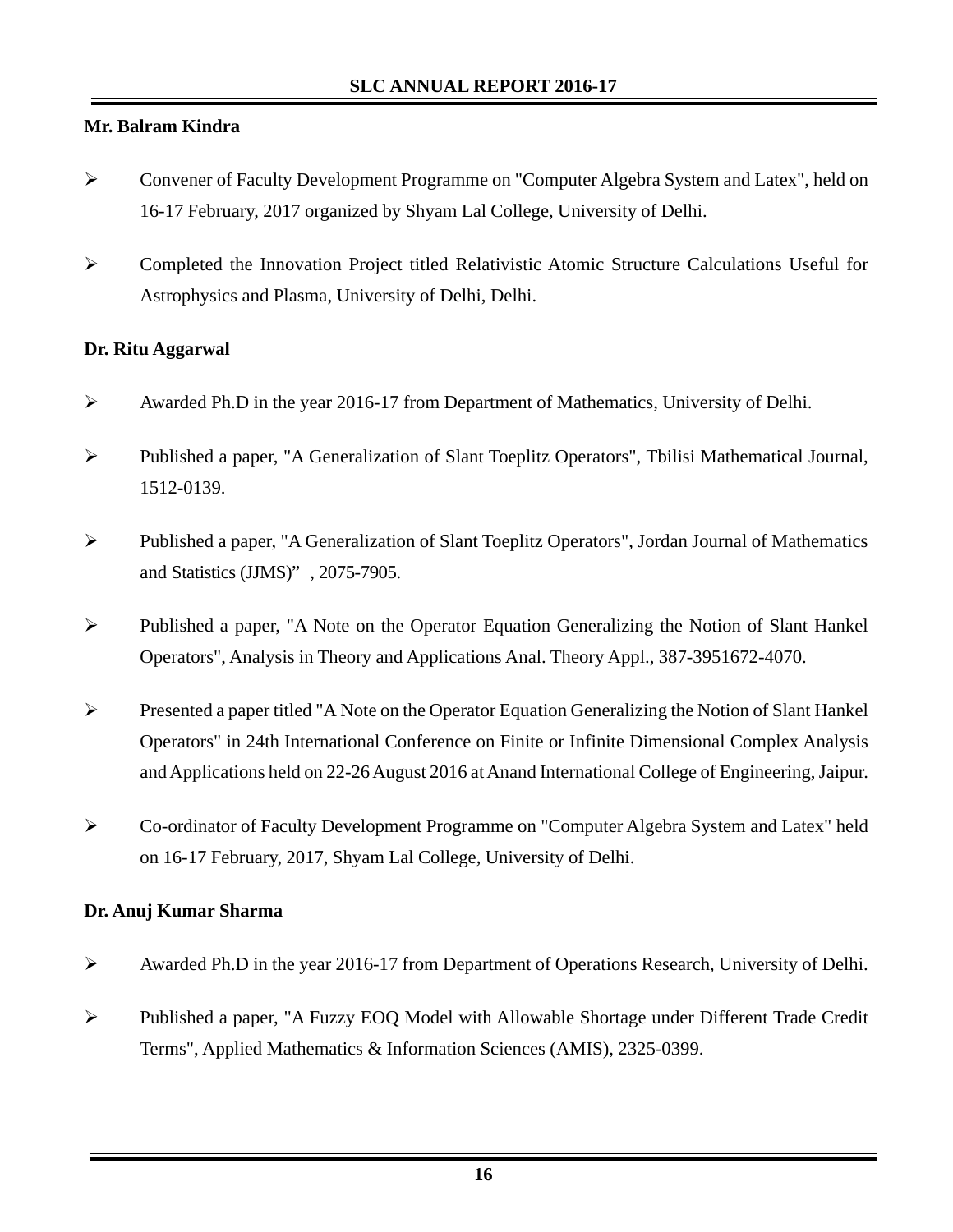## **Mr. Sushil Kumar**

¾ Attended One week Faculty Development Programme on "Algorithms" on 7-13 July 2016 organised by Department of Computer Science in collaboration with ACM India Education and ACM Delhi NCR Chapter.

#### **Mr. Rahul Tomar**

- ¾ Published a paper, "Numerical Evaluation of Second Virial Coefficient and Boyle's Temperature for Argon", International Archive of Applied Sciences and Technology, 2277-1565.
- ¾ Completed the Innovation Project titled Studies in the Concept and Methods of Environmental Protection in Ancient India. Their Rational, Feasibility and Adoption in the Present Day Situation: A Case Study of River Yamuna, University of Delhi.

#### **Dr. Neelam Dabas**

- ¾ Published a paper, "A Novel Blind Digital Watermarking Based on SVD and Extreme Learning Machine", Oriental Journal of Computer Science and Technology, 0974-6471.
- ¾ Presented a paper titled "A Novel SVD and Extreme Learning Machine based blind digital watermarking scheme" on Joint International Conference on Interdisciplinary Research & 8th International Conference on Quality, Reliability, Infocom Technology and Business Operations.

# **9.4 Department of Commerce Dr. Rabi Narayan Kar**

- ¾ Published a paper, "India Japan Cultural Distance on the Mottainai Ethics" Ritsumeikan International Affairs, March 2017.
- ¾ Published a paper, "Gender and Popular Culture: Representations and Embodiment", The Discussant, March 2017, 2250-3412.
- ¾ Collaborated in "Responsible Business Professionals for Finland and India Trade" Workshop as a Visiting Professor and made academic presentations at the Turku University of Applied Sciences,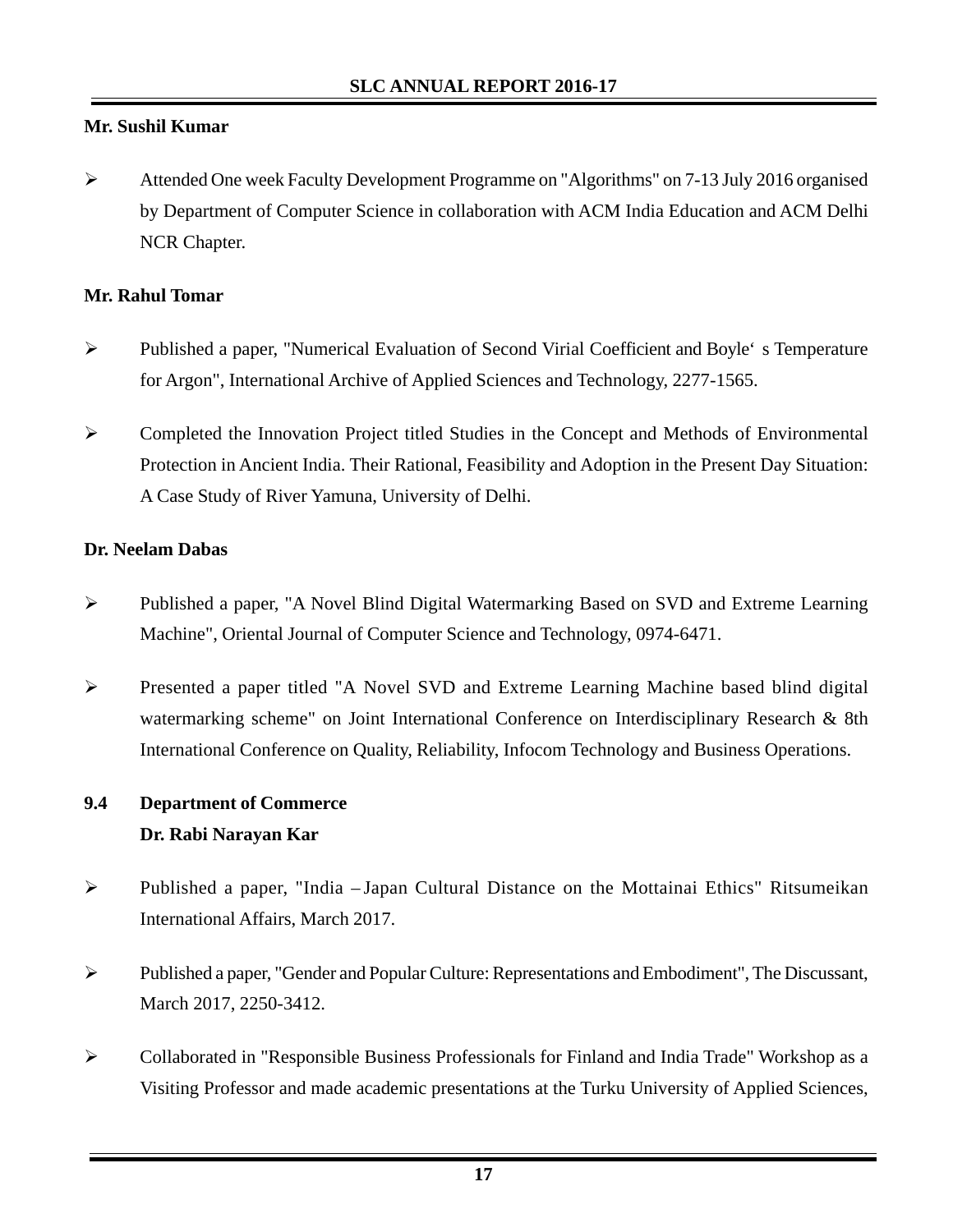Turku, University of Turku, Finland under Centre for International Mobility (CIMO), Ministry of Culture and Higher Education, Finland, 8-14 December, 2016.

- ¾ Resource Person in the Faculty Development Programme on "Teaching with Case Studies", Shyam Lal College, University of Delhi on November 21-23, 2016.
- ¾ Chaired the 1st Technical Session at 5th Annual International Commerce Conference on Start Up to Sustainability: Initiatives & Challenges organized by the Department of Commerce, Delhi School of Economics, University of Delhi, 4-5 Nov, 2016.
- ¾ Chaired the 1st Technical Session at ICSSR-Sponsored Two-Day National Seminar on Reforms for Transforming India: A Road Ahead organized by Sri Aurobindo College, University of Delhi on February 17-18, 2017.

#### **Dr. S. B. Rathore**

- ¾ Delivered Lecture on "e-Filing of Income Tax Returns' at Maharaja Agrasen College on 29-09-16.
- ¾ Delivered Lecture on "e-Filing of Income Tax Returns' in the FDP organized by Laxmibai College on 03-11-16.
- ¾ Delivered Lecture on 'Digital Payments' at SLC (20-12-16) & MSC (12-01-17).
- ¾ Delivered Lecture on "Tax Planning: Avoidance or Evasion" at SGTBI of I P University on 15-02-17.
- ¾ Delivered Lectures on "e-Filing of TDS Returns' at JMC on 23-03-17; Maharaja Agrasen College on 01-04-17 and Vivekananda College on 07-04-17.
- ¾ Invited as Judge in Inter-College Debate on "Facebook is better than Face to Face Interaction" by Mata Sundri College on 22-03-17.
- ¾ Two Hours Video Lecture was recorded on 'How to file Income Tax Return' on 13-10-16 and uploaded on College website.
- ¾ Two Hours Video Lecture was recorded on 'Income Tax Case Study' on 12-02-17 and uploaded on College website.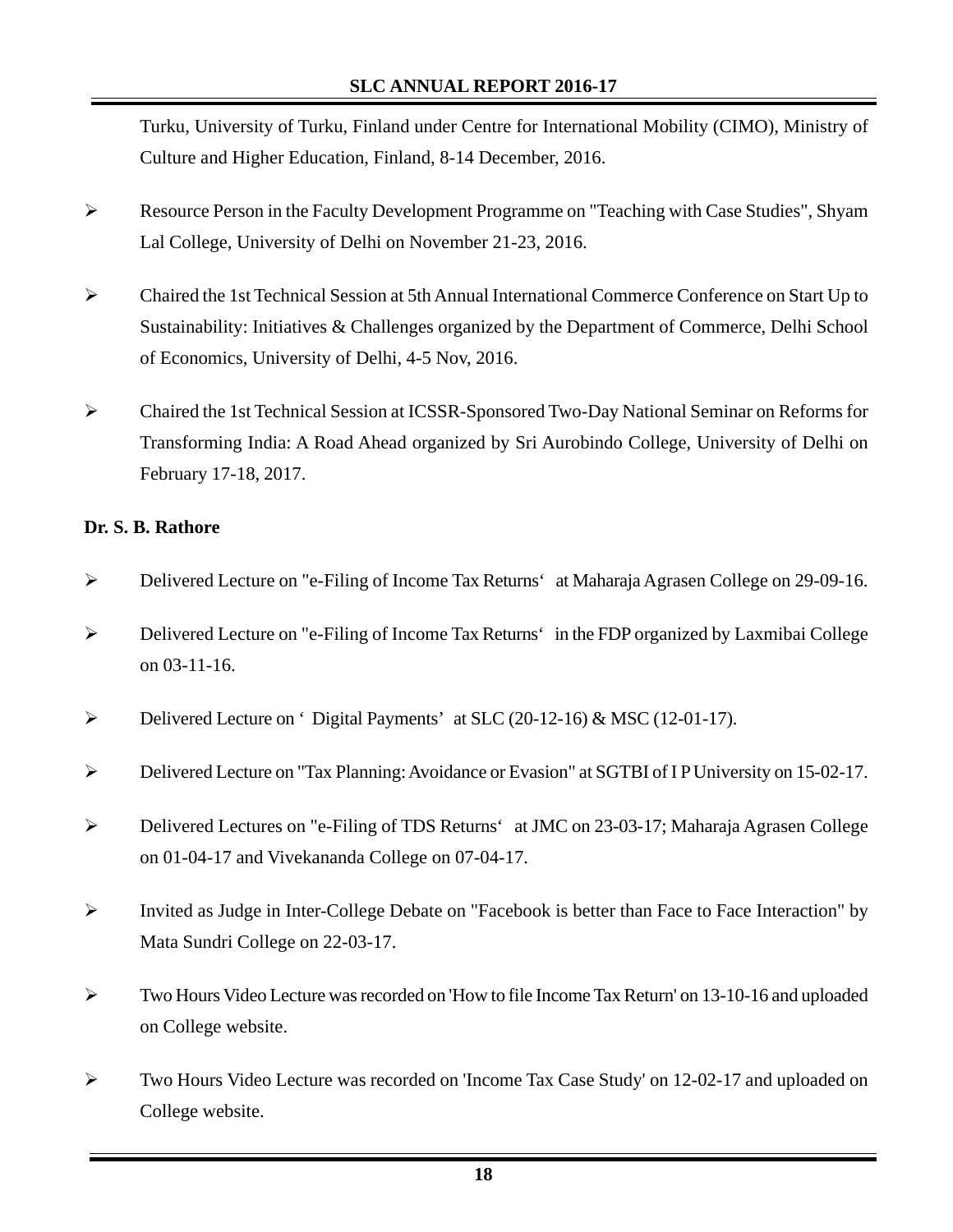¾ Recorded 15 Video Lectures on 'e-Filing of Income Tax and TDS Returns' (duration upto 2 Hours) through Screen-O-Matic Recorder (six in Feb-2017 and nine in March 2017); Uploaded on YouTube and College website.

#### **Dr. Ruchika Ramakrishnan**

 $\triangleright$  Successfully Mentored Project VISAKA – an initiative of MHRD towards ' Cashless and Digital India'.

#### **Dr. Kavita Arora**

- ¾ Published a paper, "Stock Selection Skills of Fund Managers in India: An Empirical Investigation", Finance India, Vol. 30, No.2, June, 2016.
- ¾ Published a paper, "An Empirical Investigation into Market Risk and Investment Performance of Mutual Funds in India", Journal of Management Research, Vol. 8, No. 2, October, 2016.
- ¾ Published a paper, "Analysis of Components of Investment Performance of Mutual Fund Schemes in India", MAIMT- Journal of IT & Management Research, Vol. 9, No. 2, April, 2016.
- ¾ Presented a paper titled "Reverse Mortgage Scheme: An Innovative Banking Product for Senior Citizens" in National Conference organized by Sri Aurobindo College, University of Delhi on 17- 18 March, 2017.
- ¾ Chaired a Session in the Workshop on "Computer Basics" organized by Skill Development Cell, SLC on March 30th to April 1st, 2017.
- ¾ Completed the Innovation Project titled Old Age Homes in Delhi Understanding the Challenges faced by them and Their Contribution to the Society, University of Delhi.

#### **Ms. Simple Sethi**

¾ Presented a paper titled "The Balanced Scorecard: An Exploratory Study of its Effectiveness as Performance Management System" at 17th International Business Horizon INBUSH ERA WORLD SUMMIT 2017, Uttar Pradesh on 8-10 February 2017.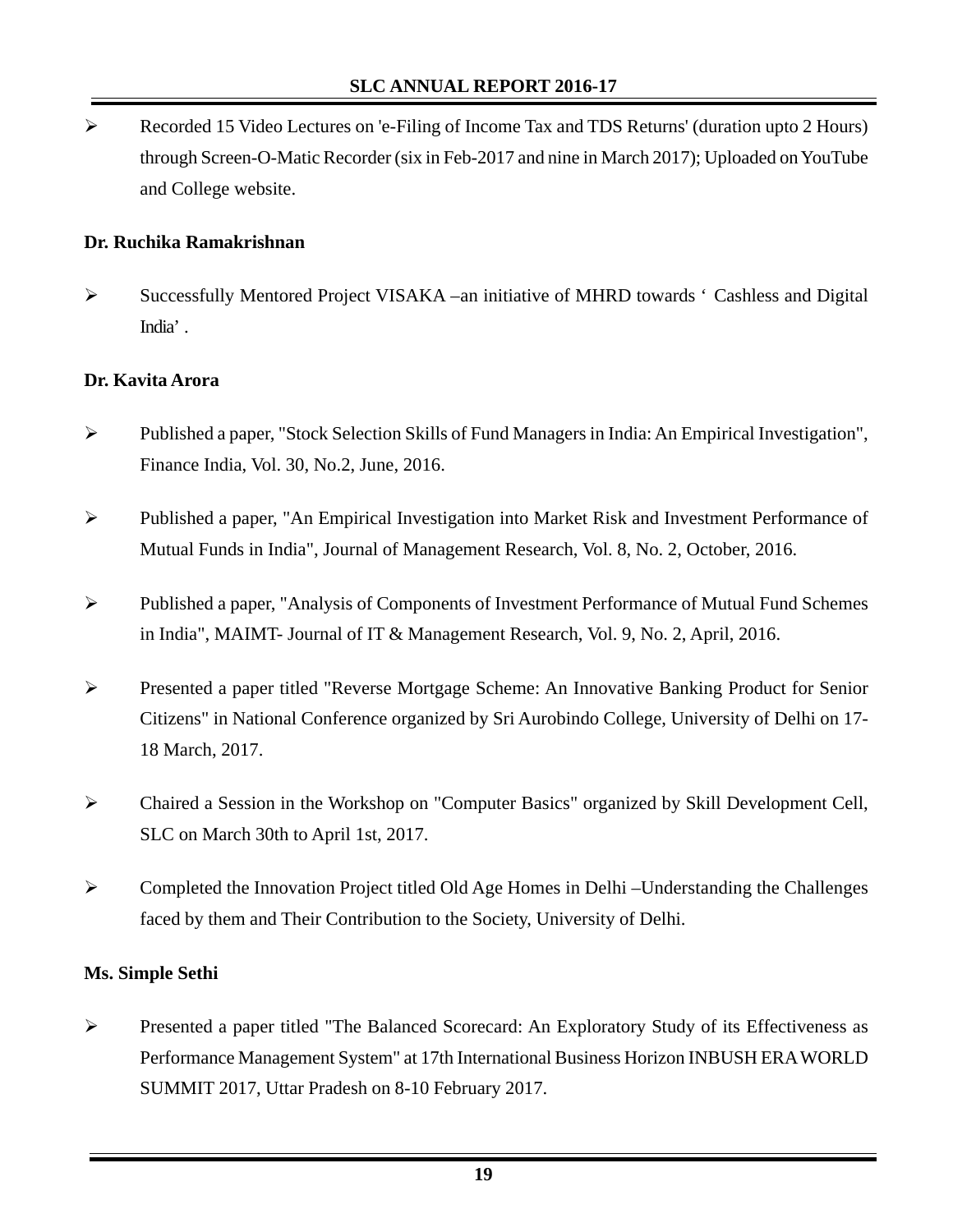¾ Presented a paper titled "The Balanced Scorecard: A Global Performance Management Tool, an Empirical Study of its Effectiveness" at All India Commerce Conference, Faculty of Commerce, University of Lucknow, Lucknow (U.P.) 11-13 November 2016.

## **Ms. Monika Khemani**

¾ Presented a paper titled "Glass Ceiling: Think Manager, Think Male Gendered Pattern in Organization Effects of Upward Mobility for Women" at Women Development Cell National Conference, Shyam Lal College, University of Delhi, 14-15 December 2016.

#### **Ms. Swati**

¾ Presented a paper titled "Digitalization is set to Modernize the Banking Process: An analysis" at National Conference on Digitization: Envisioning Technology and Accelerating Growth in Business Transformation, organized by Sri Guru Tech Bahadur Institute of Management and Information Technology, University of Delhi, 10 December 2016.

#### **Ms. Shweta Satija**

¾ Presented a paper titled "Human Resource Predictive Analytics (HRPA)- A New Buzz Word for HR Management in Organization", JIMS at XII International Conference on Leveraging Big Data Analytics for Global Business Excellence, 2016, organized by JIMS, New Delhi, 4 February 2017.

#### **Neha Bothra**

¾ Published a paper, "Financial Performance of Luxury Market: A Study of Pre and Post Financial Crisis 2007-08", Indian Journal of Finance.

#### **Ms. Jyoti Sindhu**

¾ Written a book titled "Advanced Research in Commerce and Management", New Delhi: Regal Publication.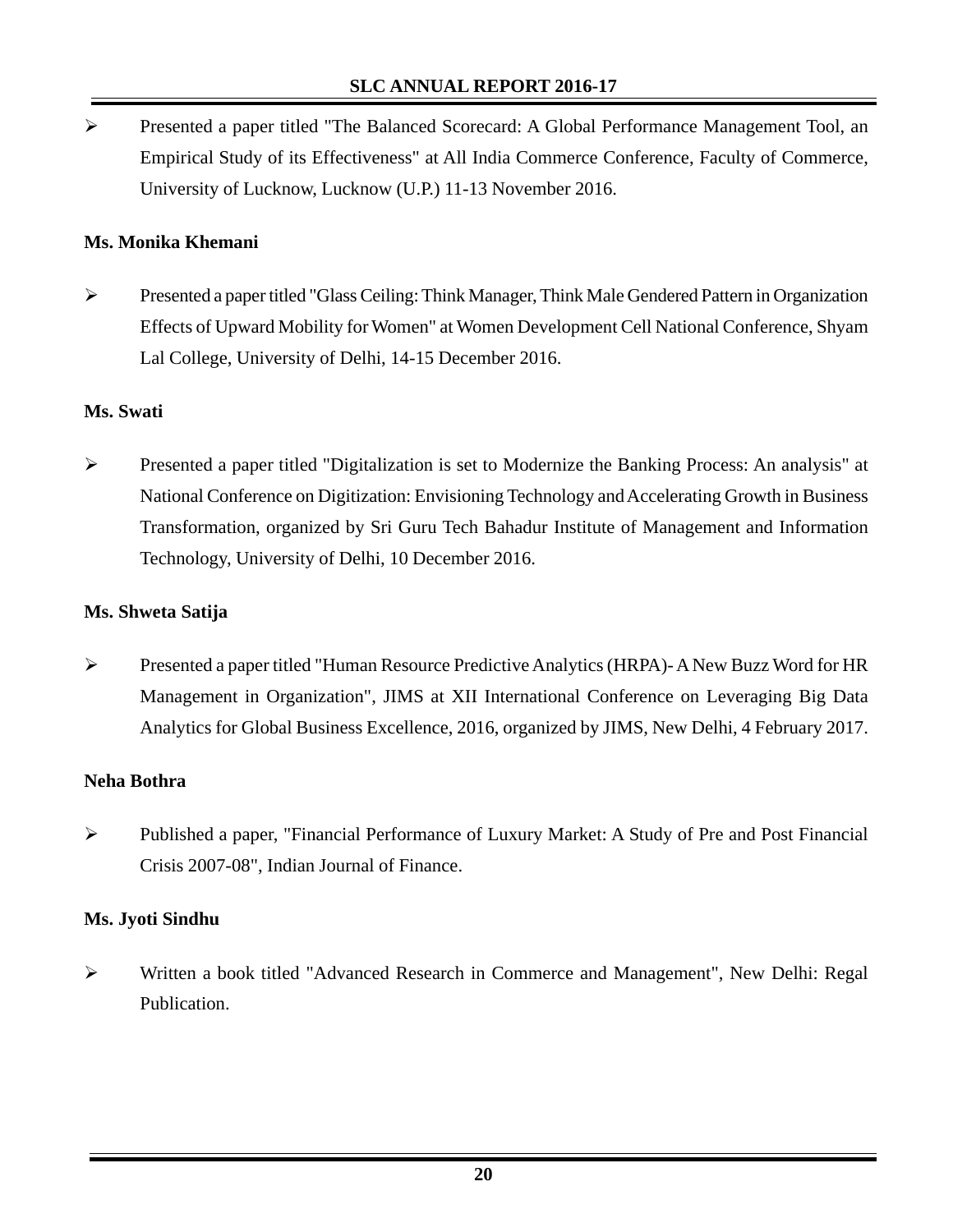# **9.5 Department of Economics Dr. Bharat Bhushan**

¾ Completed the Innovation Project titled "Old Age Homes in Delhi –Understanding the Challenges faced by them and Their Contribution to the Society", University of Delhi.

## **Dr. Anchal Arora**

¾ Presented a paper titled "Farmers Preferences for Abiotic Stress Tolerant Rice Seeds in India: Evidence from Odisha" in National Seminar on Emerging Economics and Challenges to Sustainability towards Developing Nation, Sri Aurobindo College, University of Delhi.

## **Dr. Jitender Kumar**

- ¾ Awarded Ph.D in the year 2016-17 from Department of Economics, JMI
- ¾ Completed Innovation Project titled Old Age Homes in Delhi Understanding the Challenges faced by them and Their Contribution to the Society, University of Delhi.

# **9.6 Department of English Dr. Kusha Tiwari**

- ¾ NAAC Coordinator for the first cycle of assessment and accreditation of NAAC evaluation and visit on 3rd and 4th April, 2017.
- ¾ Convener of the First WDC ICSSR,UGC & MWCD National Conference on "Gender and Popular Culture: Representations and Embodiment", 14-15, Dec. 2016.
- ¾ Published a paper, "Aesthetic Dimensions in Nadine Gordimer's Post-apartheid Short Fiction", Current Writing: Text and Reception in Southern Africa, Taylor & Francis 2159-9130.
- ¾ Published a paper, "Femaleness as Empowerment: Gender Refulgent in Some Examples of Devotional Poetry" The Quest 0971-2321.
- ¾ Published a paper, "Gender and Popular Culture: Representations and Embodiment", The Discussant 2250-3412.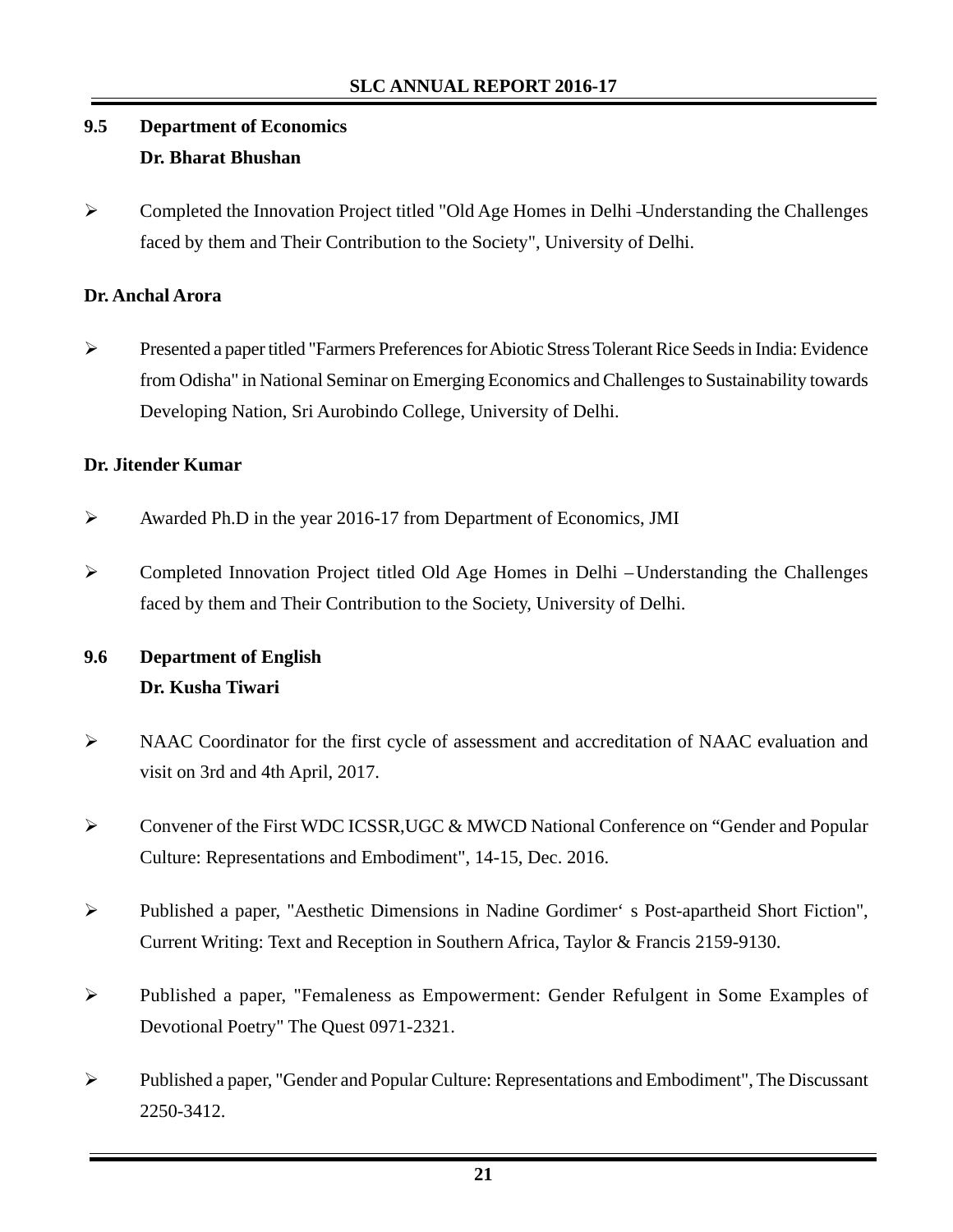- ¾ Published a paper, "Negotiating Transnational Identities: A Study of Nadine Gordimer's The Pickup", The IUP Journal of English Studies XI (2): 7-20.
- ¾ Published a paper, "Mothers and Daughters in Ismat Chugtai's Writings", *ANIYAJAA* Indian Journal of Women and Social Change SAGE 1(1): 114-121.
- ¾ Presented a paper titled "Indian Mythology and Lived Reality: Intersections and Contradictions" at WDC National Conference on Gender and Popular Culture: Representations and Embodiment held at ILI, New Delhi on 14-15 December 2016.
- ¾ Invited Lecture on "Gandhian Thought and the Gendered Nationalism" in the National Conference on Gandhian Satyagraha and Women's Movements at India International Centre on 30/03/17.

#### **Panelist in the Book Discussion event held at India International Centre on 24th May, 2016 for:**

- ¾ As if Women Matter: the Essential Gloria Steinem Reader, Ruchira Gupta (ed) (2014), New Delhi: Rupa.
- ¾ River of Flesh and Other Stories: the Prostituted Women in Indian Short Fiction: Ruchira Gupta (ed) (2016), New Delhi: Speaking Tiger.
- ¾ Prem Nagar: Town of Love by Anne Ostby (2013) New Delhi: Supernova.

#### **Dr. Kinshuk Majumdar**

- ¾ Published a paper, "The Theme of Slavery in Amitav Ghosh's Sea of Poppies", The Indo-American Review.
- ¾ E- Unit on The Cillapatikaram Tale of an Anklet: Ilanko Atikal. ILLL Web Portal :University of Delhi.

#### **Mr. Rajarshi Kalita**

¾ Presented a paper in National conference on "Many Patriarchies, Many Positionalities: Reinterrogating Gender in Narratives from North-East India" in Shivaji College, University of Delhi, on 16-17 February 2017.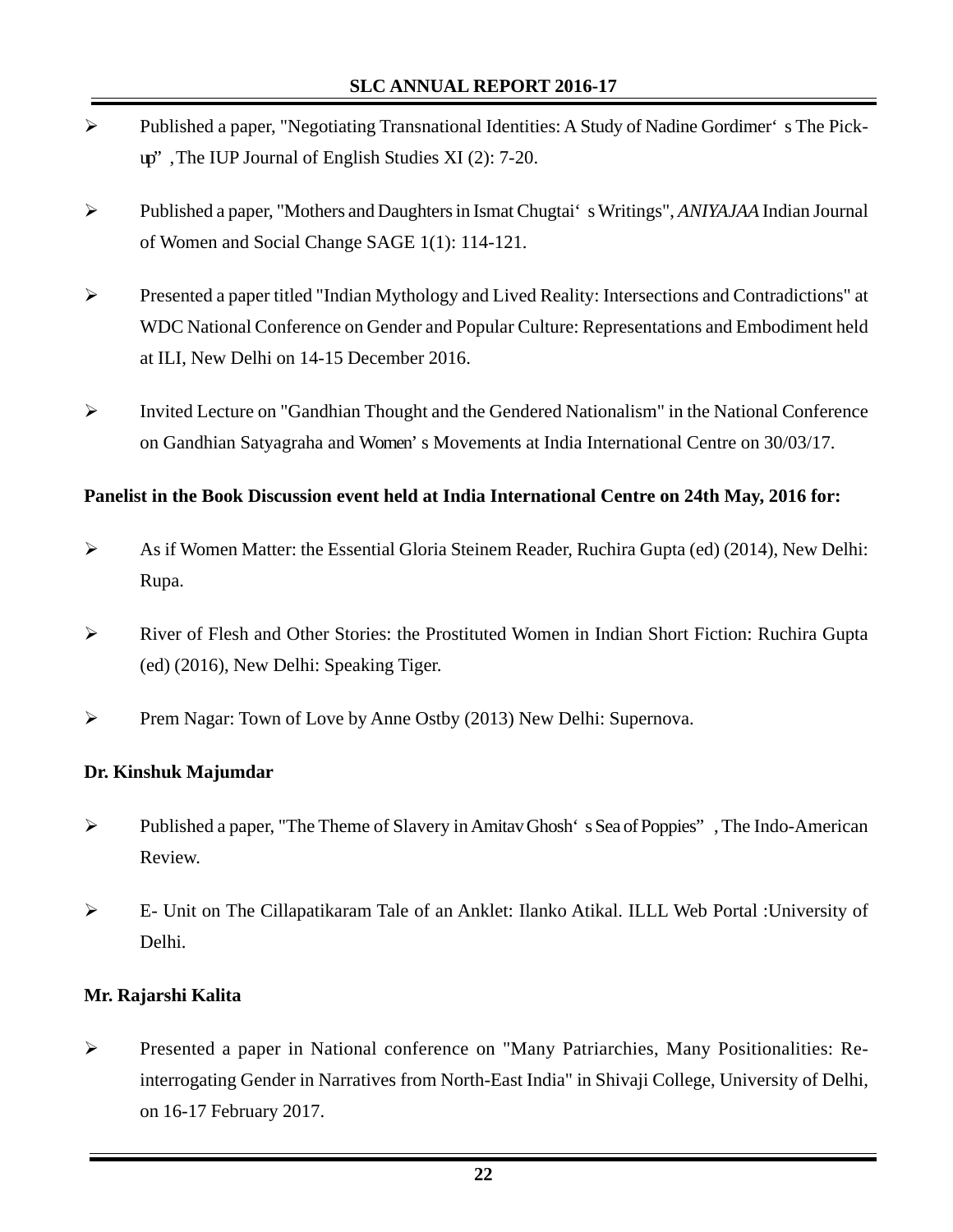# **9.7 Department of History Dr. Alka Sharma**

- ¾ Appointed as the Coordinator of IQAC and IGNOU Study Centre of the College.
- ¾ Director of the First WDC ICSSR,UGC & MWCD National Conference on "Gender and Popular Culture: Representations and Embodiment", 14-15, Dec. 2016

## **Mr. Sanoj Kumar**

- ¾ Published a paper, "One Revolt Many Voices", An International Refereed Research Journal, 2349- 4441.
- ¾ Presented a paper titled "A True Nationalist Poet" in the National Seminar on Tribute to Patriotic Poet Kavi Pradeep. Manav Uttar Dayitav, New Delhi, 2017.

## **Dr. Sanjay Kumar**

¾ Conceived and Presented a Curative Show on "Shahir Ludhiyanvi", 23 January, 2017.

## **Dr. Gayatri Chaturvedi**

- ¾ Published a book chapter "Development of Trade Routes and Strategies in Ancient India. Trade Negotiations under WTO: Issues before Developing World", Horizon Books, ISBN 978-93-86369-00-0.
- ¾ Presented a Paper titled "Women in Modern Society Seen with Respect Through the Portrayal of Women in the Ancient Indian Epic Mahabharata" in WDC National Conference on Gender and Popular Culture: Representations and Embodiment, Shyam Lal College, University of Delhi, Dec. 14-15, 2016.
- ¾ Presented a Paper titled "Education and Social Status of Women in Ancient Indian Society" National Seminar on Revisiting History from Below: Caste, Class, Gender and Tribe in Indian History, Shyam Lal College, University of Delhi, April 19, 2017.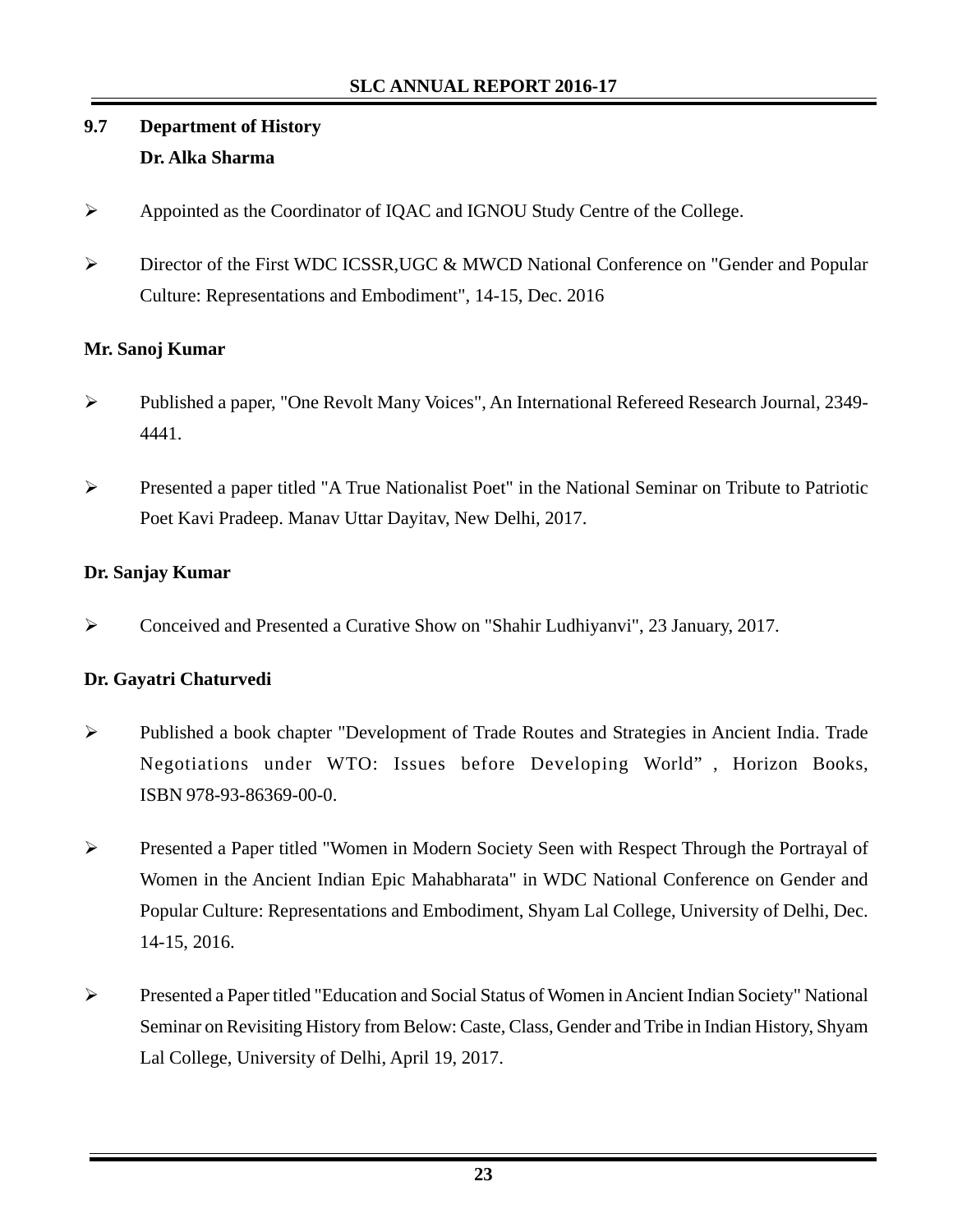# **9.8 Department of Political Science Dr. Sitaram Kumbhar**

- ¾ Published a book Chapter, "Democracy Deprivation and Rights: Mahatma Gandhi National Rural Employment Guarantee Act", Public Distribution System and Poverty Alleviation in India, Scholar Publishing House, Delhi: ISBN: 978-81-932035-4-5.
- ¾ Published a book, Mahatma Gandhi in the New Millennium: Ideals, Visions and Relevance, Book One, Delhi, ISBN: 978-81-931970-3-5.

## **Dr. Neena Shireesh**

¾ Written a book Sayukta Rashtra: Challenges and Global Conflicts, Delhi: Hindi Medium Directorate, University of Delhi.

#### **Dr. Anil Kumar Thakur**

¾ Presented a Paper on "Political Philosophy of Dr. Ram Manohar Lohia" in National Seminar on 24- 26 March 2017 organized by Indian Council of Philosophical Research, New Delhi and Rajarshi Tandan Open University Allahabad.

#### **Dr. Srinivas Misra**

¾ Written a book Hydropolitics in Central Asia: A Study of Syr-Darya River, Delhi: Apple Books, Delhi.

#### **Ms. Rapti Mishra**

¾ Published a paper, Beyond Normatic, Technocratic and Economic Perspectives (Review of the Book - The Local in Governance: Politics, Decentralization and Environment by Satyajit Singh, OUP, New Delhi, 2016, Pg xiv-261) in The Book Review, Volume XLI.

#### **Mr. Shyam Sunder Prasad**

¾ Published a paper, "MGNREGA aur Gramin Mahila Sashaktikaran: Eak Study", Indian Journal of Public Administration (IIPA), January-June, 2017, ISSN-2249-2577, Pp.-55-63, New Delhi.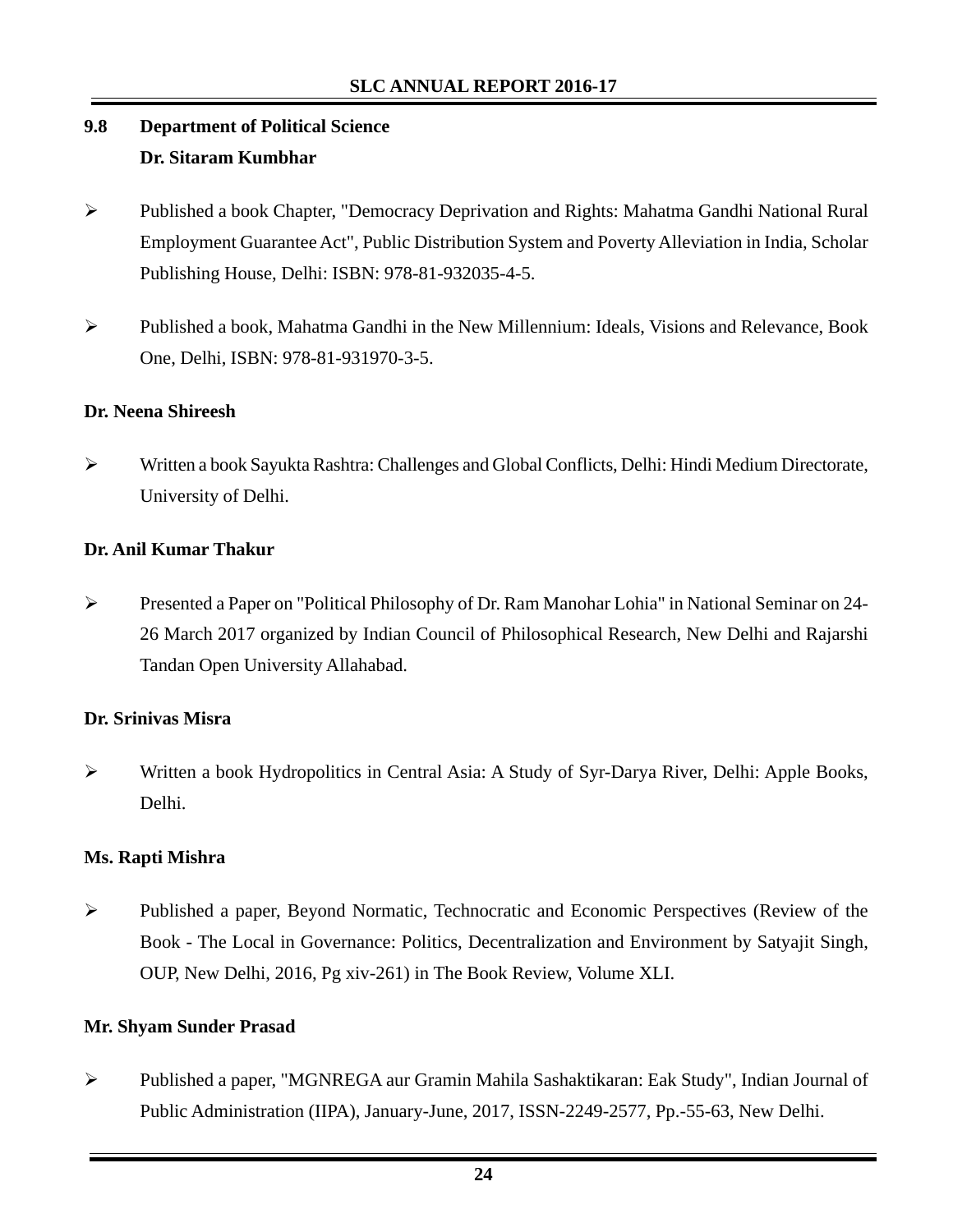- ¾ Published an article, "MGNREGA ke Raste Sthaniyen Aapada Prabadhan", Yojna, January, 2017, ISSN-0971-8397, pp - 39- 42, New Delhi.
- ¾ Published a Paper, "Suchna ke Adhikar ka eak Dashak: Eak Avalokan", Indian Journal of Public Administration, July-December, 2016, ISSN-2249-2577, pp -211-219, New Delhi.
- ¾ Published an article, "Gramoday se Bharat Uday Abhiyan ki Prasangikata", Pratiyogita Darpan November, 2016, RNI NO.- 38696/79, pp - 91-92, New Delhi.
- ¾ Published an article, "Vaishvik Paridrishay par Ubharti Bhartiye Arthvyvsthaki Jamini Hakikat", Drishti, Current Affairs Today, August,2016, ISSN-2455-6025, pp - 40-44, New Delhi.
- ¾ Published an article, "GM Sarson par Aapki Ray", Business Standard (Hindi), 19 September, 2016, pp - 06, New Delhi.

#### **Mr. Ameswar Naik**

¾ Presented a Paper titled "Political Marginalization of Scheduled Caste Community in Odisha" in the International Conference on History, Culture and Literature organized by Swami Shraddhanand College in collaboration with the Department of English, University of Delhi, held on 24-25, February, 2017.

#### **9.9 Department of Hindi**

# डॉ. हेमंत कुकरेती

- ≻ सामान्य हिन्दी : व्याकरण एवं रचना, सोर्स बुक्स, दिल्ली, 2016, 978.81.309.1016-
- ¾ **dfo ijaijk dh iM+rky] Hkkjrh; KkuihB] u;h fnYyh]** 2016, 978.93.263.5506-
- ¾ **oLrqfu"B lkekU; fgUnh] lkslZ cqDl] u;h fnYyh]** 2016, 978.93.86385.29.1
- ¾ **fgUnh miU;kl % u;k ikB] ok.kh izdk'ku] u;h fnYyh]** 978.93.5229.025.3-
- <mark>⊱ हिन्दी भाषा और साहित्य का सस्तुनिष्ठ इतिहास, प्रभात प्रकाशन, नयी दिल्ली, 978.93.86231.52.9-</mark>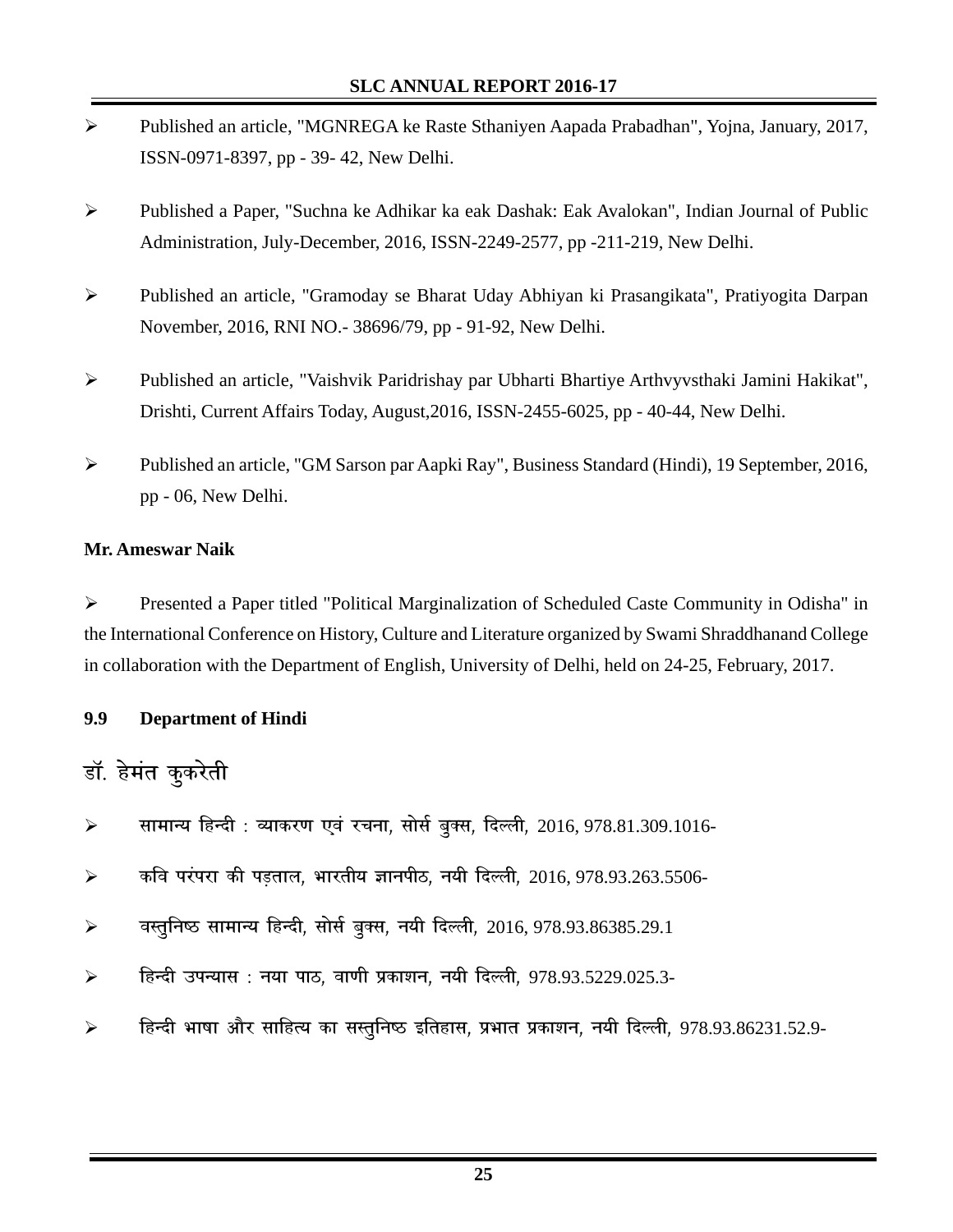# डॉ. राकेश शर्मा

हिन्दी कविता में आपदा विमर्श, साहित्य यात्राा 2349-1906.

# <u>डॉ. राकेश मीना</u>

- ¾ Awarded Ph.D in the year 2016-17 from Department of Hindi, University of Delhi.
- ¾ **tkWtZ fx;lZu dh bfrgkl** n`**f"V** ADROITIC.

# डॉ. राजकुमार प्रसा**द**

¾ **gkf'k;s ds yksxksa dk tul?k"kZ iqLrd okrkZ** 2349-1806

# डॉ. सत्यप्रिय पांडेय

- ¾ **Qkxqvk xhr] lkfgR; ;k=k** 2349-1906
- <mark>≻ रीजनल इंस्टीट्यूट आफ एजूकेशन, मैसूरू, में</mark> 24-28 अक्टूबर, 2016 को आयोजित 'इफेक्ट आफ एक्टिविटी बेस्ड टीचिंग आफ हिन्दी इन एचीवमेंट टेस्ट एंड स्टूडेंट आफ प्राइमरी स्कूल्स ऑफ मैसूर डिस्ट्रिक्ट में रिसोर्स पर्सन के तौर पर व्याख्यान l

# डॉ. अमिताभ राय

- ¾ **miU;kl dh Dykfldy ijaijk dk uO;re laLdj.k] lkfgR; ;k=kk** 2349-1906**A**
- ¾ **vk/ks&v/kqjs lQj] yegh** 2278-554-X
- **≯ संवेदनहीनता के विरूद्ध समकालीन भारतीय साहित्य ।**
- **≯ परंपरागत सरंचनाओं के विरूद्ध तद्भव ।**
- <mark>≻ भारतीय साहित्य के निर्माता : सुमित्रा कुमारी सिन्हा, साहित्य अकादमी, 2016 नयी दिल्ली **।**</mark>
- ¾ **yegh] vkSiU;kfl&**2**] tqykbZ&flEcj** 2016 **o"kZ** 9**] vad 3]** ISSN 2278-554-X
- $\triangleright$  रजा फाउंडेशन के विशेष आयोजन- 'यूवा-2016' में वक्तव्य- विषय : आलोचना में नये प्रशन **।**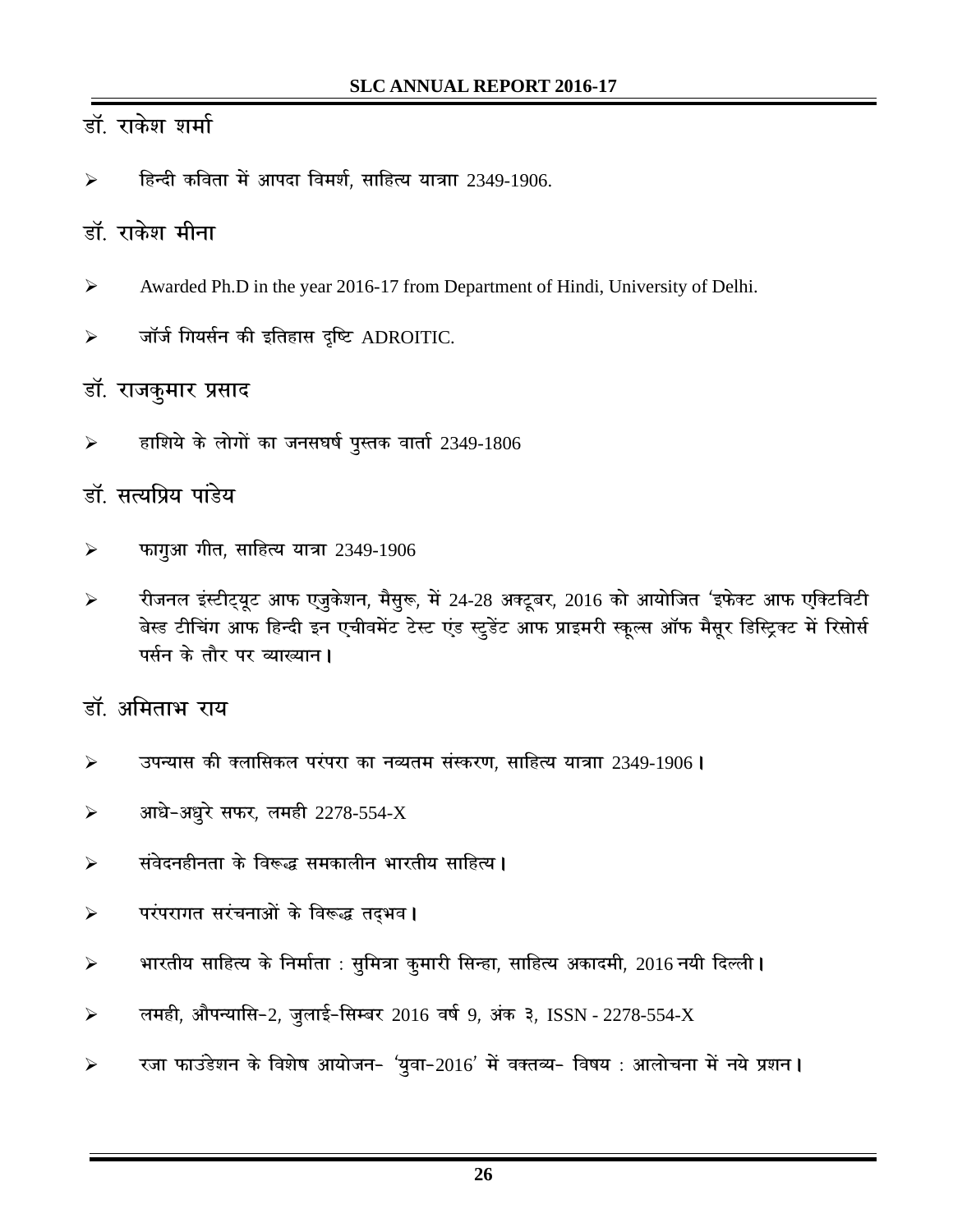- **≽ बनारस हिन्दू विश्वविद्यालय में हिन्दी कवि मूक्तिबोध पर केंद्रित कार्यक्रम में वक्तव्य-विषय : सफरिंग विजन** और मैं **।**
- <mark>≻ संकाराचार्य संस्कृत विश्वविद्यालय, कालटी, में विशेष व्याख्यान, विषय : विस्थापन और हिन्दी उपन्यास I</mark>

# संदीप कूमार जायसवा**ल**

<mark>≻ विलोचन की गजलें. त्रिलोचन के बारे में. सं. गोबिन्द प्रसाद. ईशा ज्ञानदीप प्रकाशन. नयी दिल्ली. 2017.</mark> ISBN-978.93.82543.10.7**] i &**253.260**A**

# अवनीश मिश्रा

- $\blacktriangleright$  अतिभव्य असफलता का आख्यान, लमही  $2278$ -554-X
- ¾ **ef.k dkSy % flusek ds ijns ij lkfgR; dh jpuk] u;k Kkuksn;** 2278-2184A
- ¾ **lksfo;r bfrgkl dk nwljk ikB okd~** 2320-818-X
- ¾ **:i vkSj Hkk"kk dk iz'u fo'ks"k lUnHkZ % gekjk 'kgj ml cjl lkfgR; ;k=kk** 2349-1906**A**
- ¾ **puksZfcy gknls dh ihM+k Hkjh vkokt iqLrd okrkZ** 2349-1809

## **10. DEPARTMENTAL REPORTS**

## **10.1 Department of Commerce**

- ¾ Intra-department Talent Hunt Competition was organized on 17th September 2016, which gave an opportunity to the students to show their talent and creativity in various events like Skit, Ad-Mad show, Instrument playing, Singing and Dancing etc.
- ¾ A PAN Card Camp was organized on 6-7th October, 2016 in collaboration with UTI Infrastructure Technology Services LTD. Dr. S.B. Rathore, Associate Professor in Commerce delivered inaugural lecture on PAN Card which benefitted students and faculty members alike.
- ¾ An Industrial visit to M/S Moon Beverages Ltd., a franchise of Coca Cola situated in the Sahibabad Industrial Area, Ghaziabad was organized on 27th October, 2016 to familiarize students with the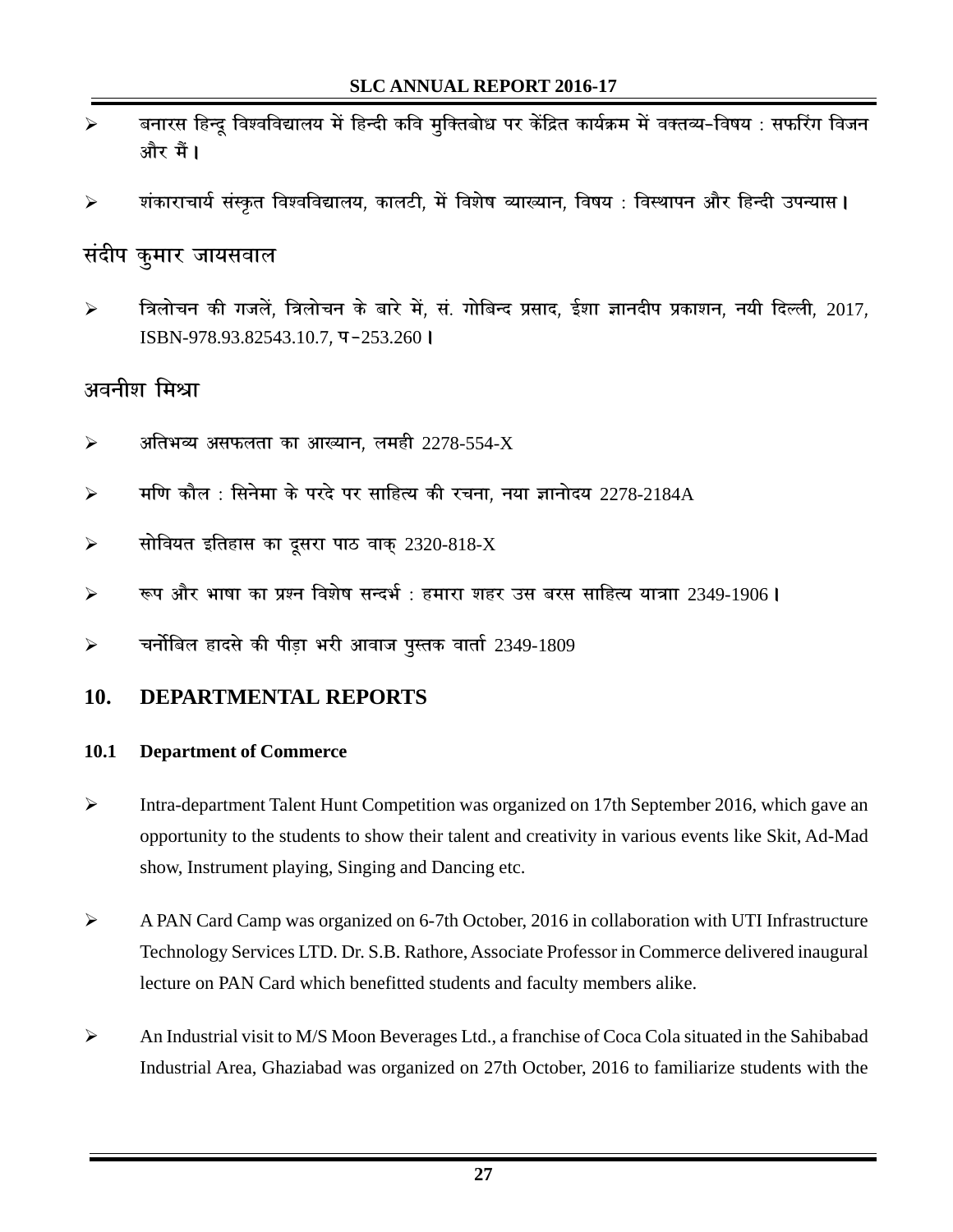industry. The visit enabled the students to interact with the Executives and have practical knowledge of the functioning of the industry.

¾ The Department of Commerce and IQAC, Shyam Lal College, University of Delhi have organized a three day Faculty Development Programme on "Teaching with Case Studies" during November 21-23, 2016. The FDP was attended by 47 academicians teaching multidisciplinary streams in various Colleges and academic institutions of repute across the country. The inaugural session was taken by the College Principal Dr. Rabi Narayan Kar who focused on the relevance of innovative and out of box teaching methods in the routine classrooms in the contemporary scenarios. In his next session, Dr. Kar talked about to adopting case bare method of teaching for better class delivery and reception by students. He emphasised on the significance of KASH (Knowledge, Attitude, Skill and Habits) as a potent tool for an educator to effectively impart learning among students.

The other eminent resource persons invited included Prof. Jay Mitra, Dean & Head, Faculty of Management Studies, University of Delhi, Prof. Harsh Vardha, Dr. Rabi Narayan Kar, Principal, SLC, Professor, Faculty of Management Studies, University of Delhi, Dr. Niti Bhasin, Associate Professor, Department of Commerce, Delhi School of Economics. Prof. N.K. Kakkad, EC member, JNU, Prof. K.V. Bhanumurthy, Department of Commerce, University of Delhi.

The FDP was attended by several faculty members of Shyam Lal College including Mr. Balram Kindra; Dr. Anuj Kumar Sharma; Ms. Mamta; Dr. Ruchika Ramakrishnan; Dr. Kavita Arora; Ms. Simple Sethi; Ms. Monika Khemani; Ms. Adithi; Ms. Sumanjeet Kaur; Ms. Swati; Ms. Neha Bothra; Dr. Gurmeet Singh; Ms. Surekha Devi; Dr. Supriti Mishra; Dr. Anchal Arora; Ms. Shweta Satija; Ms. Suman Rani.

 $\triangleright$  Guidelines meeting for Skill Enhancement Course 's Optional Paper BCH 4.5(c) E-Filing of Returns under CBCS (Semester-IV) was organized on 23rd January, 2017 for setting up of Guidelines for Skill Enhancement Course's Optional Paper. The meeting was attended by teachers under the guidance of the Department of Commerce, Dr. Niti Bhasin (as representative), Associate Professor along with the Convenor Dr S B Rathore, Associate Professor, Shyam Lal College. The guidelines are intended to explain, elaborate and supplement the contents of the syllabus to have uniformity and to lay down the parameters for the paper setting.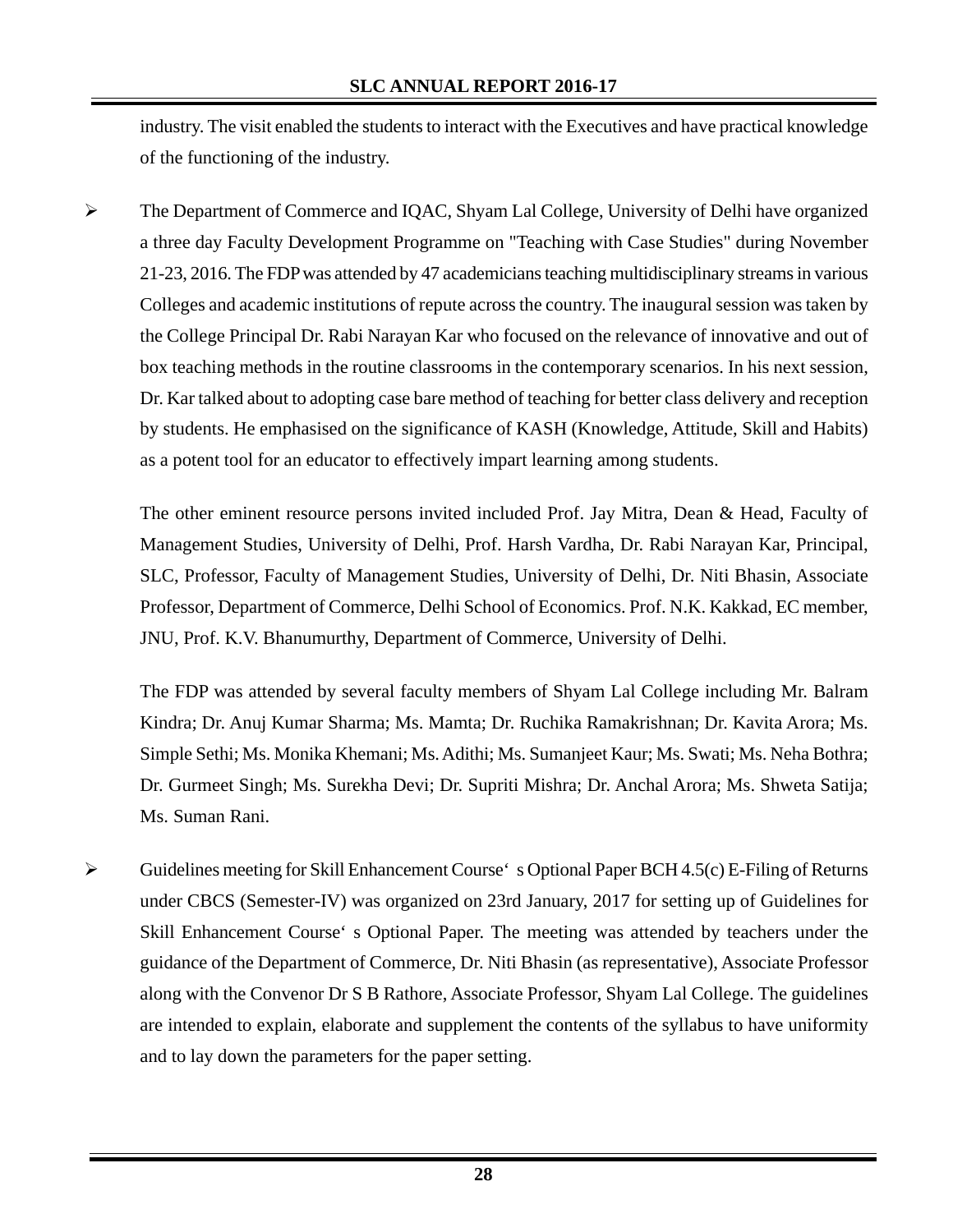- ¾ The Commerce Association, SLC organized Faculty Development Programme on "E-Filing of Returns" on 06-02-17. Dr. S.B. Rathore, as a Resource Person took Case Studies on e-Filing of ITR-4 and ITR-5. The Faculty Development Programme focused on "E-Filing of Returns", related to the Unit II, as per the B.Com (H) Syllabus of Delhi University. The FDP was attended by Dr. Kavita Arora; Ms. Simple Sethi; Ms. Sumanjeet Kaur; Ms. Surekha Devi; Ms. Shweta Satija.
- ¾ ELFESTO'17 Inter-college Commerce Fest was organized on 9-10, Feb, 2017. There were participants from various colleges of Delhi University, IP University and Amity University. The prizes were bagged by the students from Laxmi Bai College, Satyawati College (E), Rajdhani College, Vivekanand College, Shaheed Bhagat Singh College, Sri Venkateshwara College, SLC (E) and the Host College -SLC itself.
- ¾ Seminar on "Transitional Turmoil: End Shape of the Global Order in 21st Century" was organized 16th February 2017 where Professor Munim K.Barai , APU JAPAN was the Key Note Speaker. Prof. Barai explained that the world is passing through a crossroad as the multi-polarity in the world order is now a distinctive possibility in the 21st Century.
- ¾ The Commerce Association, SLC organized Faculty Development Programme (FDP) on "E-Filing of TDS Return" on 03-03-2017. The FDP was attended by Dr. Kavita Arora; Ms. Simple Sethi; Ms. Sumanjeet Kaur; Ms. Adithi; Ms. Shweta Satija.

#### **10.2 Department of History**

- $\triangleright$  In this academic session final year students and faculty members went on a historical trip of Agra and Fatehpur Sikri on 27th March, 2017 where they visited the Taj Mahal, Agra Fort and Fatehpur Sikri.
- ¾ History (H) students and faculty members also visited the Indian Parliament, where they saw the working style of Indian Parliament and process.
- ¾ During this academic session Sangam Society of Department also organised a Seminar on 19th of April on the topic "Revisiting History from Below: Caste, Class, Gender and Tribe in Indian History". The Principal Dr. Rabi Narayan Kar inaugurated the seminar. Speakers of this seminar were – Prof. Manju Malhotra (Punjab University), Prof. V.K Shrivastava (Delhi University), Dr. Anirudh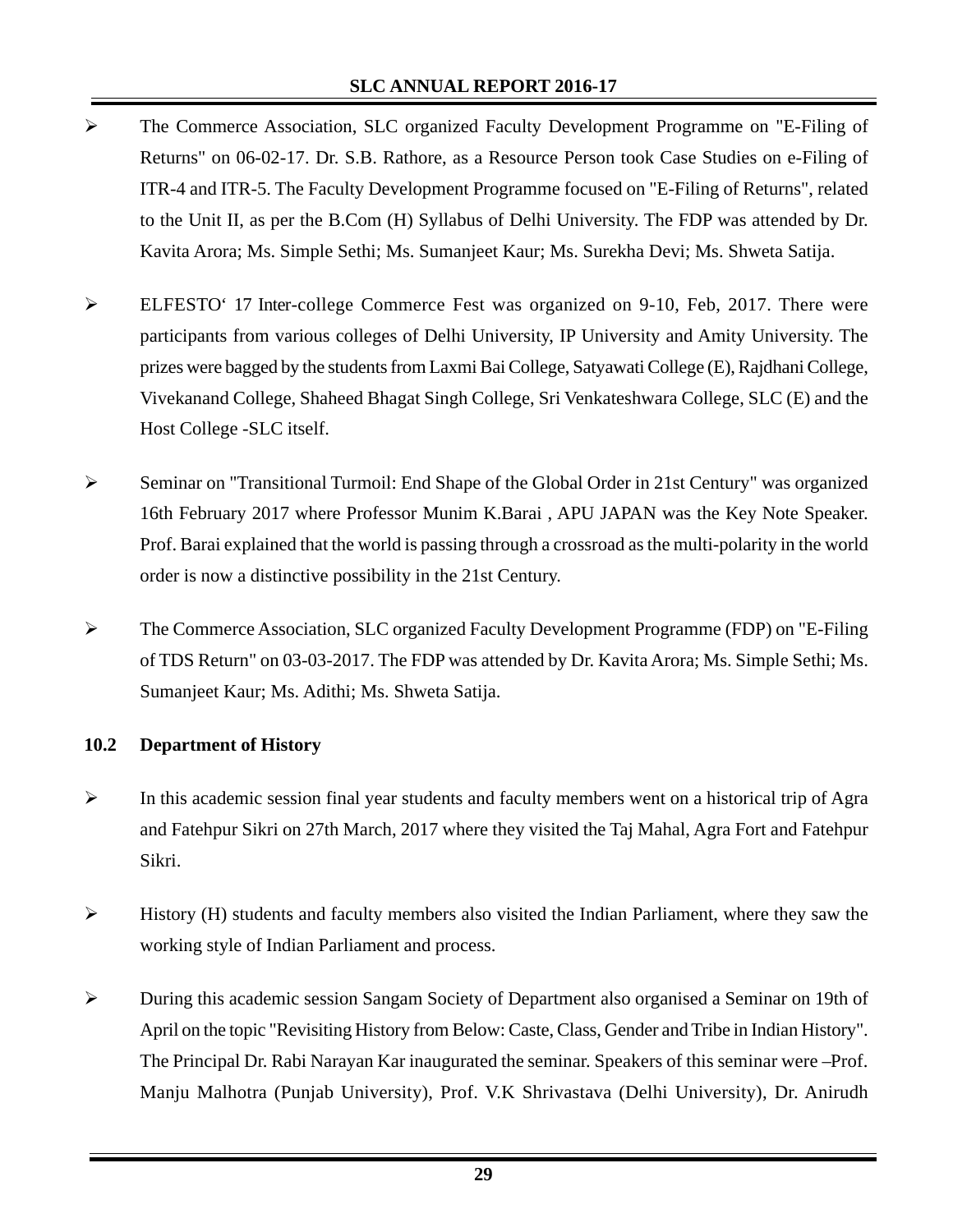Deshpandey (Delhi University), Dr. Rajnish Kumar (Jamia Millia Islamia). Many other researchers, faculty members from different colleges and universities participated and presented their research paper in this seminar.

#### **10.3 Department of English**

- ¾ Department of English, under the guidance of the Principal Dr. Rabi Narayan Kar, came up with idea of Spoken English Course for the students of the College. The course primarily was meant for those students who face difficulties and are unable to acquire English language skills properly.
- $\triangleright$  The English Department, Shyam Lal College organised a Talk on the topic "Postcoloniality and Gender" on 29th July 2016. The resource persons for this talk session were Prof. Mehr Afshan Farooqi from the University of Virginia and Prof. Baran Farooqi from Jamia Millia Islamia. Prof. Mehr Afshan Farooqi"s lecture began with a general overview of the concepts of time, modernity and colonialism.
- ¾ The Department also organized a Talk cum Exhibition on Gond Paintings: 'Art' iculating Bhimayana by Roshni Vyam on 20th October, 2017. The speaker was Roshni Vyam, daughter of well-known Gond artists Durgabhai and Subhash Vyam who did the artwork for Bhimayana: Experiences of Untouchablility. After the talk there was an exhibition of Roshni Vyam"s paintings.
- ¾ Department of English organized a Virtual Lecture on "Post-apartheid Literature and the Postcolonial Discourse" as part of the SLC Public Lecture Series on 2nd Feb, 2017 with Prof. Michael Chapman, Professor Emeritus and Fellow at the University of KwaZulu-Natal (Durban). Prof. Chapman began his lecture by talking about how literature cannot be utterly divorced from its context in politically dynamic societies.
- ¾ LITEPHILIA 2017. A Literary fest was organized by LITWORMS, Literary Society of Shyam Lal College on 20th and 21st March, 2017. Over the period of two days, many interesting events were organized. An interaction was organized for the students on the topic "Theatre and Literature". The Speaker of the day was Prof. Dilip K. Basu. The English Literary Society, LITWORMS of Shyam Lal College (Morning) organized a quiz competition QUIZZICAL on 8th February, 2017. Based on three popular series Friends, The Games of Thrones and Harry Potter, a quiz was organized.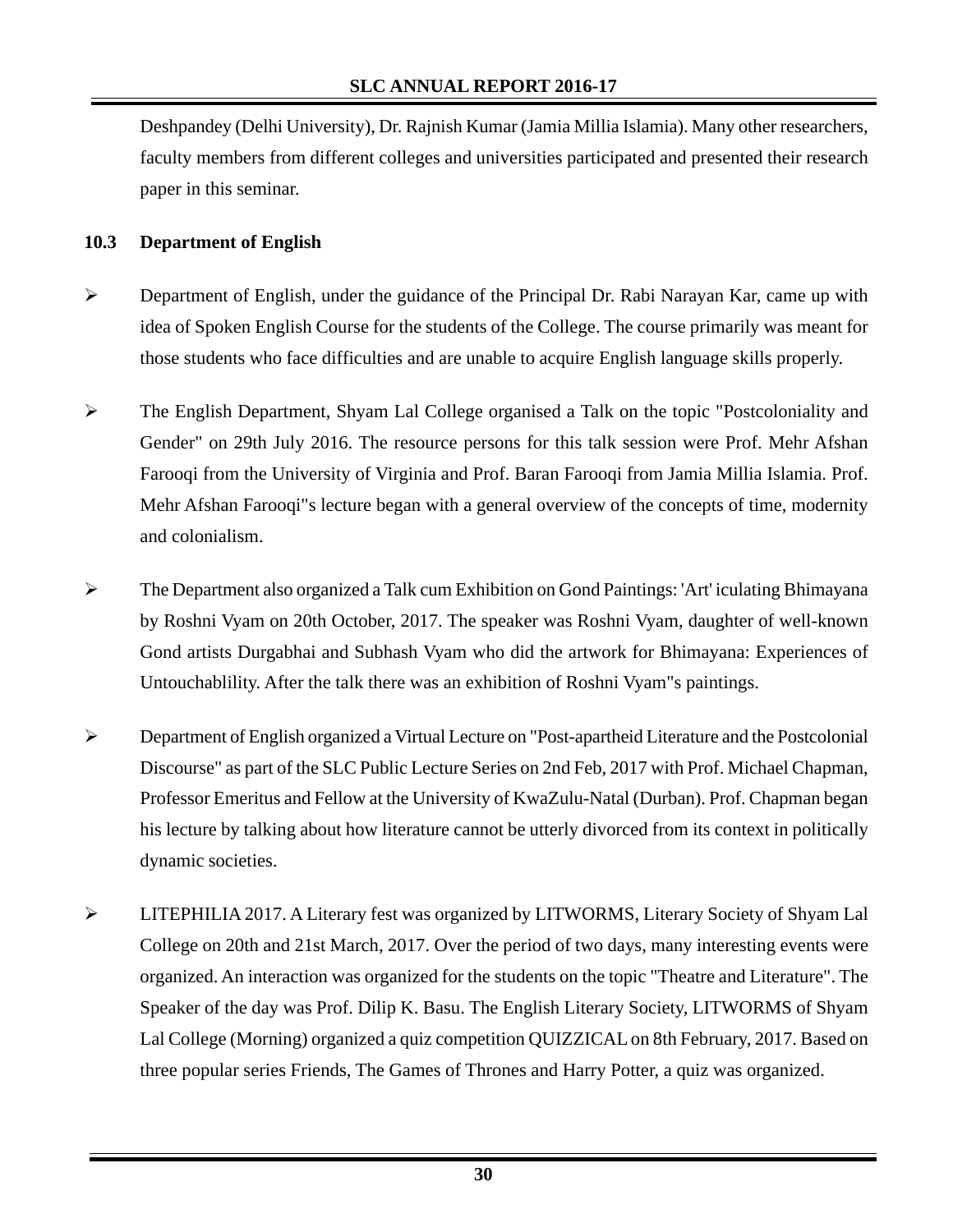¾ The Department organized a Talk session on "Partition Literature: Trauma, Violence and Silence" on 21st April, 2017 with resource person Dr. Hina Nandrajog, Associate Professor, Department of English and Officiating Principal Vivekananda College, University of Delhi.

#### **10.4 Department of Hindi**

- ¾ Department of Hindi, Shyam Lal College, University of Delhi organized an essay competition on "Hindi Diwas" for students on this occasion. A Lecture on "Lok Sahitya and Bhasa" was organized where Dr. Vidya Sinha noted exponent of Hindi Lok Sahitya delivered her thoughts.
- ¾ A Talk was organized on ""Ritikal: Naya Path"" on 3rd March, 2017. The speaker was Prof. Sudhir Pachauri. Department of Hindi organised a Poetry-Recitation event in which many senior and young poets participated. Some of the eminent poets were Sh. Manglesh Dabral, Sh. Mithilesh Shrivastava, Mr. Avinash Mishra and others. This Event was chaired by a noted Hindi writer- recipient of Vyasa Samman and Moorti Devi award Dr. Vishvanath Tripathi.

## **10.5 Department of Political Science**

- ¾ The Department of Political Science in collaboration with Gandhi Study Circle, organized a one day seminar on "Gandhi in the New Millennium" on 30th January 2017. The main speaker to the seminar was Dr. Anil Dutt Mishra.
- $\triangleright$  The Department of Political Science organized many academic activities in the interest of students. The department organized two days academic fest called Jashn-e-Jantantra which was inaugurated and addressed by noted scholars, Dr. Rajveer Sharma and Prof. K.B. Das from University of Delhi and Utkal University. The students expressed their skills and talents in the two days fest. The Political Science Society (Republica) organized Inter-College Debate Competition, Paper Writing and Quiz Competitions. It also organized an academic trip to Indian Parliament.
- $\triangleright$  The Political Science Society of the Department did the screening of a movie "Suffragette" in the month of October 2016. This movie is a 2015 British historical period drama film about women"s suffrage in the United Kingdom, directed by Sarah Gavron and written by Abi Morgan was screened to expose students as to how women across the world got right to suffrage.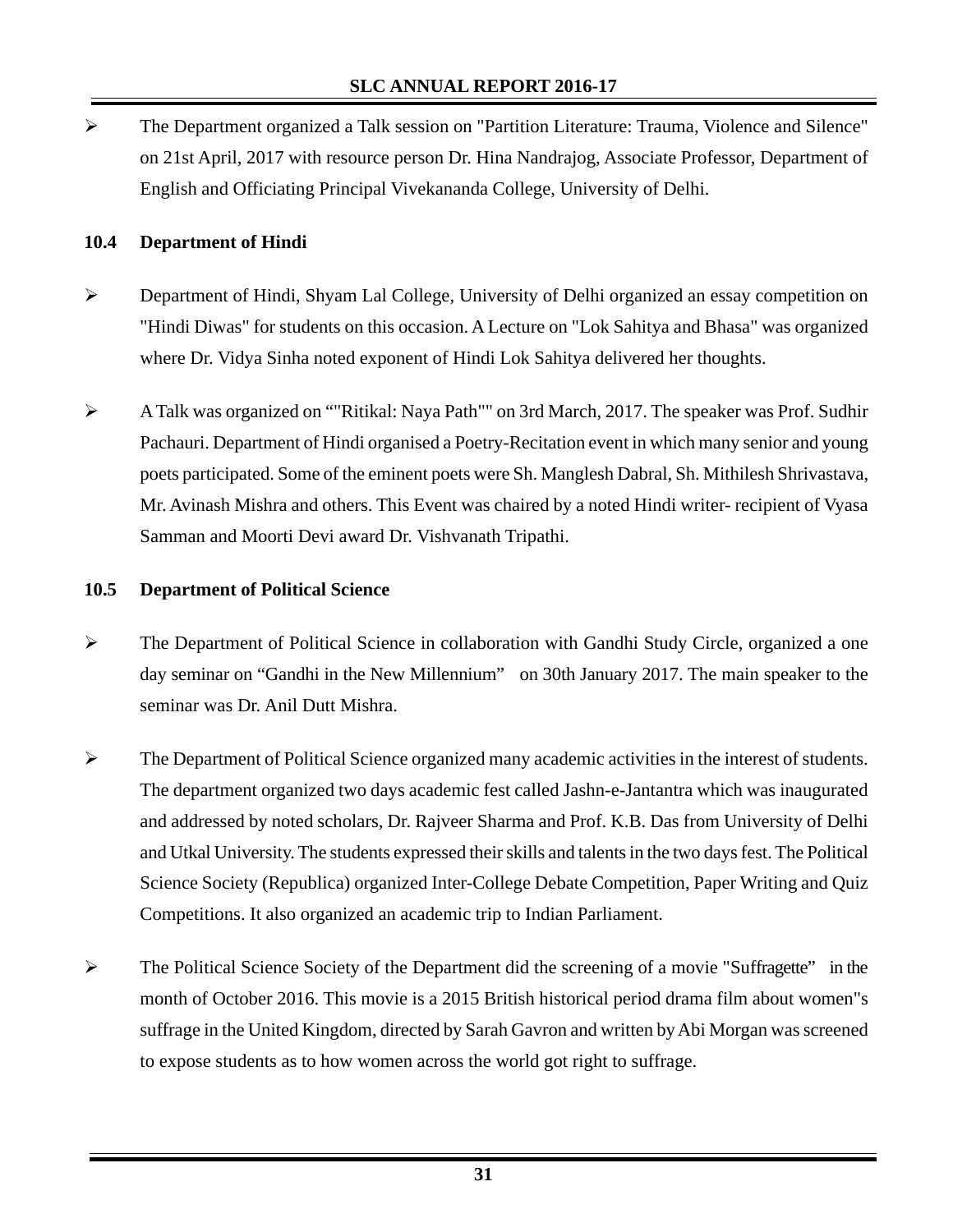#### **10.6 Department of Economics**

- ¾ The Department of Economics organised a one day workshop on "How to draft a Research Proposal" by the Speaker Dr. Pradeep Kumar Chaudhary, JNU on 6 October, 2016. The speaker devoted meaningful suggestions to the students for drafting an impressive research proposal.
- ¾ The Department of Economics also organized a one-day seminar on "Impact of Demonetization on Indian Economy" on 19 January, 2017. The day started with an in-depth analysis of the Demonetization by our Principal Dr. Rabi Narayan Kar. Dr. Kumar Bijoy, the Head of the Department of Management Studies at Shaheed Sukhdev College, University of Delhi also addressed the students. The lecture was followed by an inter-college debate and quiz competition.
- ¾ Department of Economics, SLC celebrated their 7th two day inter-college Annual Fest ECONOMICA<sup> $\cdot$ </sup> 17 on 28th Feb and 1st March 2017. The two-day fest was an intelligent merge up of economic themes and fun games. Students from Delhi University colleges like Venkateshwara College, Vivekanand College, Maharaja Agresen College, Dayal Singh College, Ram Lal Anand College, Daulat Ram College, Hindu College, Indraprastha College and IIT Delhi came and participated with great enthusiasm.
- ¾ The second day of the Fest opened with a Lecture on the topic "Budget 2017" delivered by Dr. J. C. Sharma, Senior Economic Advisor (Retd.) and IES officer, with Dr. V. K. Puri (Retd.) of Shyam Lal College Economics Department as the Chair. The 2nd day also had competitions like (a) Paper Presentation on topics such as "Budget 2017: Progressive or Regressive", "Inclusive Growth with special reference to health and education sector", and "Economics behind Digitalization"; (b) Treasure Hunt and (c) Bizzathon: related with entrepreneur skills.

The Fest was concluded with a remarkable Street Play by Aakrosh, College Street Play society on the topic "Demonetization and Cashless Economy".

#### **10.7 Department of Physics and Chemistry**

¾ An inspirational fest – QUANTUM-2016-17 was held by Fiz-iks Society on 19th January, 2017 under the convenorship of Dr. Seema Dabas. This Fest is organised every year with the objective to provide platform for students to showcase their talent in academics as well as cultural fields.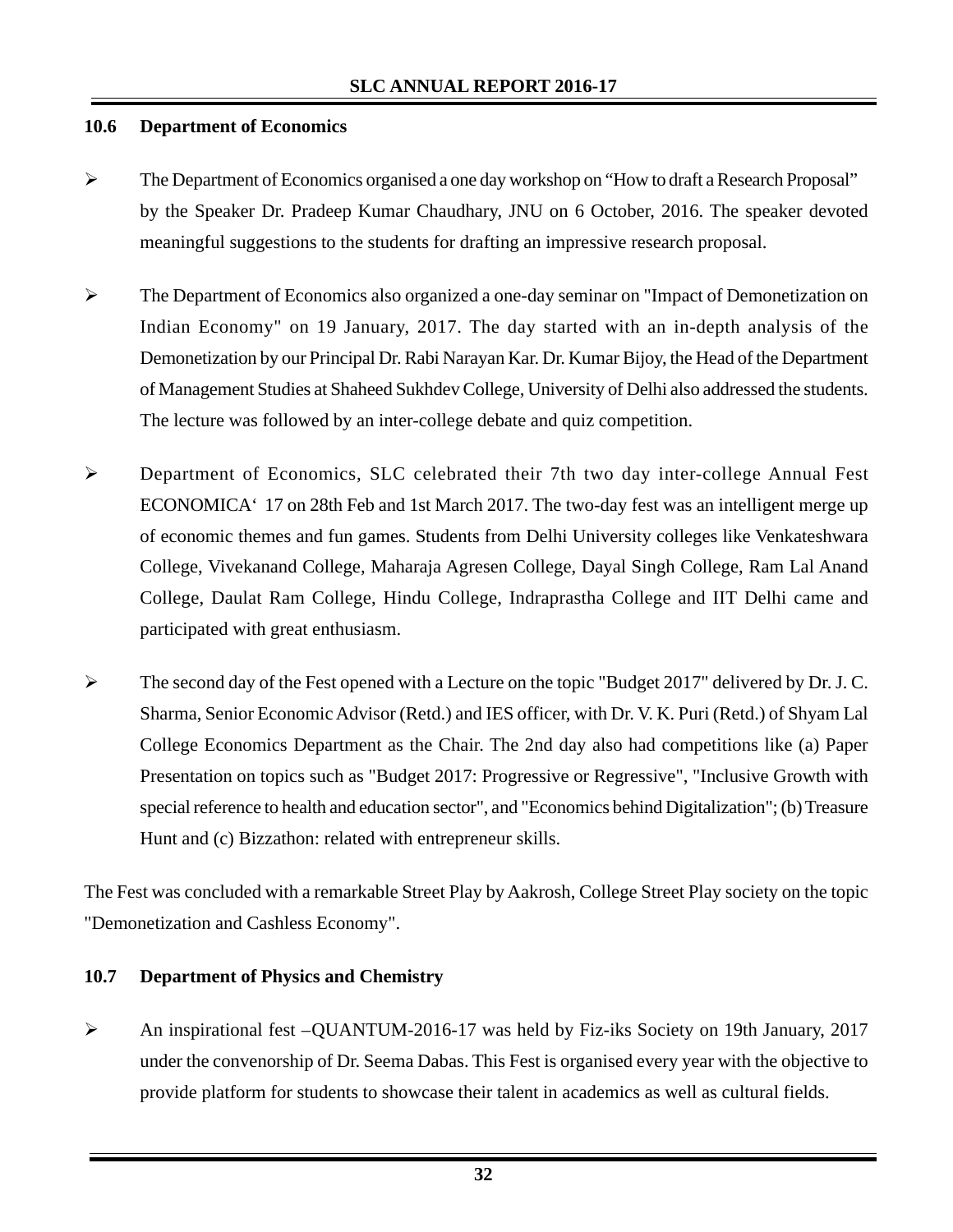$\triangleright$  A two day National Workshop on Nanotechnology: Emerging Frontiers and Applications (NEFA2017) took place over a two-day period (30-31, January 2017). The program included several keynote talks addressing the state-of-the-art developments in nano-science and technology.

#### **10.8 Department of Mathematics and Computer Science**

The Department of Mathematics, Shyam Lal College, University of Delhi organized two days Faculty Development Programme on "Computer Algebra System and Latex" on 16-17 February, 2017. The FDP was attended by academicians teaching multidisciplinary streams in various colleges and reputed academic institutions across the country. The eminent speakers of the sessions included Prof. V. Ravichandran, Head, Department of Mathematics, Dr. D. Goswami, Associate Professor, Department of Statistics, Hindu College, University of Delhi among others. The FDP was attended by Dr. Anuj Kumar Sharma; Mr. Sushil Kumar; Mr. Rahul Tomar; Ms. Mamta; Mr. Meghpal and Dr. Seema Guglani.

#### **10.9 B.A. Programme**

- ¾ Students organized a Collection and Distribution of woollen clothes and blankets to the poor and needy people from 6th to 14th January, 2017.
- ¾ Information Literacy Programme for BA Programme students for using E-resources and OPAC was organized in the College Library (ground floor) on 18.1.2017. The Power Point presentation and practical demonstration of its use was given by college Librarian Sh. V. K. Bajpai for practical training of using these facilities in their day to day engagements in the College. The event was extremely beneficial to the students as they were informed about how to use e-library system. The students will be able to access large number of books of their concern by using their user id from online platforms.
- ¾ B.A. Programme Society, SLC organized Public Lecture on "Discipline, Dedication & Duty : Life and Career in Armed Forces" by one of the most visible faces in the media Major Gen. P. K. Saighal (Rtd.) Indian Armed Force, his address and further interaction with students was spellbound. He, further, inspired the youth to join the Forces by drawing from his own experiences over 40 years in the Forces.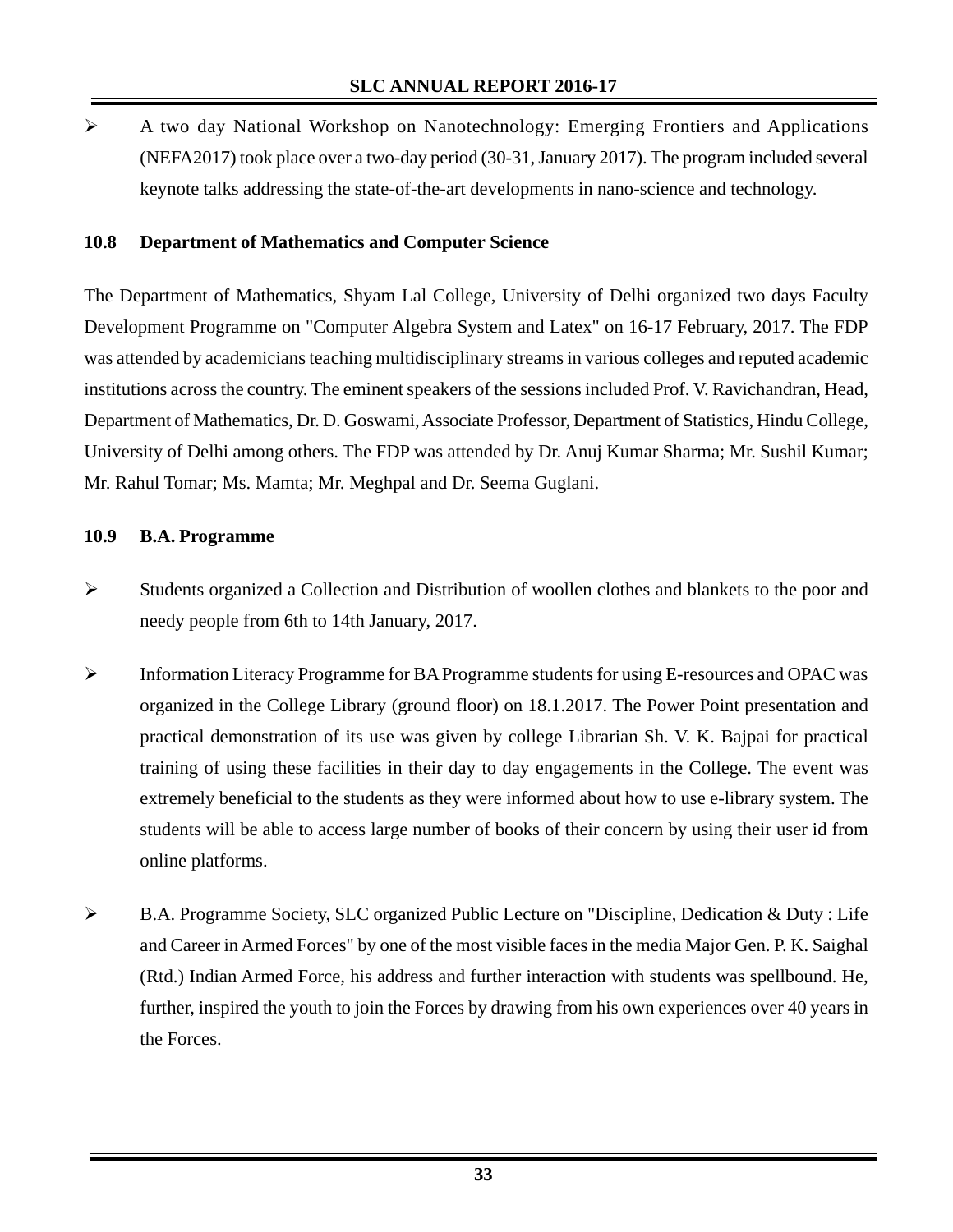¾ There was also talk on Union Budget 2017 by Dr. J.C. Sharma (Retd.) IES. The lecture was highly beneficial to the B.A. (P) students.

## **10.10 Library**

Our Library has a rich collection of huge books covering a gamut of different disciplines. E-resource facility is also available through which students and teachers can access the world's best databases, E-Journals, E-books and Reports. Our library is automated and RFID technology will be introduced in the library in near future. The Librarian gave three Information Literacy Programmes in collaboration with, B.A. (Programme) on 18/01/2017, Mathematics on 23/01/2017, and Physics department on 25/01/2017 where students were exposed to various E-Resources. Information Literacy programmes were organised to optimise the use of the library.

Library department organised a Book Exhibition where College faculty publications were displayed on Friday 24th March 2017. Prof. Ari Lindman from South-East Finland University of Applied Sciences was the Chief Guest of the exhibition. All faculty members along with Principal visited the exhibition.

#### **10.11 Sports**

The Sports Committee remained active throughout the academic session 2016-2017 in its involvement with students' participation in various games at National as well as University levels. Our students have participated at both National and Inter-Varsity levels in different categories, also secured positions in Inter College tournament and won prizes and brought laurels to the College. Achievements are highlighted as under:

**A.** As per our tradition, the 6th Padmashree Shyam Lal Memorial Invitational Hockey Tournament (Men & Women) in the fond memory of our beloved Founder Chairman of the College to encourage the young minds and the athletes of this University to become successful players for this country. This edition of the Tournament began from February 28, 2017 to March 8, 2017 with an innovation whereby 6 teams of women from various Colleges / Institutions of Delhi University were invited to participate in the tournament alongwith 8 teams of Men from the same as usual in the inspiring presence of the Arjuna Awardee & Hockey Olympion Mr. Jagbir Singh, , Former International Player, Sh. Kiran Pal Rana, & Chairperson of the College Governing Body, Smt. Savita Gupta and Governing Body Member, Prof. C.K.Jaggi & Prof. A.K.Prasad along with representatives from print and electronic media, coaches and professors of Physical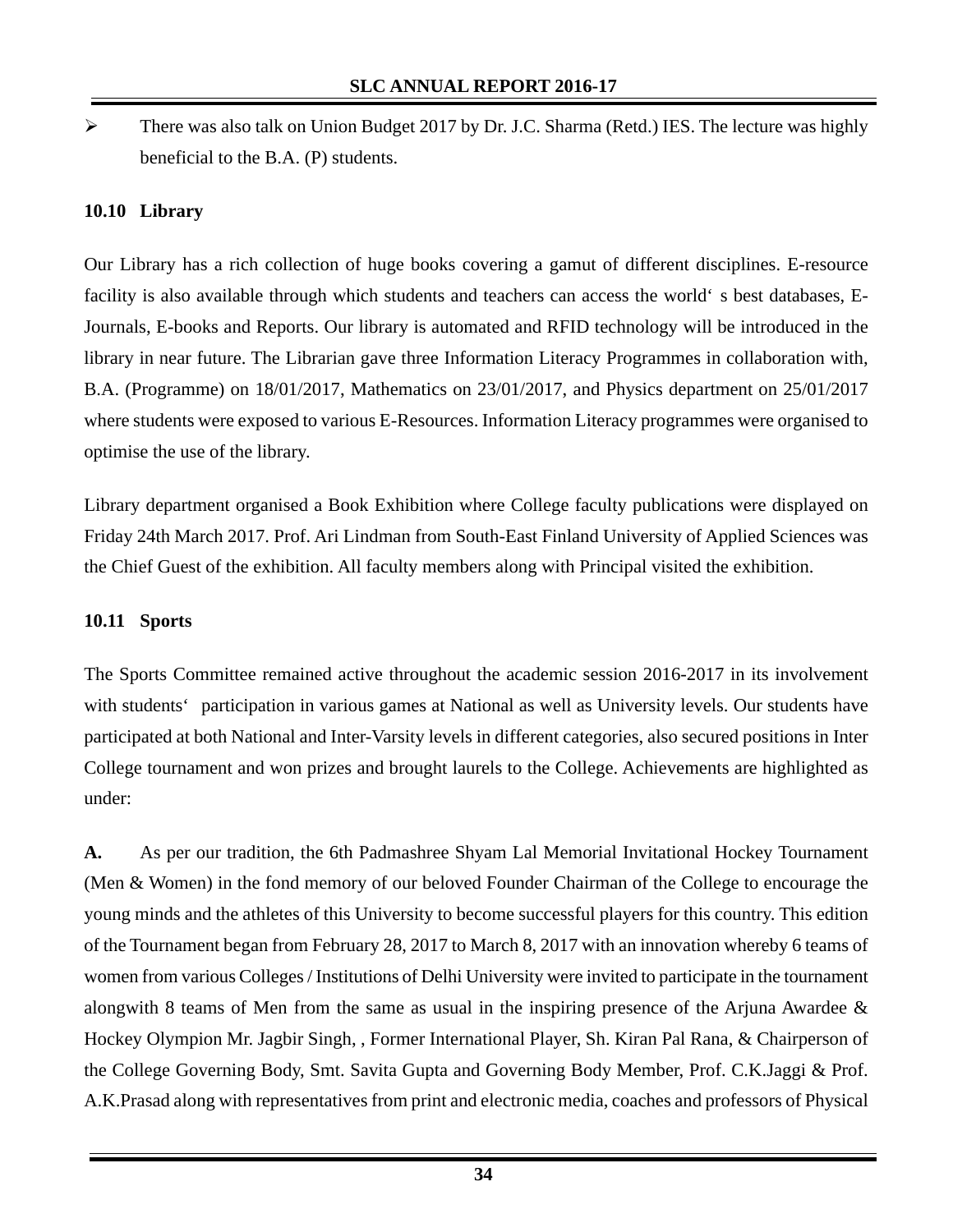Education and teachers of the Colleges. The tournament was played in the best spirit of the game in which the hockey team from Shyam Lal College in Men section and Jesus & Merry College in Women Section become the winner and the team from Indira Gandhi Institute of Physical Education & Sports Sciences in Men and Shyama Prasad Mukherjee College in Women section remained the Runner's Up. Our Principal Dr. Rabi Narayan Kar with other dignitaries distributed the prizes.

#### **B. Team Achievements:**

1. **Hockey:** Our College Hockey Team became the Champion for the University third time in a row of Inter College Hockey Championship & made history.

#### 2. **Baseball:**

- a) Our College Baseball Team secured 3rd position in Delhi State Baseball Championship 2016-2017.
- b) Our College Baseball Team secured 3rd position in Inter College Baseball Championship 2016-2017.
- 3. **Kabaddi :** Our College Kabaddi Team secured 3rd position in Inter College Kabaddi Championship 2016-2017.
- **C. Individual Achievements at National, University, Inter-College & State level:**
- **1. Ms. Cheshta Chaudhary** (B.Com (P), 2nd year , Roll no: 4547)
	- a) Won Gold medal in 3M Spring Board Diving event in All India Inter –Varsity Aquatic Championship 2016-17.
	- b) Selected for Delhi Aquatic team to participate in 1M Spring Board diving event in Senior National Aquatic Championship, 2016-17.
	- c) Selected for Delhi Aquatic team to participate in 3M Spring Board diving event in Senior National Aquatic Championship, 2016-17.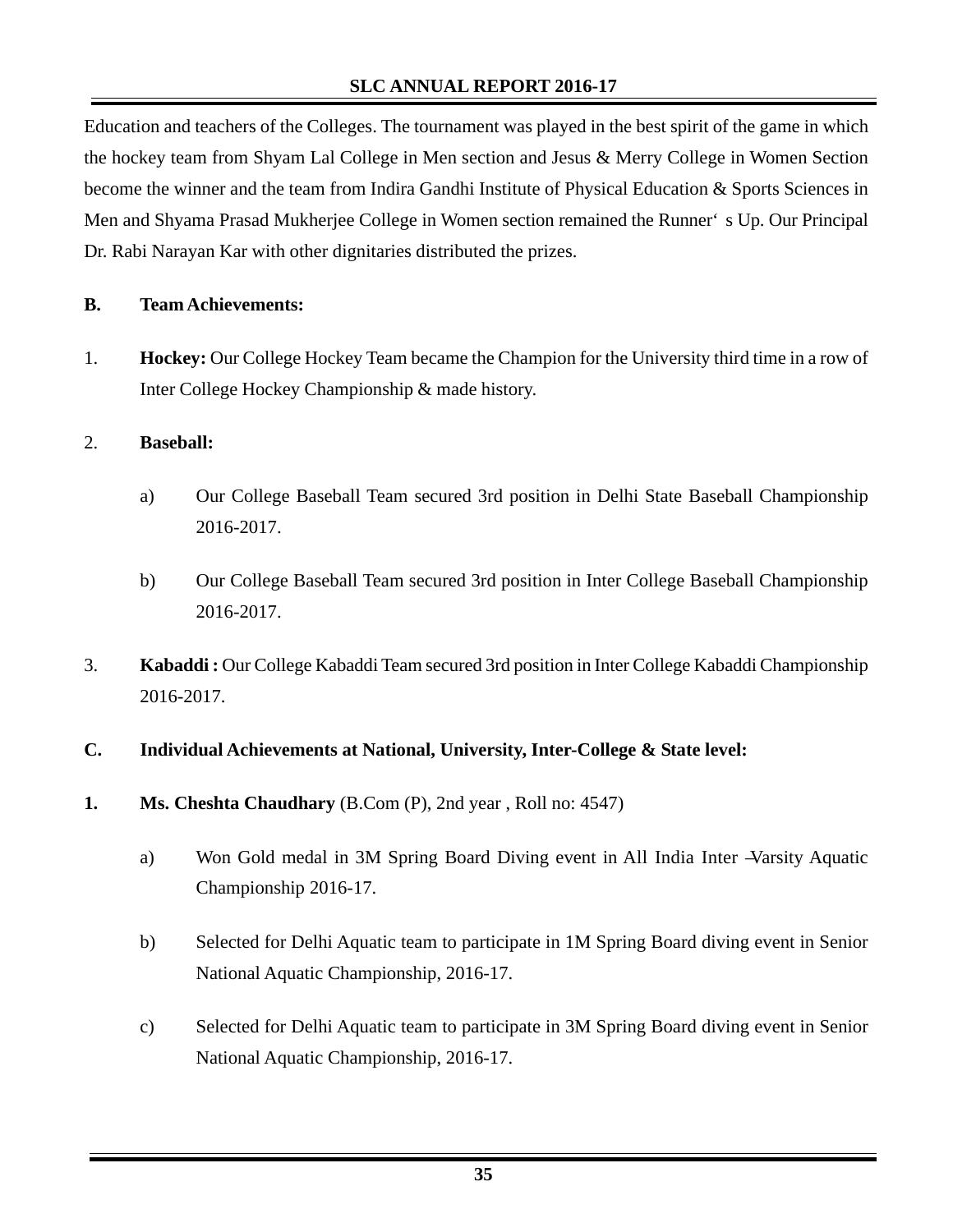- d) Won Gold medal in 3 M Spring Board Diving events in Delhi State Aquatic Championship 2016-17.
- e) Won Gold medal in 1M Spring Board Diving event in Delhi State Aquatic Championship 2016-17.
- **2. Mr. Jitender Kumar** (B.A. Prog. 2nd year , Roll no: 4054)
	- a) Selected for Delhi University Cross Country team to participate in All India Inter-Varsity Cross Country Championship, 2016-17.
	- b) Won Gold Medal in 21KM Event in Inter-College Athletic Championship 2016-17
	- c) Won Gold Medal in 5KM Event in Delhi State Athletic Championship 2016-17
	- d) Won Gold Medal in 10KM Event in Delhi State Athletic Championship 2016-17
	- e) Won Silver Medal in 5KM Event in Inter-College Athletic Championship 2016-17
	- f) Selected for Delhi University Athletic Team in 21KM event to participate in All India Inter-Varsity Championship, 2016-17
- **3. Mr. Sarvjeet Kumar Singh** (M.A.Hindi Final year, Roll No. 5910):
	- a) Won Gold Medal in 4x100M relay in Senior National Para Athletic Championship 2016- 2017.
	- b) Won Bronze Medal in 100M in Para Olympic National Athletic Meet 2016-2017.
	- c) Won Gold Medal in 100M in Delhi State Para Athletic Meet 2016-2017.
	- d) Won Gold Medal in 200M in Delhi State Para Athletic Meet 2016-2017.
	- e) Won Gold Medal in 100M in All India Inter Varsity Para Olympic Championship 2016- 2017.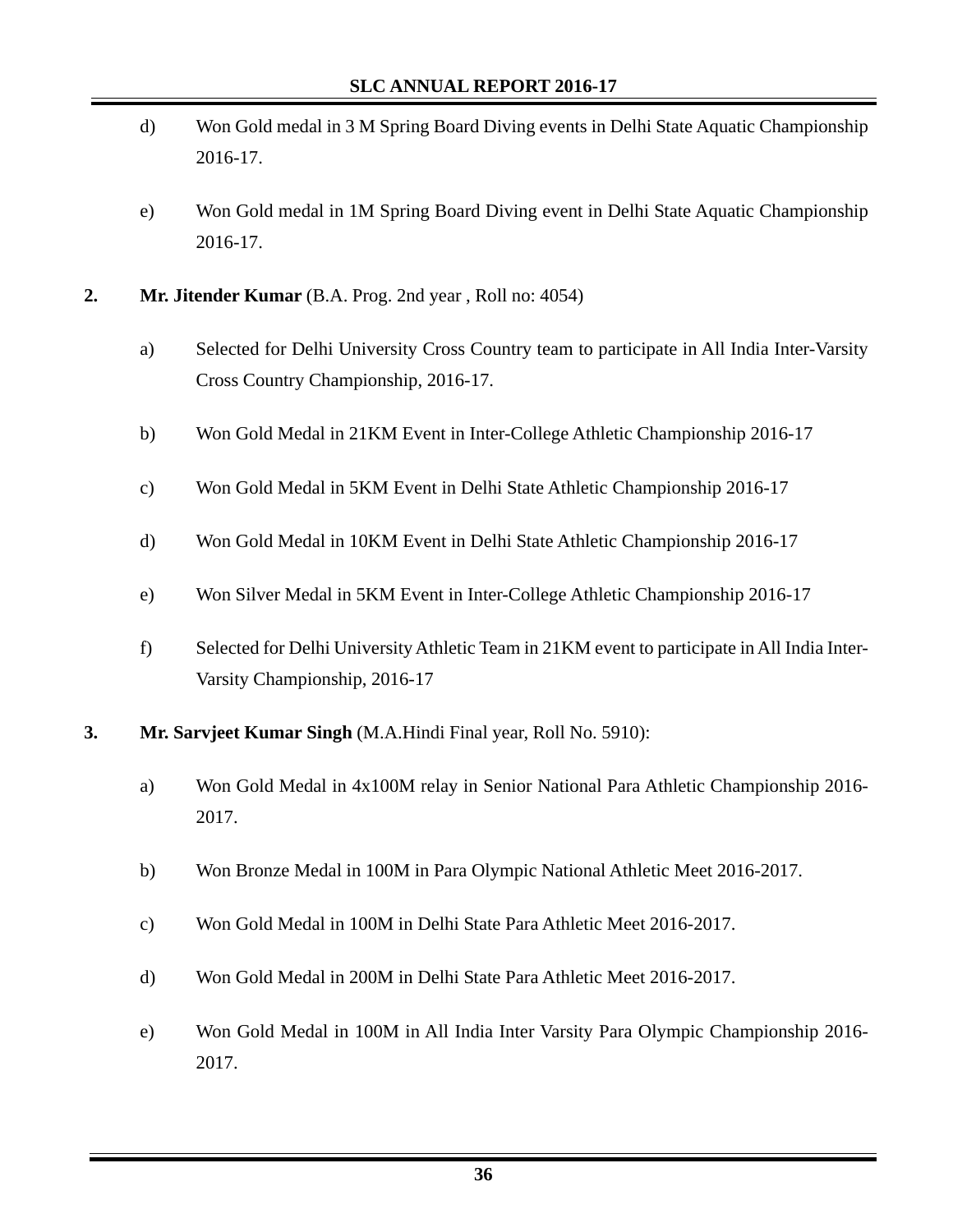- **4. Mr. Sachin Giri** (B.Sc. Gen. 3rd year, Roll no: 9757) Selected for Delhi University Baseball Team and Team Won Silver medal in All India Inter-Varsity 2016-17.
- **5.** Mr. Saurabh Patwal (Eco. (H) 3rd year, Roll no: 7509) Selected for Delhi University Baseball Team and Team Won Silver medal in All India Inter-Varsity 2016-17.
- **6. Mr. Akbar Mehdi** (History (H) 2nd t year, Roll no : 7670) Selected for Delhi University Baseball Team and Team Won Silver medal in All India Inter- Varsity 2016-17.
- **7. Mr. Sachin Malik** (B.A. Prog 2nd year, Roll no: 1300)
	- a) Selected for Delhi University Judo team in below 56 kg weight category to participate in All India Inter-Varsity Judo Championship, 2016-17.
	- b) Won Gold Medal in below 81kg in Inter College Judo Championship 2016-2017.
- **8.** Mr. Jatin Rawat (B.Com. Prog. 2nd year, Roll no : 4530)
	- a) Selected for Delhi University Judo team in below 56 kg weight category to participate in All India Inter-Varsity Judo Championship, 2016-17.
	- b) Won Bronze Medal in below 56kg in Inter College Judo Championship 2016-2017.
- **9. Mr. Mayank Dhaka** (Pol. Sci. (H) 2nd year, Roll no: 7879 ) Selected for Delhi University Kabaddi team to participate in North Zone Inter-Varsity Kabaddi Championship, 2016-17.
- **10. Mr. Saurabh Chaudhary** (B.A. Prog. 1st year, Roll No : 1238) Selected for Delhi University Shooting team in 10M Air Rifles to participate in All India Inter-Varsity Shooting Championship, 2016-17.
- **11. Mr. Arun Singh** (B.A. Prog 3rd year, Roll No : 8295) Selected for U.P. State Softball team to participate in Senior National Softball Championship, 2016-17.
- **12. Mr. Juber Saifi** (B.A.Programme IInd year, Roll No. 4151) Selected for Delhi University Hockey team to participate in North Zone Inter-Varsity Hockey Championship, 2016-17.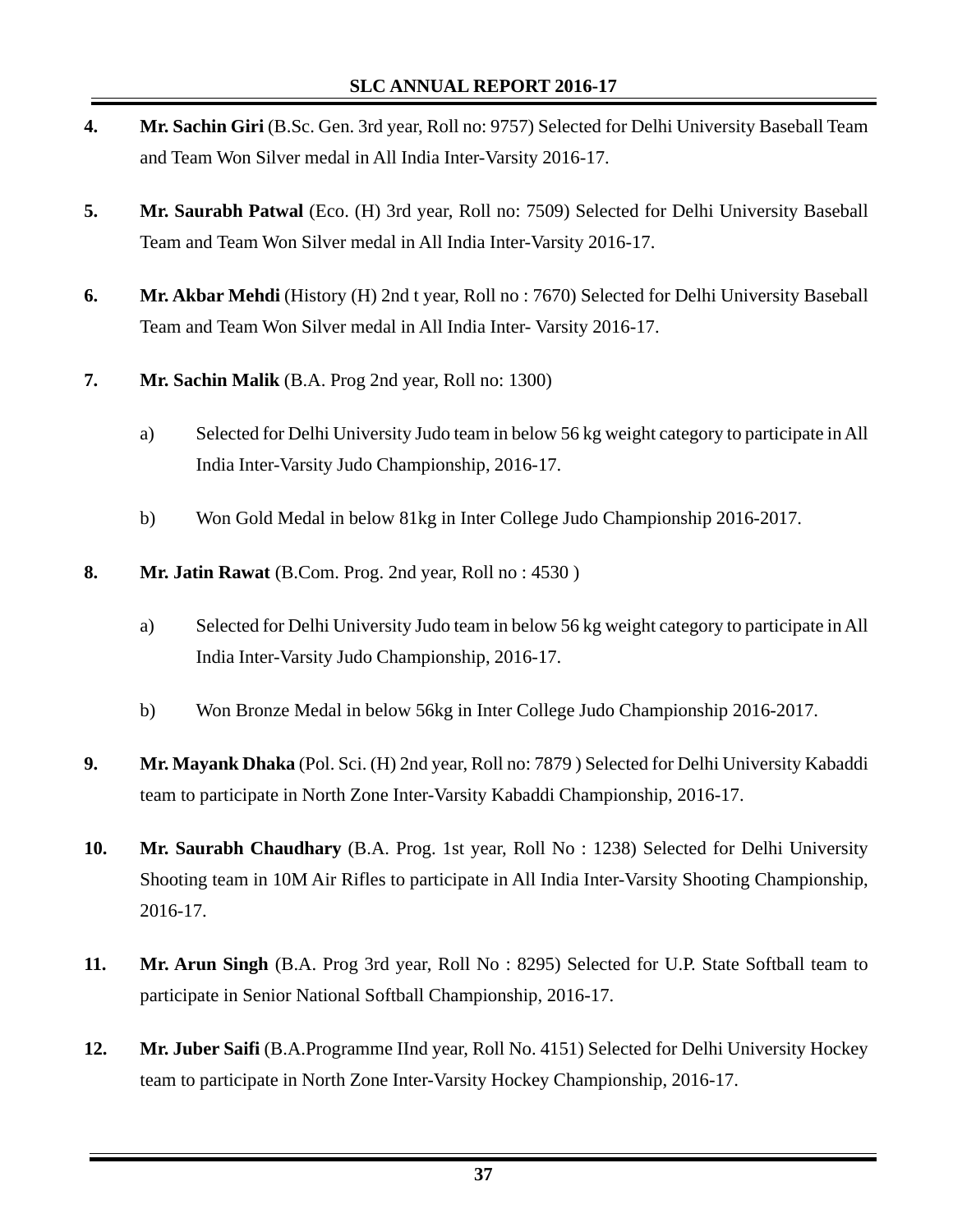- **13. Mr. Prashant** (B.A. Programme IInd year, Roll No. 4195) Selected for Delhi University Hockey team to participate in North Zone Inter-Varsity Hockey Championship, 2016-17.
- **14. Mr. Jeetesh Singh** (B.A. Programme IInd year, Roll No. 4056) Selected for Delhi University Hockey team to participate in North Zone Inter-Varsity Hockey Championship, 2016-17.
- **15. Mr. Ankit Rawat** (B.Com. Programme IIIrd year, Roll No. 8653) Selected for Delhi University Hockey team to participate in North Zone Inter-Varsity Hockey Championship, 2016-17.
- **16. Mr. Sameer Khan** (B.Com. Programme IIIrd year, Roll No. 8646) Selected for Delhi University Hockey team to participate in North Zone Inter-Varsity Hockey Championship, 2016-17.
- **17. Mr. Praveen Munda** (B.A. Programme Ist year, Roll No. 1304) Selected for Delhi University Hockey team to participate in North Zone Inter-Varsity Hockey Championship, 2016-17.
- **18. Mr. Suraj Malik** (B.A. Programme Ist year, Roll No. 1302) Selected for Delhi University Hockey team to participate in North Zone Inter-Varsity Hockey Championship, 2016-17.
- **19. Mr. Arun Kumar** (History Hons. Ist year, Roll No.838) Selected for Delhi University Hockey team to participate in North Zone Inter-Varsity Hockey Championship, 2016-17.
- **20. Mr. Lalit Kumar** (History Hons. Ist year, Roll No. 837) Selected for Delhi University Hockey team to participate in North Zone Inter-Varsity Hockey Championship, 2016-17.
- **21. Mr. Rahul Kumar** (History Hons. IIIrd year, Roll No. 7669) Selected for Delhi University Softball team to participate in All India Inter-Varsity Softball Championship, 2016-17.
- **22. Mr. Arun Kumar** (B.A. Programme, IIIrd year, Roll No. 8295) Selected for Delhi University Softball team to participate in All India Inter-Varsity Softball Championship, 2016-17.
- **23. Ms. Preeti** ( B.A . Prog. 1st year , Roll no : 1298 ): Won Gold Medal in Triple Jump & Silver Medal in 100M Hurdle Event in Inter-College Athletic Championship 2016-17.
- **24. Mr. Vipul Solanki** (B.Com. Programme Ist year, Roll No. 1560) Won Bronze Medal in below 100kg in Inter College Judo Championship 2016-2017.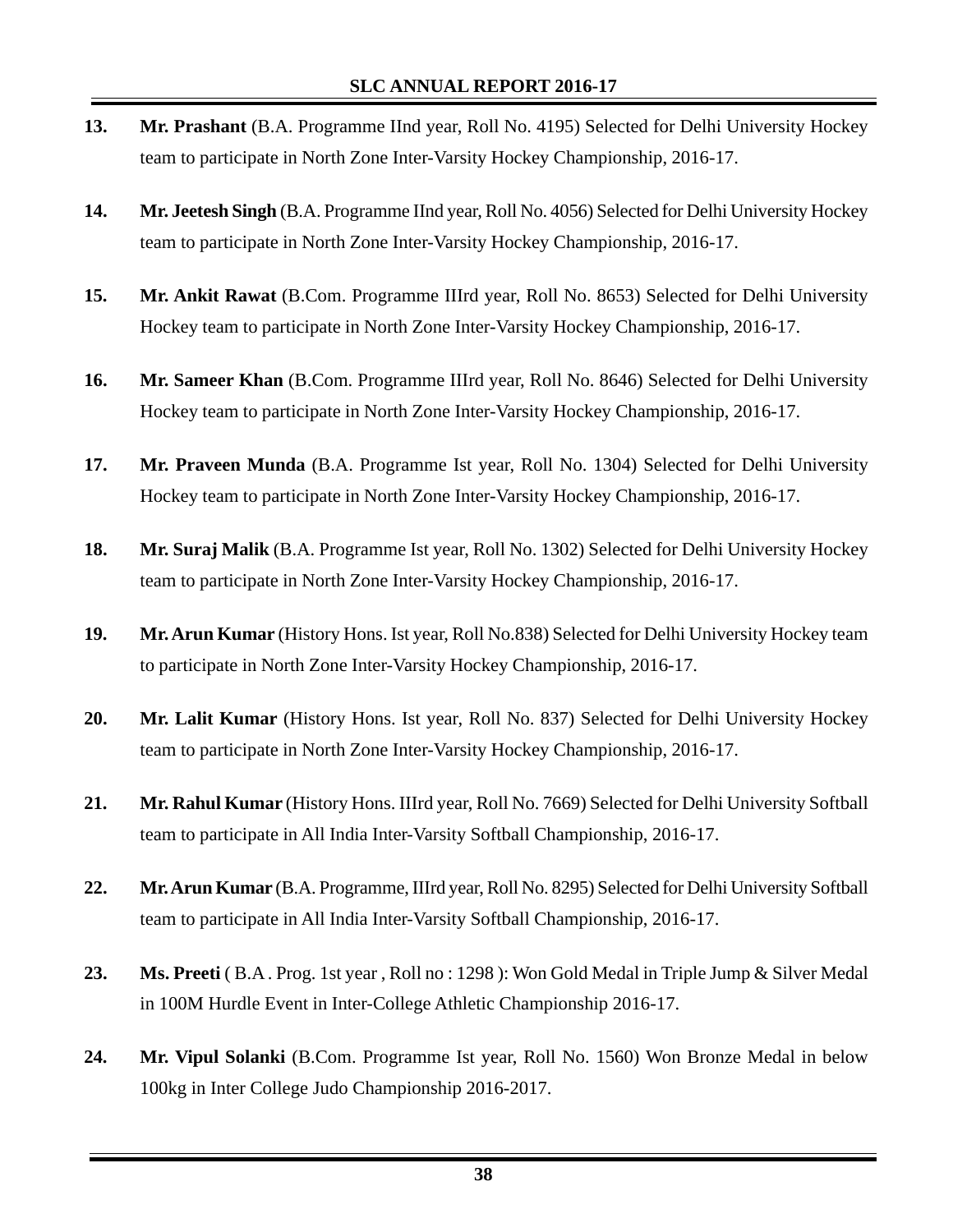**25. Mr. Abhay Narayan Tiwari** (B.Com. Programme IIIrd year, Roll No. 8619) Won Bronze Medal in below 90 kg in Inter College Judo Championship 2016-2017.

The Sports Committee would like to place on record their appreciation of coaches Sh. Rakesh Thapliyal (Cricket), Sh. Manoj Newa (Football), Mr. Mohd. Yunus (Volley Ball), Sh. Ashish Negi (Softball & Baseball), Sh. Chetan Singh (Swimming), Sh. Tejvir Singh (Athletic), Sh. Sheelankur (Netball), Ms. Sheetal Sharma (Judo) and Sh. Yoginder Kumar (Kabaddi) whose talents, experience and guidance in their respective professional fields made the above said achievements possible.

I congratulate all the Winners and Sh. V.S. Jaggi, Physical Education Teacher for the splendid achievements.

# **11. INTERNAL QUALITY ASSURANCE CELL (IQAC)**

The IQAC of the College, formed last academic session, has taken many pioneer steps and crucial decisions to enhance the overall academic, administrative and co-curricular environment of the College.

## **11.1 National Workshop**

The IQAC, under the guidance of the Principal Dr. Rabi Narayan Kar, took a pioneer initiative to organize a one day National Workshop on e-Learning and MOOCs: Pedagogical Innovations and e-Learning in collaboration with Guru Angad Dev Teaching Learning Centre (GAD-TLC) of MHRD on 25th January, 2017. This was the first workshop of its kind in any higher education institution that aims to expose the teachers directly to the advance developments in the field of e-Learning in India. The workshop was well attended by the faculty members from SLC as well as from other colleges of Delhi University. The workshop was conducted by eminent resource persons associated with GAD-TLC - Prof. A.K. Bakhshi, Vice-Chancellor, PDM University and Chairman GAD-TLC, Prof. K.V Bhanumurthy, Former Dean Faculty of Commerce and Business and Head Department of Commerce, University of Delhi and Dr. Vimal Rarh, senior Faculty at SGTB Khalsa College and Joint Director, GAD-TLC. The Workshop was also accompanied by Republic Day celebrations in the College wherein the Principal, Dr. Rabi Narayan Kar hoisted the National Flag along with other teachers and students followed by the National Voter's Day oath ceremony and a spectacular dance performance by a SLC student, who is a classical trained dancer, on 'Vande Matram'.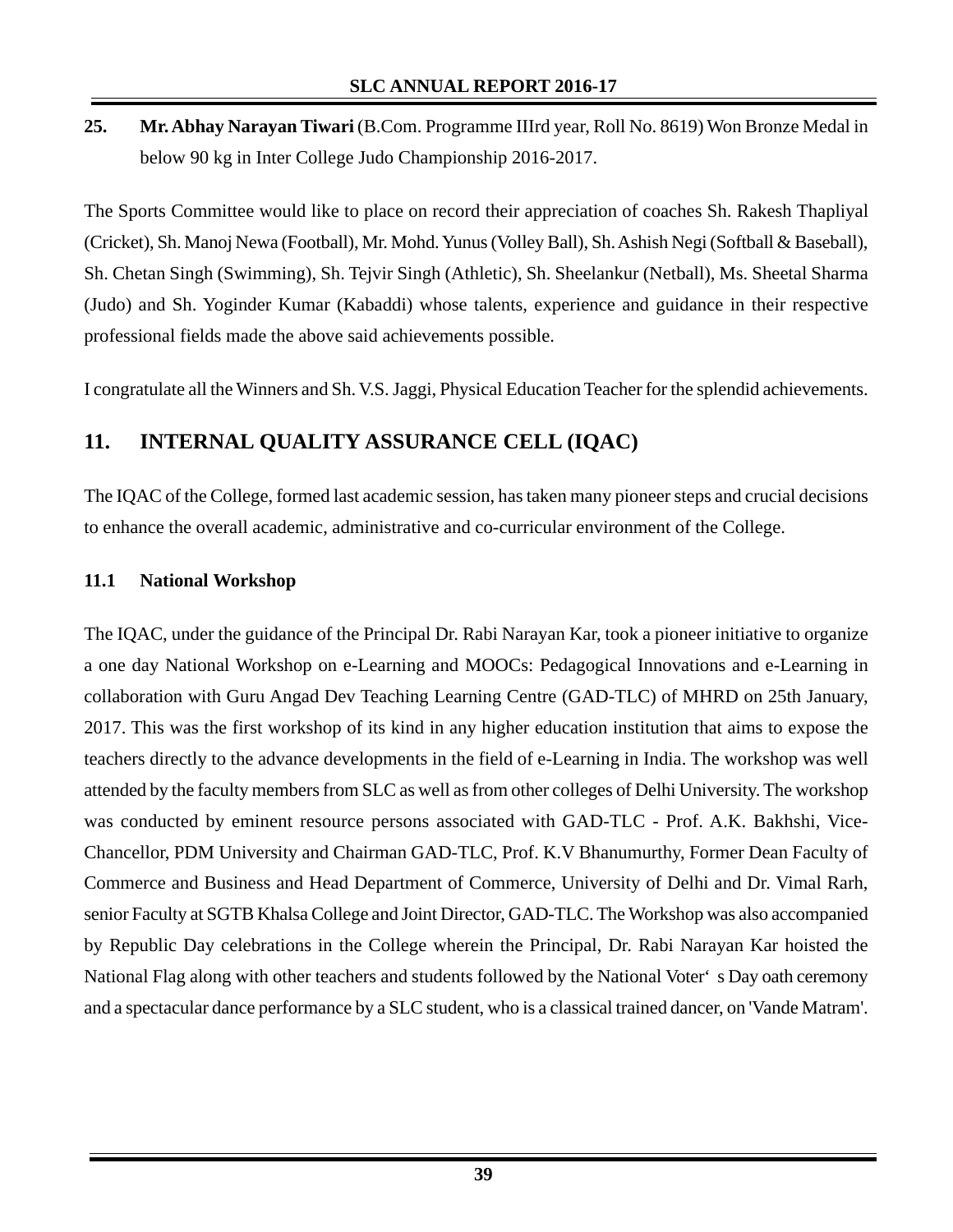## **11.2 Faculty Development Programme**

FDP on "Teaching with Case Studies" was organized by the Department of Commerce and IQAC, SLC on November 21-23, 2016. The FDP was attended by academicians teaching multi-disciplinary streams in various Colleges and academic institutions of repute across the country.

## **11.3 Training Programme on Smart Office Administration**

SLC, being a pioneer Delhi University College in east Delhi, has taken yet another step towards achieving institutional excellence. SLC has become the first college in DU to have organized a Training Programme for the Office staff on "Smart Office Administration". This three day training programme, organized by the Internal Quality Assurance Cell (IQAC), is an important initiative that would facilitate the process of enhancing skills, capabilities and knowledge of the Office staff. The programme was inaugurated by Dr. S.C. Prusty, Registrar, Indian Law Institute. Other resource persons included Dr. Rabi Narayan Kar, Principal, Prof. Sunita Singh Sen Gupta, FMS University of Delhi, Dr. Vikas Gupta, Joint Registrar, University of Delhi, Prof. S.S Khanka, NIFM, Ministry of Finance, Govt. of India, Dr. T. Vengadesan, Joint Registrar, University of Delhi, Prof. I.M Kapahi, Member UGC. The idea to organize such a training programme was conceptualized by our Principal Dr. Rabi Narayan Kar who also took the initiative of taking feedback from all our stakeholders on infrastructural, administrative and academic aspects related to the College. This is a pioneer initiative taken by SLC to encourage and promote smart office management, and to improve the work environment and work potential of the administrative workforce.

## **12. STRIVING TOWARDS EXCELLENCE: CENTERS**

## **12.1 Centre for Industry Interaction and Skill Development (CIISD)**

The College, in its effort to maximize the teaching learning outcome, has established CIISD that offers unique platform and opportunity to the students to have a wholesome learning experience. The important events organized and initiatives taken by this Centre has evidently opened the minds of the students to newer ways of thinking. CIISD has taken up cross-cutting issues related to professional challenges and social anomalies etc.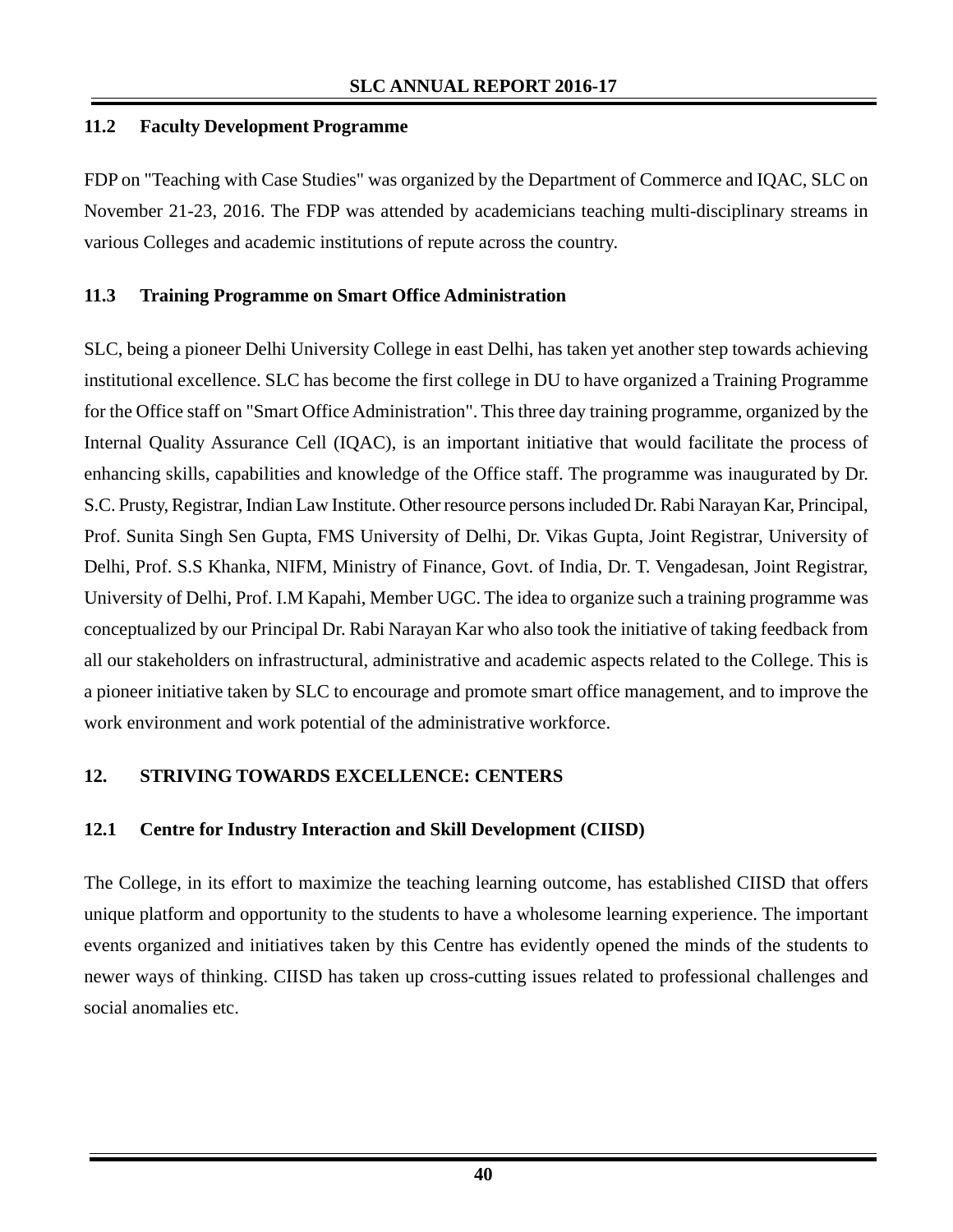- ¾ On 18th January 2017, Centre for Industry Interaction and Skill Development (CIISD) organized an interactive session on "Demonetization and After" in the college. The Panelists were Mr. Rajiv Saxena, Director of Mazars India.
- ¾ CIISD organised an interaction session with Prof. Ari Lindeman from Turku School of Economics, University of Turku, Finland on March 21, 2017. The interaction covered an array of subjects ranging from education system in Finland, attitudes towards entrepreneurship and innovation in that country, traits required to succeed as entrepreneurs, etc.

## **12.1.1 Placement Cell**

- ¾ SLC Placement Cell of the college organized a seminar on "Resume Writing and Effective Official Communication", to provide students assistance for a perfect resume building. The seminar took place on Wednesday, 21st September 2016.The Speaker of the session was Mr. Neel Panicker from Triumphant Institute of Management Education (T.I.M.E).
- ¾ On 21st October 2016, the SLC Placement Cell organized a seminar on "Career Opportunities in Wealth Management". The event was addressed by Mr. Rajiv Satija who is a financial service industry professional.
- $\triangleright$  A seminar on "How to Excel in Group Discussion and Personal Interviews" was organised on 13th January, 2017. It was held on the occasion of internships offered by M Sadashiv and Associates.
- ¾ On 24th January 2017, the SLC Placement Cell in association with Times Pro organized an interactive session on "Digital Marketing and its Importance" in the College.
- $\triangleright$  Placement drive conducted in the college on 26 February 2016, Mr. Kartik from the Concentrix presented pre-placement talk and carried out placement drive.
- $\triangleright$  The Enabling Unit of SLC in collaboration with Placement Cell organized a seminar on the topic, "Sustainable Livelihood for Differently Abled" in the College on March 23, 2017 for the benefit of its PwD students. During the seminar, Ms. Pooja and Mr. Shalesh of Dr. Reddys Foundation delivered talks and presentations.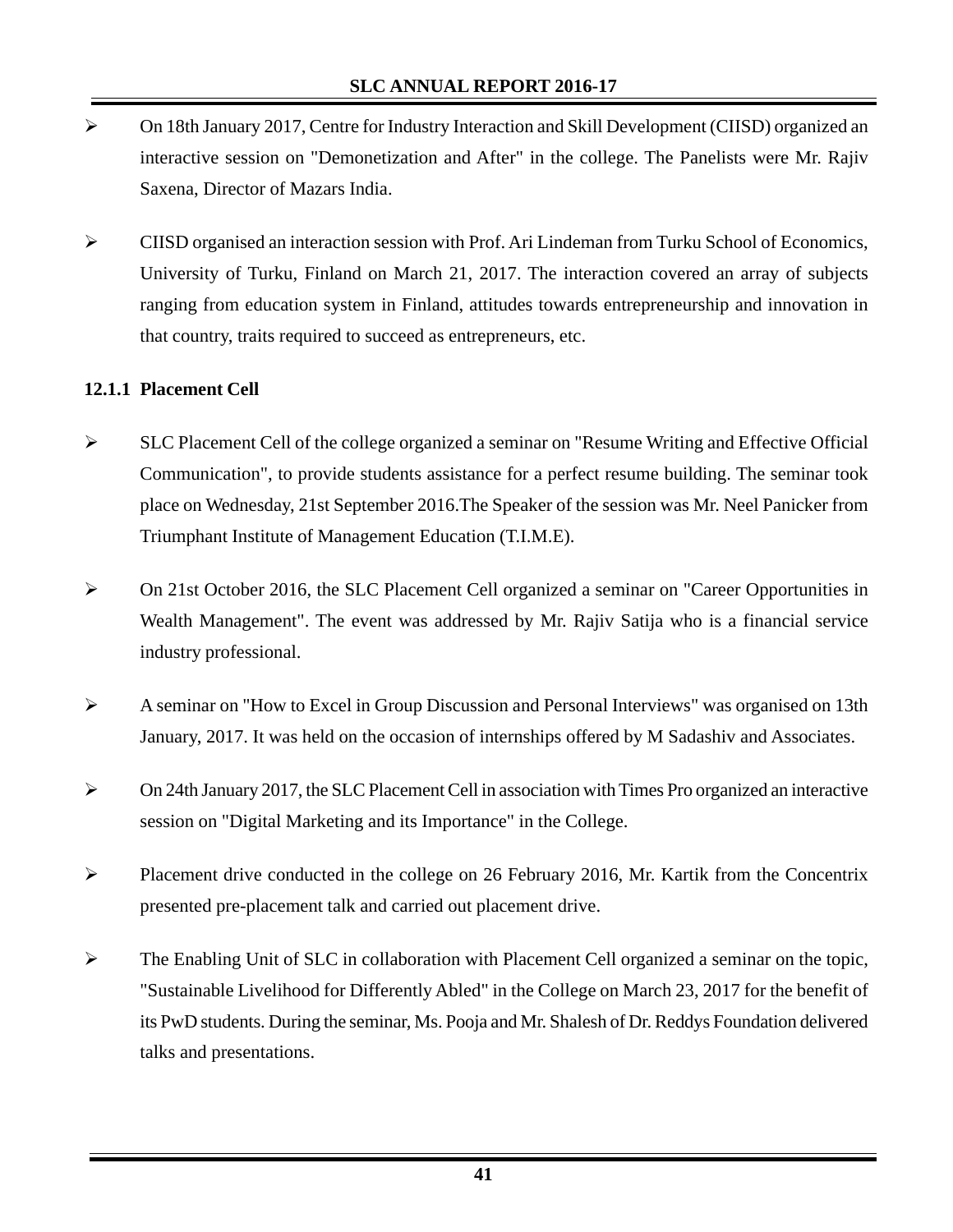## ¾ **Internship Drive**

SLC Placement Cell hosted two internship drives in which students were selected for internship in IDBI Federal Life Insurance and M. Sadasiv & Associates companies.

## **12.1.2 E-Cell**

- $\triangleright$  E Cell, SLC organized ILLUMINATE WORKSHOP in collaboration with E-Cell, IIT B for budding entrepreneurs with students participating from other colleges too on 7th October'16. This workshop was a grand success and was attended by students from various colleges across the university and some of the students were even from outside the University of Delhi.
- ¾ E-Cell organized a Group Discussion on "Indian Startups & the Perceived Startup Bubble".
- ¾ The much awaited event by the E-Cell, called the 'Entrepreneur Day' was held on 17th January, 2017. This was, in fact, a potpourri of various fun-filled events. It comprised three sub-events, namely, Pitch Your Idea, Demo Day and Logo Making Competition.
- ¾ The E-Cell team of SLC won the National Level Competition called "National Entrepreneurship Challenge" held at IIT-Bombay on 29th January, 2017. More than 300 teams from all over the country participated in the competition in which 15 teams reached the final round. The SLC team maintained the lead in all the rounds and emerged as winners in the end.

## **12.1.3 Skill Development Committee (SDC)**

- ¾ A Seminar on Radio Broadcasting titled "The Journey of Voice from Microphone to Radio Receiver" was held on 15th September, 2016. The talk was delivered by Mr. R. K. Singh, Technical and Programme Consultant at DUCR.
- ¾ To gain knowledge about the interdependence of different aspects of Art and Technology, the Skill Development Cell, Shyam Lal College organized a Seminar on the topic, "Towards A New Pedagogy: Films, Music, History, Technology and Skill Development" on 10th January, 2017. The Resource Person for the seminar was Mr. Sanjay Kumar, Assistant Professor, Department of History, SLC.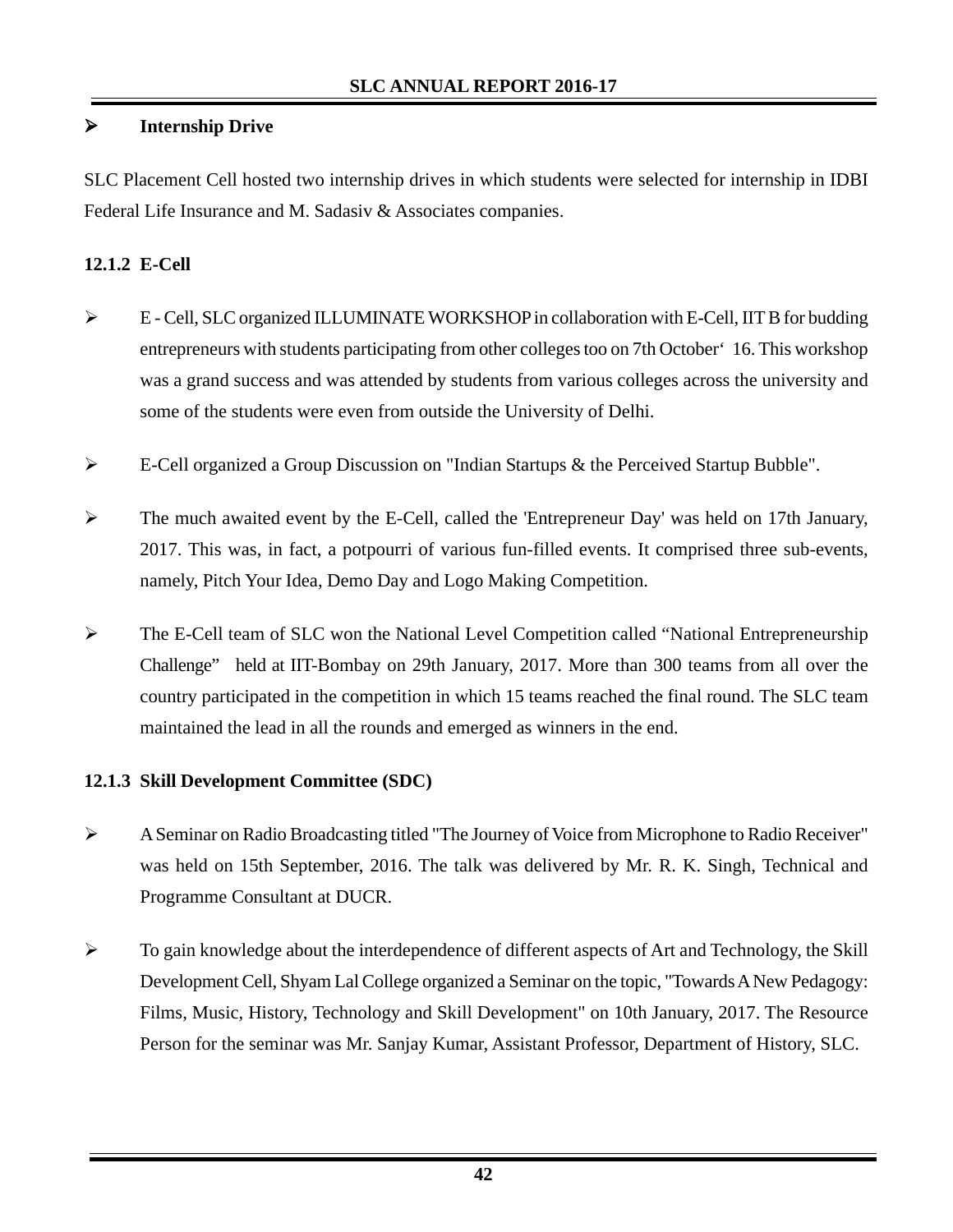- ¾ SDC conducted a Certificate Course on Radio Broadcasting during academic session 2016-17. Mr. R.K. Singh, Technical and Programme Consultant at DUCR delivered an introductory lecture on the Radio Broadcasting. Students from different courses in college, having interest in Radio Broadcasting got enrolled for the certificate course.
- ¾ Workshop on "Page Designing and News Packaging" was organized on 25th January, 2017. The resource persons for the workshop were Mr. Bharat Bhushan, Associate Producer, NDTV India and Mr. Anurag Anveshi, Senior Assistant Editor, Jansatta. While Mr. Bharat Bhushan talked about the process of News Formation in the Television Media, Mr. Anveshi explained the process in Print Media.
- ¾ Workshop on Computer Basics on 30 March-1st April was organized in the Computer Lab, SLC. Many students completed the workshop and got benefitted by it. The workshop enhanced the skills of the students with regard to Word Processing, Spreadsheet, PPT, exposure to online library resources and basic computer hardware.

## **12.2 Centre for Holistic Development (CHD)**

The College, in its effort to maximize the teaching learning outcome, has established CHD that offers unique platform and opportunity to the students to have a wholesome learning experience. The important events organized and initiatives taken by this Centre has evidently opened the minds of the students to newer ways of thinking.

- ¾ On 5th June, 2016 the Centre invited Mr. Krishna Kumar MB, Consultant on Corporate Planning, Policy Formulations & Logistics, Governing Board Committee (ISOL Foundation) who spoke on "The Power Within: A Transformational Journey". He elucidated the Astronomical derivations of Gayatri and its applications to derive the information content of the Vedas.
- ¾ On 12th January, 2017 Sh. S. N. Sahu is Joint Secretary, Rajya Sabha Secretariat, Government of India was invited as the Chief Speaker. The Speaker enlightened the august gathering by explaining Swamiji"s teachings in the simplest way possible.
- ¾ On 18th January, 2017 the Centre invited Shri Shri Niwas, a renowned social thinker, as the Key Note Speaker to celebrate Army Day. He reinforced the equality of girls in Indian society. He talked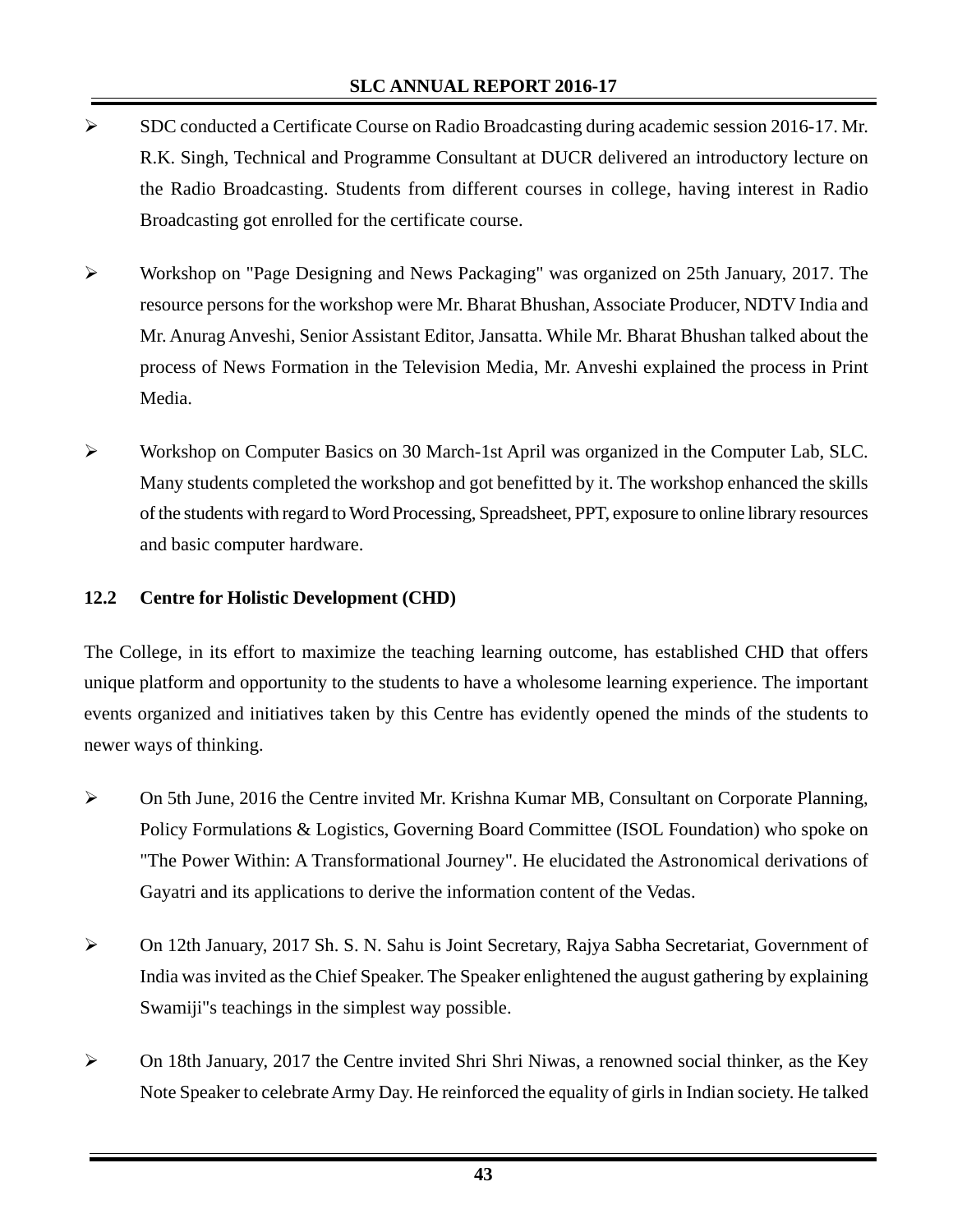about the importance of armed forces in India and made the students realise that all of us are living such a comfortable life because of the hard lives lived by our Army.

- ¾ On 20th January, 2017 the Centre invited Prof. K. Ramakrishnan, learned faculty from IIM Calcutta as the Chief Speaker. He spoke on how one should develop oneself as a human being and imbibe ethics through character building, which he did in the simplest way possible.
- $\triangleright$  The Principal, Dr. Rabi Narayan Kar, fully understands the crucial role to be played by an educational institute in MHRD"s Digital Economy Project Vittiya Saksharata Abhiyan (VISAKA). The team has been religiously following the deadlines given by MHRD, starting from training of the Teachers, registration of Student Volunteers, training of Volunteers, making the Campus Cash Free, adoption of Shahdara Mandi, regular follow up visits to the Shahdara Mandi to feedback sessions. The team has been able to convert various households vendors to adopt digital modes of payment.
- $\triangleright$  On 1st February 2017, Mr. Rishabh Aggarwal, a master trainer of the project National Digital Literacy Mission (Digital India) with Ministry of Communication and Information Technology, was invited to make the students aware of the nuances of Digital India Campaign, launched by the Government of India and train students with respect to MHRD's Project VISAKA was the chief speaker.
- ¾ On 8th March 2017, Team Shyam Lal College got appreciation from MHRD when two of our students Ms. Deepika Nagpal and Mr. Karan Rathore got selected as best volunteers in the National list of volunteers and got TABLETS from the Hon' ble MHRD & IT Ministry at Vigyan Bhavan.

#### **12.3 Ambedkar Study Circle (ASC)**

- ¾ The Ambedkar Study Circle organised a "Visit to Parliament" with a purpose to acquaint the student with the history of Indian Constitution. The students visited both the Lok Sabha and the Rajya Sabha.
- ¾ A Seminar was organised by the Ambedkar Study Circle on "Babasaheb B. R. Ambedkar: Making of Republic India" on 24th January, 2017. The speakers Sh. Anil Chamadia, Senior Journalist and Sh. Urmilesh Urmi, Senior Journalist explained the role of Ambedkar as a policy maker and the programme was well received by the students.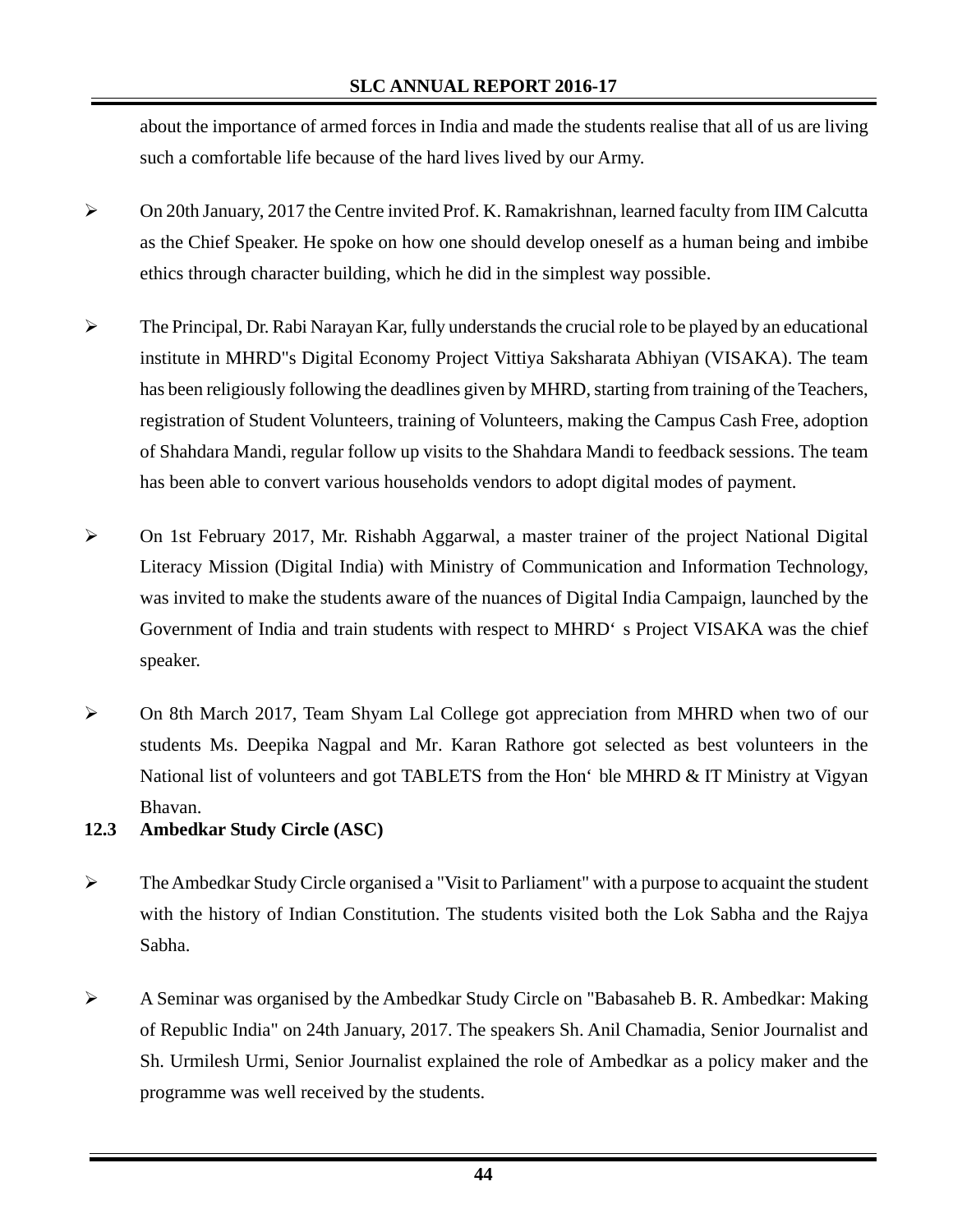¾ Ambedkar Study Circle organised a National Seminar on Modernity and Nationalism: Through the Prism of Ambedkar"s Philosophy. Chief Guest of the seminar was Mr. Kanhaiya Lal, Director SC/ ST Commission Government of India. Other eminent invited speakers were Dr. Chandrabhan Prasad (Writer/Thinker/Founder of DICCI) and Prof. Vivek Kumar, JNU.

## **12.4 Gandhi Study Circle (GSC)**

Gandhi Study Circle of SLC aims to revisit, review and debate Gandhi and his teachings with the young generation. It also tries to inculcate Gandhian values and ideals such as simplicity and selflessness among the students. The Circle works on the principle of reviving Gandhian teachings on the integrated view of life that unites the whole of humanity beyond the forces of religion and communalism.

GSC organized one day seminar on 2nd October 2016 to celebrate Gandhi Jayanti on the topic "Relevance of Gandhian thoughts for the present youth".

Gandhi Study Circle, SLC organized a Seminar 30th January, 2017 on "Gandhi in the New Millennium". Dr. Anil Dutta Mishra, Gandhian scholar and writer was the speaker for the Seminar.

## **12.5 Eco and Innovation Club**

The mission of the Eco Club is "Go Green initiative" to raise the students interest over environmental issues and to get the students actively involved in environmental matters from their own area. The club also seeks to conserve nature's heritage by education and direct conservation efforts to spread awareness about good environmental practices like for a ban on plastic, proper dumping of garbage, planting of tress etc. within Shyam Lal College.

- ¾ Frequent Cleanliness drives were conducted during the year.
- ¾ Eco club volunteers of Shyam Lal College went to Shahdara area near Welcome Metro Station to spread awareness about the environmental damage through plastic bags. They also distributed clothbags to them free of cost. The main objective of the drive was to sensitize the students as well as the local vendors of nearby area to minimize the use of plastic bags, not to throw them in public places as they choke drains, causing water logging.
- $\triangleright$  To promote values conducive to the beautification of the College and to spread awareness regarding trees and their importance, Eco club volunteers have started conveying the eco-friendly messages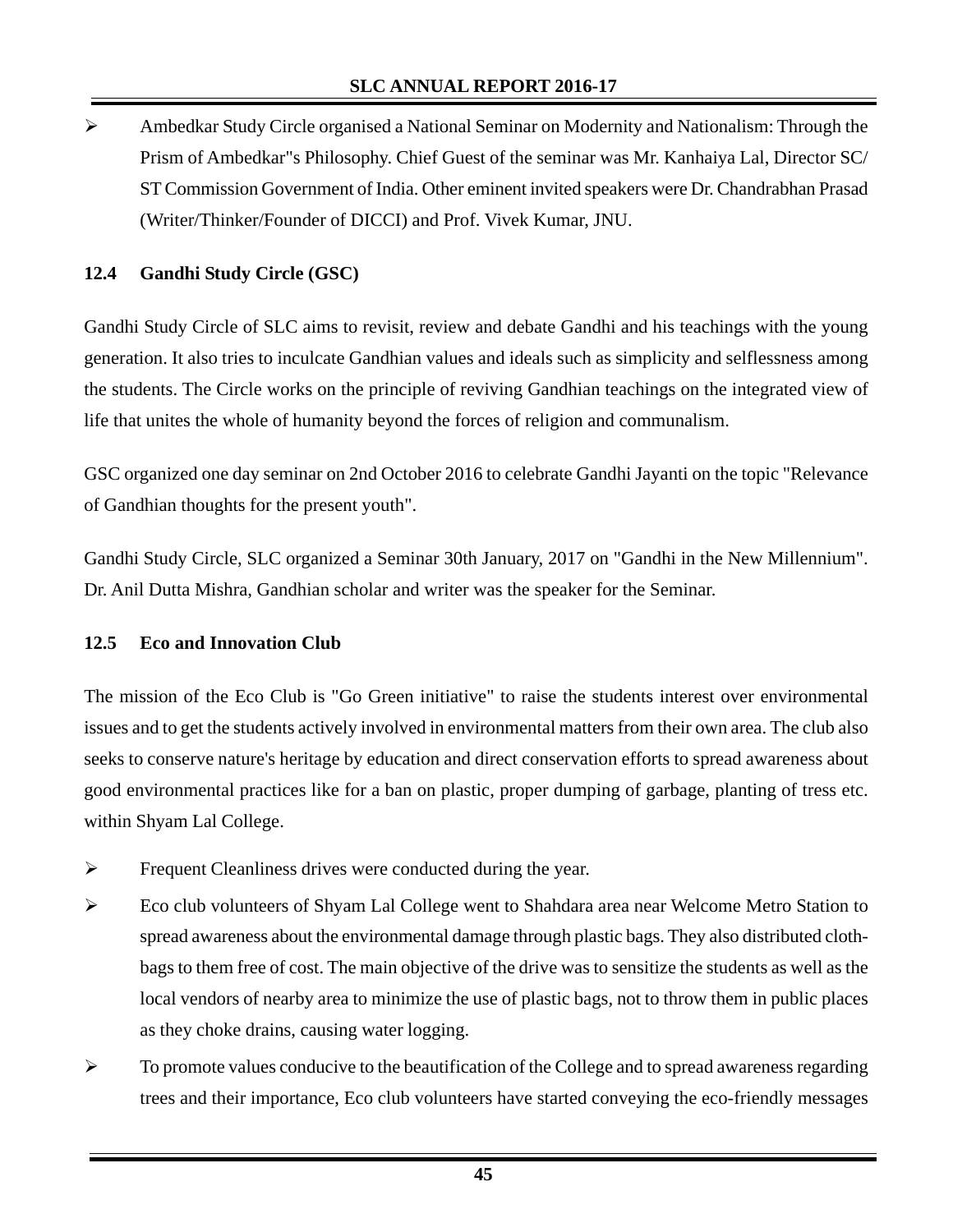through wall painting, planting trees, dead tree painting and by other means like stone gardening etc.

- ¾ Eco club, Shyam Lal College organised the Eco-Fest on 26th -28th Oct with the aim to aspire towards environment well-being and to raise the students interest over environmental issues. Ecoclub was started to create awareness regarding Herbal/Medicinal plants. Herbal garden was started in the College premises with the collaboration of Ministry of Department of Environment.
- ¾ On 26th October 2016, Herbal Garden was inaugurated by our esteemed guest Dr. B. C. Sabata (Sr. Scientific Officer) Department of Environment. The newly created herbal garden is intended to spread awareness about the rich heritage and diversity of medicinal plants like Tulsi, Lemon grass, Ajwain, Kalpavriksh etc.
- ¾ The students of Eco club came up with an innovative idea to celebrate 14th February as "potted plant gift day". They gifted and planted the saplings in the college campus on this occasion.
- $\triangleright$  National Science Day is celebrated in India on 28 February each year to mark the discovery of the Raman Effect by Indian Physicist Sir Chandrasekhar Venkata Raman on 28 February 1928. Eco club students of Shyam Lal College celebrated National Science Day with various activities like Slogan making, Poster making and Rangoli competition on 28 Feb 2017.
- $\triangleright$  All garden waste is used for making compost in compost pits. Kitchen waste from the canteen is converted into manure by using Vermi Composting. Eco-club students took initiative and were practically involved in making and learning about manure in college campus.
- $\triangleright$  Eco club volunteers have made Bird Hangings where hand-made Bird nests have been placed at strategic positions to attract the birds.

#### **12.6 Women Development Cell (WDC)**

SLC, in its efforts to sensitize the students and the faculty towards gender equality and harmony, has formed the Women Development Cell (WDC) in the academic year 2015-16. WDC has taken up crosscutting issues related to professional challenges and social anomalies etc. WDC has organized the National Conference on Gender and Popular Culture: Representations and Embodiment on 14-15th December.

 $\triangleright$  On 10th Feb, 2017 WDC, SLC organized screening of documentary film "Its a Girl" by an NGO Salt Initiatives which has been engaged in responding to the issue of female foeticide through a campaign named "Let Her Live" and has been conducting various awareness programs and training activities on issues of Gender Justice.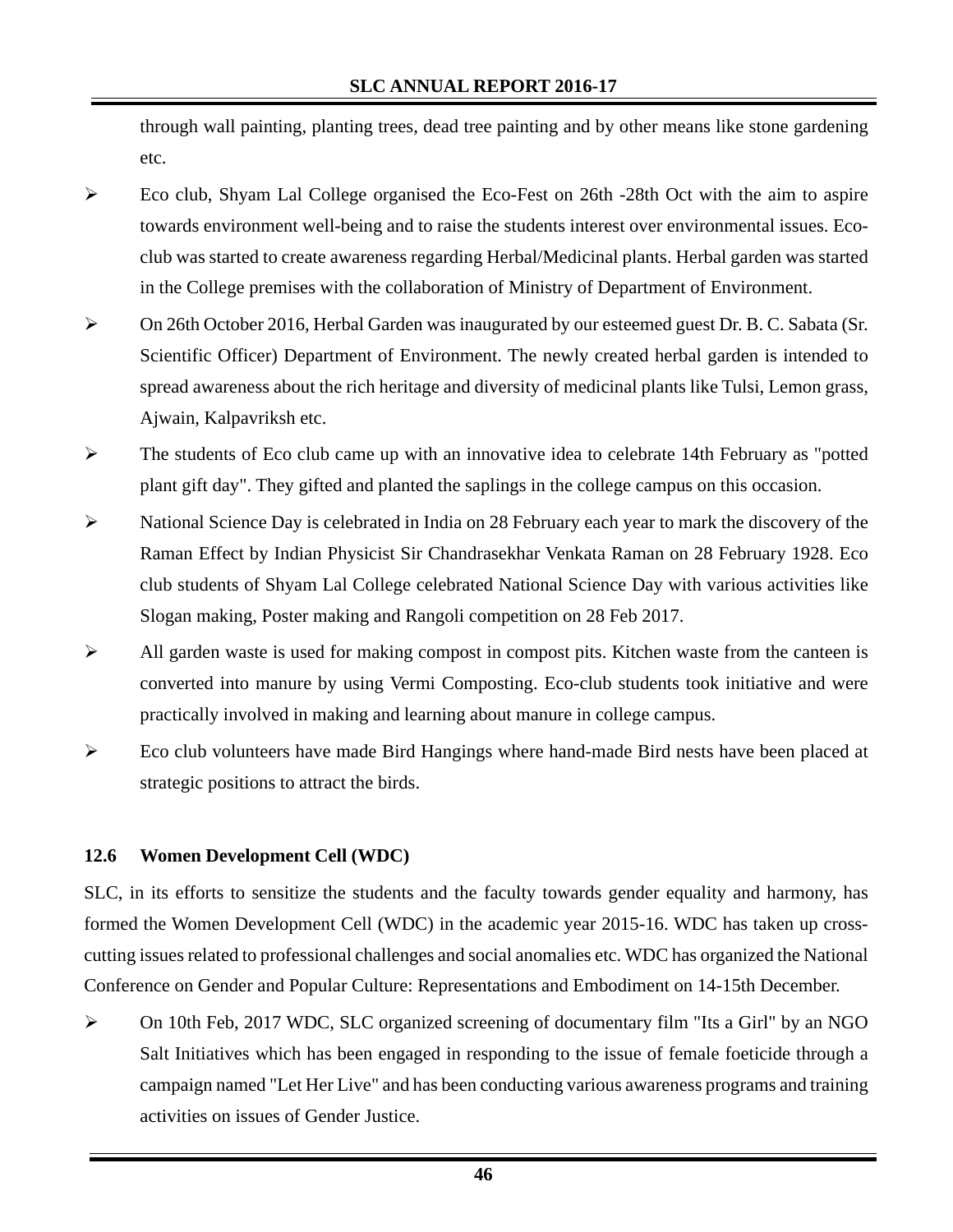- ¾ WDC also organized a Talk Session with Ms. Madhureeta Anand, renowned film maker to commemorate International Women's Day on 8th March 2017". Ms. Madhureeta talked about representation of body in porn films and how the Indian youth is misled when it comes to availability of all kinds of porn.
- ¾ Besides, WDC engaged a Counsellor who visits twice a month to address various issues relating to the students.

## **13. EXTENSION ACTIVITIES**

Department of English, under the guidance of the Principal came up with idea of Spoken English Course for the students of the College. The course primarily was meant for those students who face difficulties and are unable to acquire English language skills properly.

The course was designed as a Six Week Spoken English Course (four days per week) and though primary focus was on spoken English, it also included reading and writing sections other than speaking and listening. The response from the students was overwhelming and students enthusiastically wanted to be the part of it. Dr. Kar, the principal, addressed the students intimating them about the importance of English in social and corporate realms. He also appreciated the effort of English Department. The Course ran its entire course of weeks and also took informal inputs from the students for making the course better next time. The Course is being successfully conducted in the current semester with certain modifications in the content module wherein the course would run for four weeks and the students would be getting course completion certificates.

#### **13.1 NSS**

The National Service Scheme offer ample opportunities to students to learn and contribute in these fields. The NSS unit regularly organizes Blood Donation Camps and social awareness campaigns for our students to participate in. Students enrolled with the NSS unit are instructed in rifle shooting, the use of ammunitions, basic first-aid, mountaineering and trekking through tough terrains, along with participation in drills and parades. NSS in collaboration with NGO SEWA BHARTI organised tree plantation and cleanliness drive on 13th Aug 2016 to celebrate Independence Day.

- ¾ A Blood Donation Camp was organized in association with GTB Hospital on 13th February, 2017.
- ¾ NSS UNIT SLC celebrated National Integration week organising various activities from 04 Nov 2016 to 10 Nov 2016. Slogan making competition and essay writing competition were organised. Students initiated a 'run for unity' to make people aware about their nationality. Pledge was taken by students, faculty, members, teachers, and Principal of the College.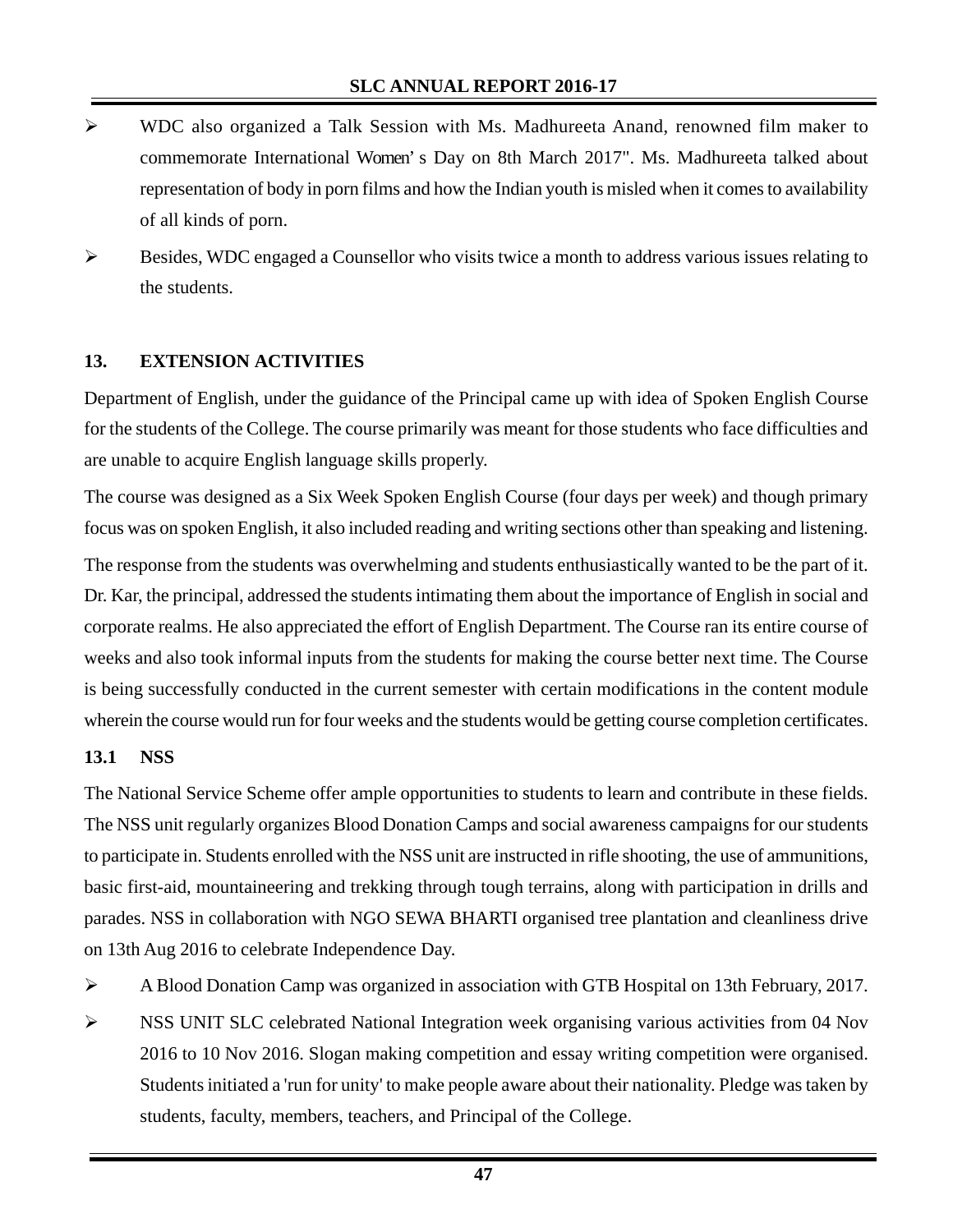- ¾ A movie on Sardar Patel was screened with a purpose to instil ethics, patriotism and respect for nation.
- ¾ Jaishree Singhal NSS Volunteer Shyam Lal College was selected for National Youth Festival 2017 held from 12th to 16th January 2017 based on "Digital Young India".
- ¾ NSS Unit SLC organized Cleanliness Drive and Street play on "Kissa Kashmir Ka" held on 24th Oct 2016 Shyam Lal College.
- ¾ National Voter's Day & Republic Day was also celebrated in the College on 25th Jan. 2017 with lots of activities.

## **13.2 NCC**

Our College looks after NCC Girls organized Tree Plantation Drives, Self Defence Camp and Swachh Bharat Abhiyaan in the College campus. The following cadets brought laurels to the College in different competitions of NCC.

#### **Cadet Rank Panel:**

- Khushboo Rani
- Manisha Vats
- Laxmi Devi
- Shreya Mishra
- Namrata
- Meenakshi Sharma
- Shivani
- Arshi Nida
- Neelam Bagdi
- Sonia Babra
- Sapna
- Shashi
- Savita Siral
- Megha Tomar

Cadet Manisha Vats was selected in RD Parade and adjudged as Delhi's Best Cadet.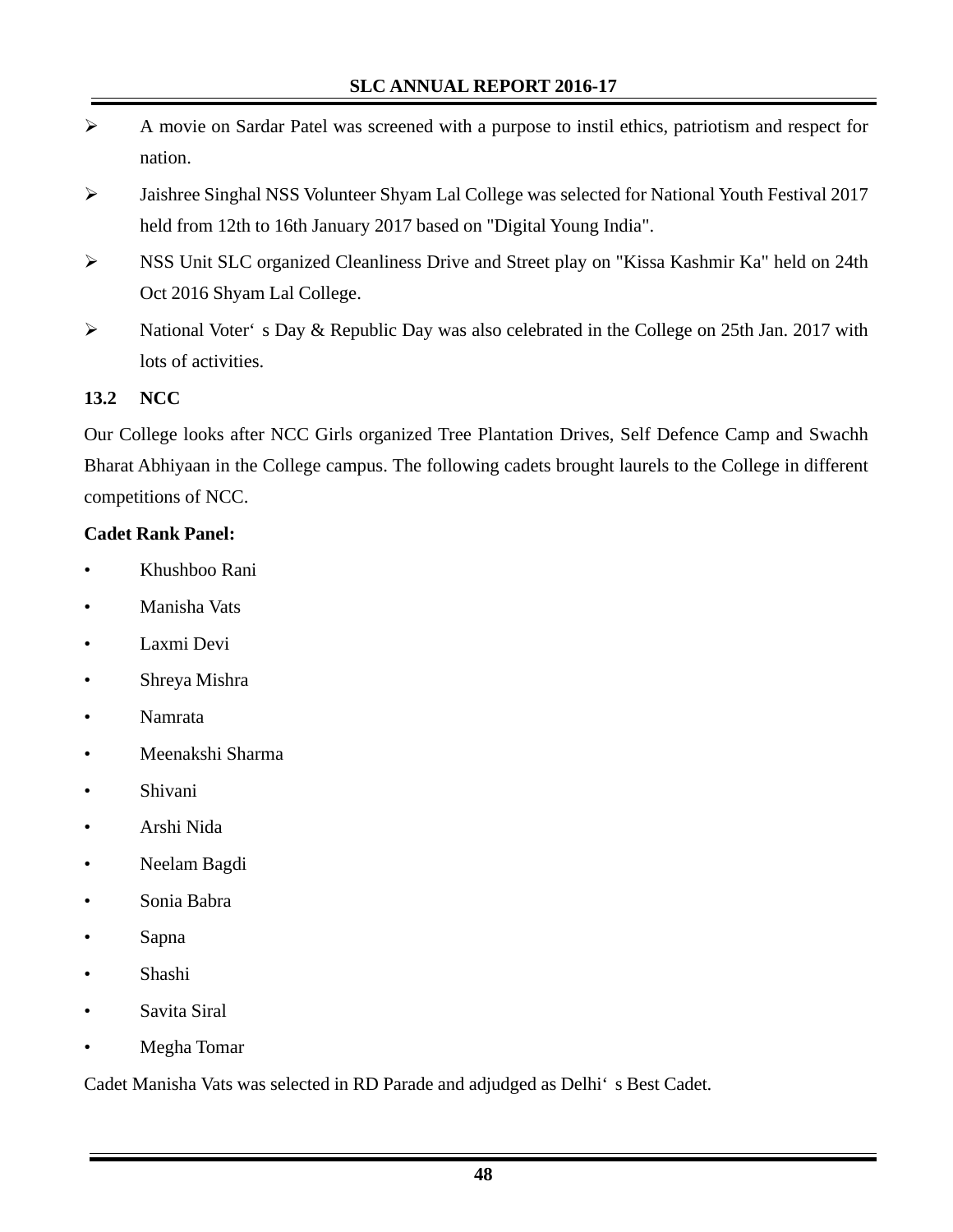## **14. SOCIETIES AND COMMITTEES**

## **14.1 Fine Arts and Culture Committee (Performing)**

The Fine Arts Committee has been exceptionally active this year and organized a special curative show on 'Shahir Ludhiyanavi' being conceptualized by Dr. Sanjay Kumar, Assistant Professor in History Department. The achievements are given below.

*Aarodhya Dance Society* secured first position in Solo Dance at Usha Laxmi Mittal Institute, first position at Ambedkar College, first position at Dyal Singh College, first position at Satyawati College, first position at Kalindi College, first position at Bharati College, first at Sri Aurobindo College, first position at Shyam Lal College (E) this year. They also secured first position in Duet at Ambedkar College, third position in solo dance at Vivekananda College, third position at Venkateshwara College. In Group Dance category, they secured second position at JIMS Rohini, second position at DIAS Rohini, third position at Aurobindo College (E). Dance society was also invited for special guest performance at Hansraj College laughter party. They presented the show Colours of India at Shankarlal Hall on 23rd January 2017. The event was organized in collaboration with the Ministry of Culture and Sangeet Natak Akademi.

*Jharokha* Dramatics Society"s first production All Debts Paid was performed at the Thespo Competition and well received. Second production Ishq per zor nahin was performed at DUWA. Third production Hamlet was performed at National Drama competition organized by Shakespeare Society of India. Ashish Gupta of B.Com (H) 3rd year won 1st position in Monoact competition in SPM.

*Swaragam Music Society* organized a curative show on Sahir Ludhianvi on 23rd January 2017 at Shankarlal Hall under the guidance of Dr. Rabi Narayan Kar, Principal SLC. The event was organized in collaboration with Ministry of Culture and Sangeet Natak Akademi.

*Aakrosh Street Play* society"s production Ulte Ullu Ka Raj was performed at Udaan Utsav, University of Delhi and won prizes for Best actor, Best music and Best script. They won second position at JECRC, Jaipur at National Nukkad Competition. Performed the play Swachh bharat abhiyan at Consumer Mela organized by Ministry of Consumer Affairs. They performed Kissa Kashmir Ka at the college campus.

*Poetry Society Qasida* organized Mehfil-e-qasida. It involved students and was an excellent show on shayari and jazbaat-e- bayaan.

*Photography and Arts Society* organized an Art exhibition which displayed various paintings, sketches, photographs, craft items, nail art, posters etc.

*Quibble Quiz Society* organized a quiz Quizzie-Wizzie which involved students from all departments of the college. The Quiz had three rounds and was very informative and interesting. It was a huge success.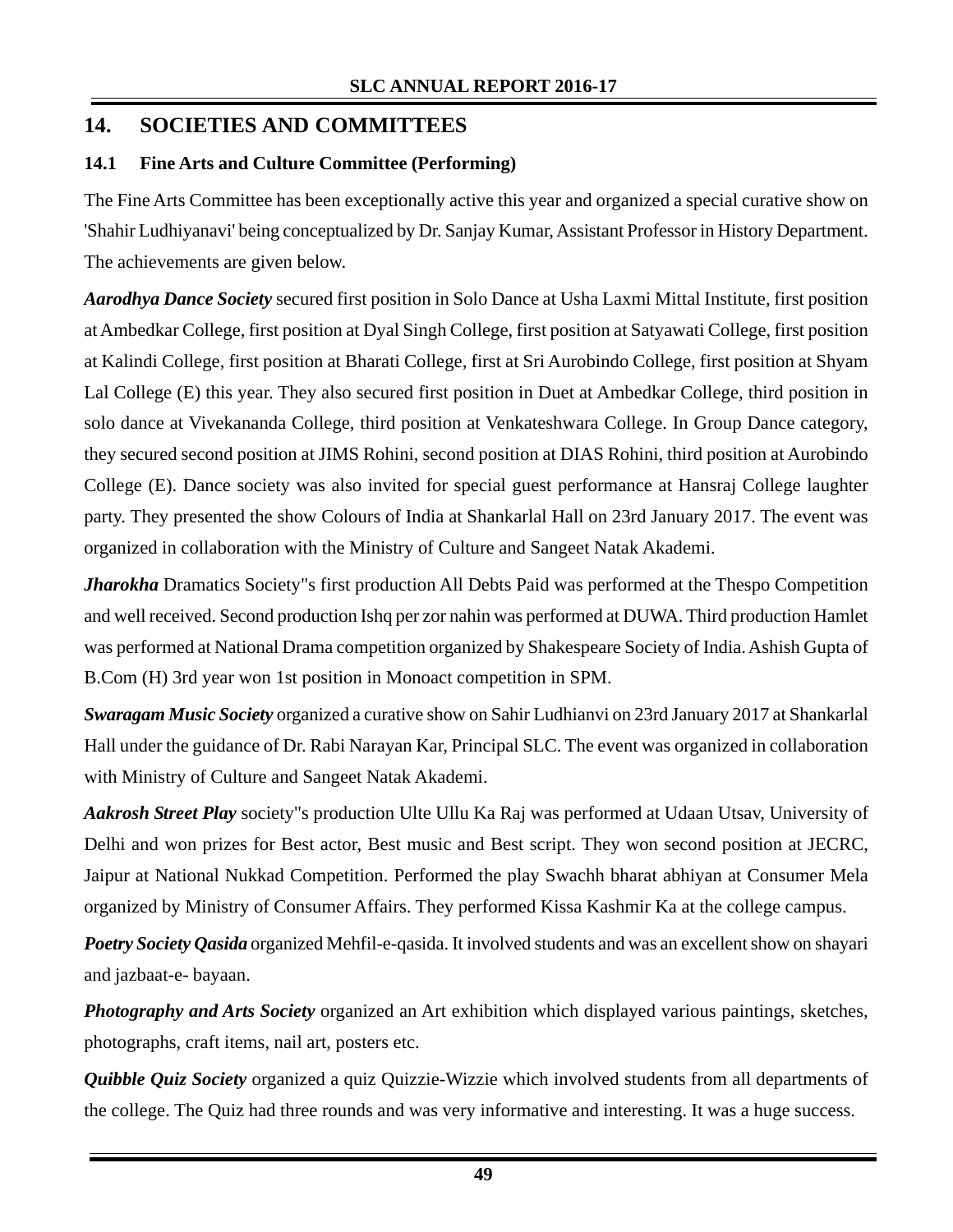*North East Students' Cell:* The North East students of Shyam Lal College (M), under the guidance of the Principal Dr. Rabi Narayan Kar and the Nodal Officer, Mr. Rajarshi Kalita, held its first Fest on 12th April, 2017 with the theme **"CELEBRATING NORTH EAST INDIA".** The event was graced by the overwhelming response from students and teachers accompanied by series of beautiful performances by the North East Students. Dr. Rabi Narayan Kar, the Principal, addressed the audience intimating the importance of diverse culture and activities in the campus. He also encouraged the students to be proactive even in the future while appreciating the teachers for the effort invested in organising the event fruitfully.

#### **14.2 Fine Arts and Culture Committee (Non-Performing)**

- ¾ 70th Independence Day celebration: Rangoli Making, Slogan Writing and Poster Making competition on the theme "Patriotism" on 12th August 2016.
- ¾ Gandhi Jayanti Celebration: Exhibition and competition (Poster, Rangoli, Painting and Quotation) on the theme "Gandhiji and his thoughts" on 3rd October 2017, jointly with Gandhi Study Circle.
- $\triangleright$  Rangoli making and decoration by the students of Fine Arts Committee for the society function in Shankar Hall Auditorium on 23rd January 2017.
- ¾ Painting competition on the theme "Folk Arts of India" on 22nd February 2017.

#### **14.3 Debating Society**

- ¾ "The Orator's Bout" an Inter College Conventional Debate Competition was organized on 3rd November, 2016 on "This House Believes that Personal Laws Should Comply With The Indian Constitution". Students from various colleges of Delhi University participated in the discussion, with each participant presenting their respective views on the topic.
- ¾ Under the convenorship of Dr. Arkaja Goswami, and patronage of Dr. Rabi Narayan Kar, Principal, Shyam Lal College, University of Delhi, Youth Parliament was organized on 11th – 12th April, 2017, in which students from various colleges from NCR participated. The Agenda of discussion for SLYP'17 was "AYODHYA LAND DISPUTE"

#### **14.4 Girls Common Room Committee**

The Committee took the pioneer step to install a Sanitary Napkin Vending machine in the GCR with the collaboration of CSR Research Foundation.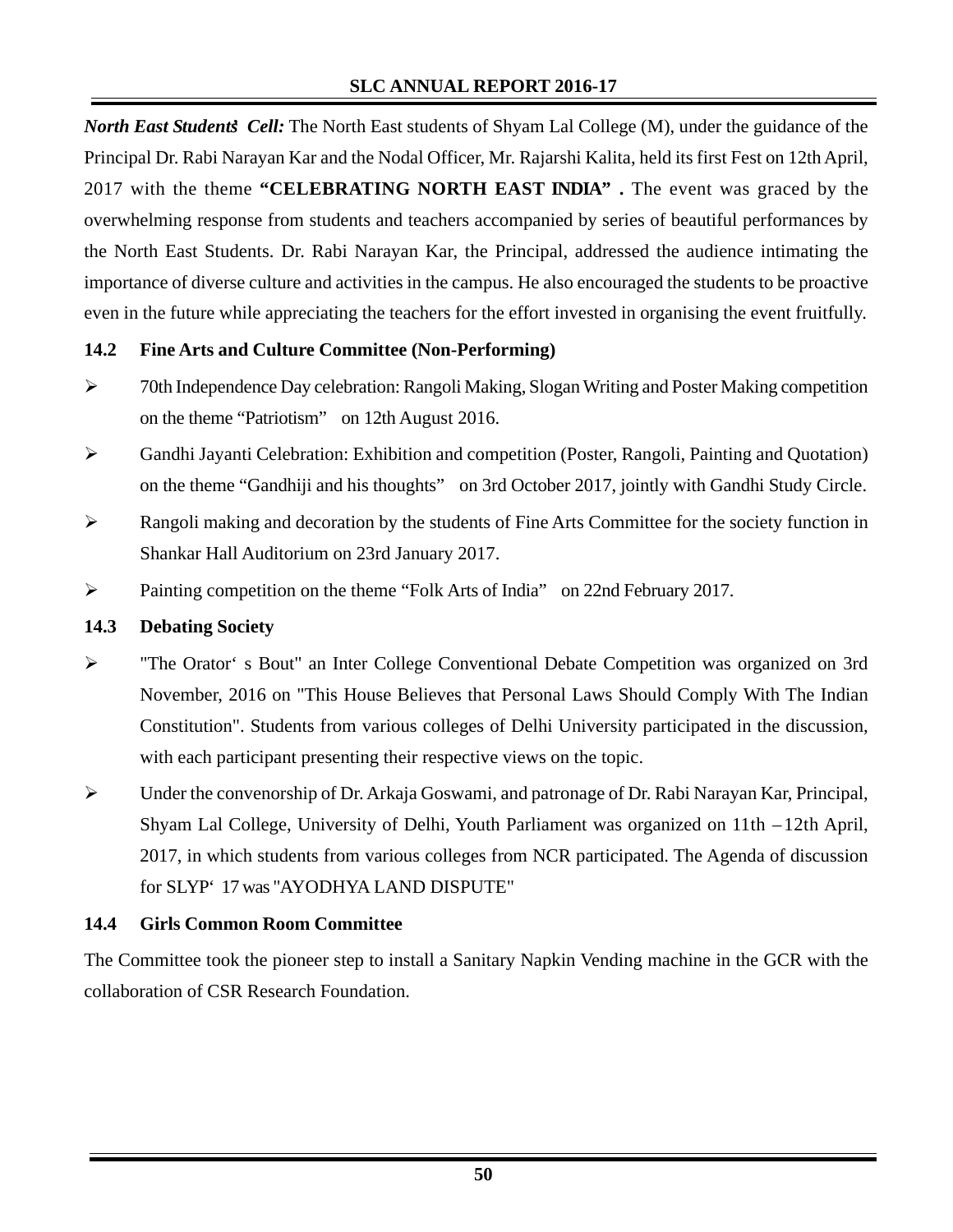## **14.5 Internal Complaints Committee**

ICC organized a lecture on "Gender Sensitisation and Legal Safeguards for Women" on 20th September 2016. Sh. Arvind Jain, Senior Advocate, Supreme Court enlightened the students and staff with his expert views.

ICC also organized a workshop on "Gender Sensitive Issues and Prevention of Sexual Harassment at Work Place" by Sh. M. G. Abhyankar Ex. General Manager BHEL on 25th October 2016. The ICC also appointed Gender Champions who actively engaged in promoting gender equality in the campus.

## **14.6 Garden Committee**

The Garden Committee of Shyam Lal College takes care of the College gardens for the purpose of keeping the college attractive and to foster a love for nature amongst both teachers and students. Our future objective is to arrange training programmes for our college students, so that they can take gardening as an opportunity to engage in agricultural practices on small scale, learning about the responsibilities and impacts of land cultivation and so on.

Our supportive members of the committee always provided ideas and aid in maintenance of our College lawns. By gathering all this input and help from the team members, our college caretakers further strengthen the design and creativity in College lawns. The key to the development of College lawns is our enthusiastic and supportive Principal Dr. Rabi Narayan Kar who himself is a gardening enthusiast. Some of the works which were executed by Garden Committee in  $2016 - 17$  are mentioned as under:-

- $\triangleright$  Two new small lawns in front of the porta block were developed successfully in this year.
- $\triangleright$  College front lawns were also developed beautifully by doing complete Green carpeting of these lawns and then planting lots of seasonal flowering plants.
- ¾ Environment friendly plants like Tapori, 'Jackfruit (Kathal)' were planted during 'Vriksharopan Samaroh'.
- ¾ Many of the plants like Guldavari, Calendula etc were developed in our own nursery and also some other plants were bought from outside for planting them in our College lawns.
- $\triangleright$  Two compost pits were developed in the College for preparing organic manure.
- $\triangleright$  To avoid the wastage of rain water, a rain water harvesting system has also been put in place.

#### **14.7 Student Union Advisory Committee**

"Kalakriti 2017" Union Fest was celebrated with a bundle of joy and enthusiasm. The Student Union under the expert guidance and motivation of the Principal and the Student Union Advisory Committee, Convener